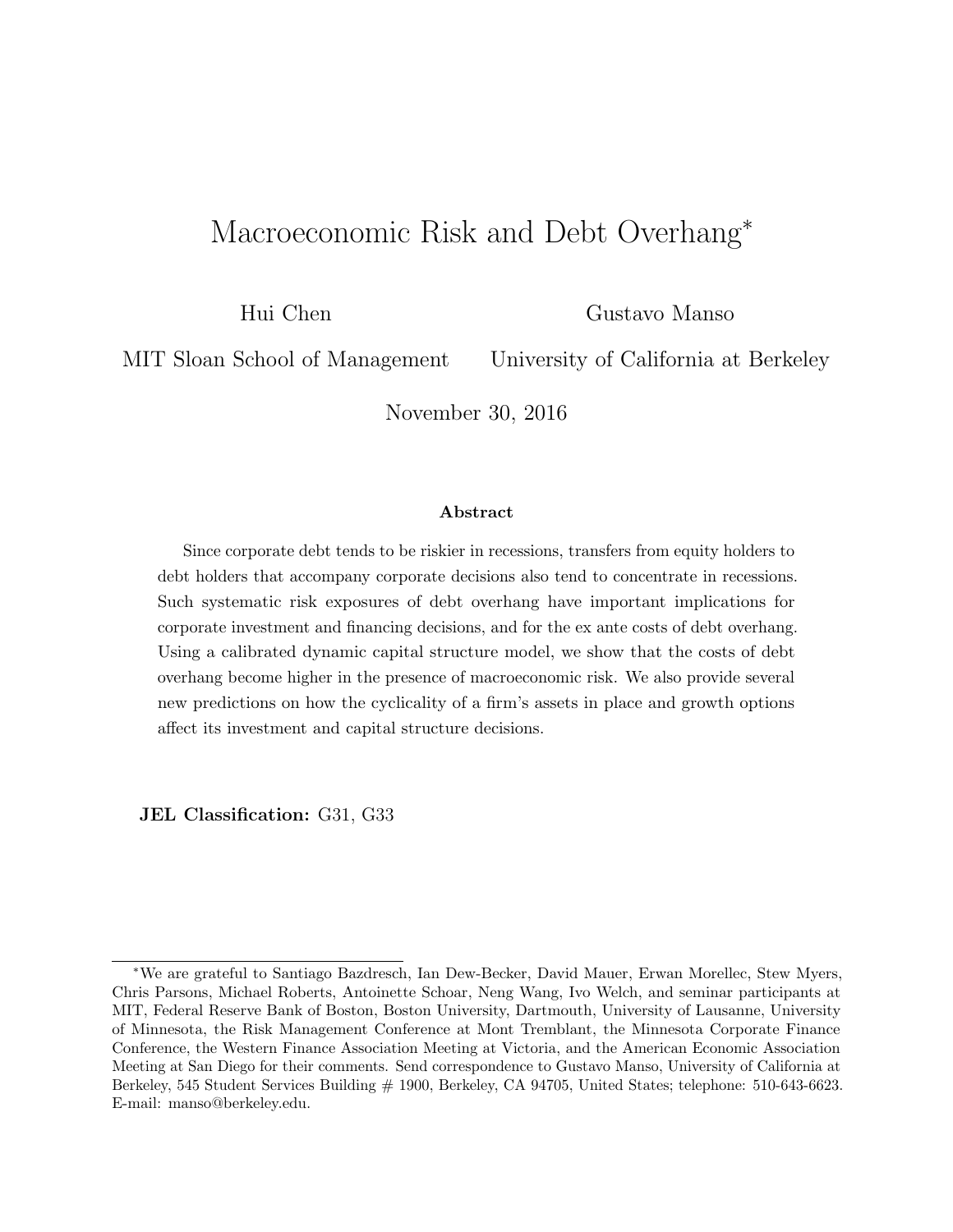## Introduction

How do firms make investment decisions? The classic net present value (NPV) rule prescribes that we value an investment opportunity by forecasting its future cash flows and discounting future cash flows at rates that appropriately reflect the embedded risks. However, deviations from the first-best can arise due to market frictions, such as agency problems.<sup>[1](#page-1-0)</sup> Most of the existing studies of agency problems primarily focus on the cash-flow effects of agency conflicts, while treating the discount rates as exogenous (often by adopting risk-neutral settings). In this paper, we demonstrate the important interactions between the cash-flow channels and discount rate channels. In particular, the presence of macroeconomic risk and time-varying risk premiums affects the timing and size of investment distortions, which endogenously determines the discount rate that should be used to evaluate such distortions. The ex ante magnitude of agency costs can become significantly higher as a result.

We focus on a classic type of agency problem, *debt overhang*. [Myers](#page-47-0) [\(1977\)](#page-47-0) argued that, in the presence of risky debt, equity holders of a levered firm underinvest, because a fraction of the value generated by their new investment will accrue to the existing debt holders. Thus, from equity holders' point of view, investment decisions not only depend on the cash flows from investment, but also the transfers between different stake holders. We connect the investment distortions to the cyclicality of assets-in-place and growth options. Moreover, we quantify the impact of macroeconomic risk on the ex ante costs of debt overhang in a dynamic model.

In the context of debt overhang, the intuition for how macroeconomic risks and agency problems interact is as follows. First, recessions are times of high marginal utilities, and this means that the distortions caused by agency problems during such times will affect investors more than in booms. Second, the size of agency conflict due to debt overhang (as measured by the potential transfer from equity holders to debt holders) depends on the riskiness of debt. It is well documented that corporate credit spreads are strongly countercyclical. Specifically, credit spreads tends to rise significantly in aggregate bad times. Thus, for a given investment opportunity, the transfers from equity holders to debt holders in a typical procyclical firm

<span id="page-1-0"></span><sup>&</sup>lt;sup>1</sup>See [Stein](#page-48-0) [\(2003\)](#page-48-0) for a recent survey on this massive body of research.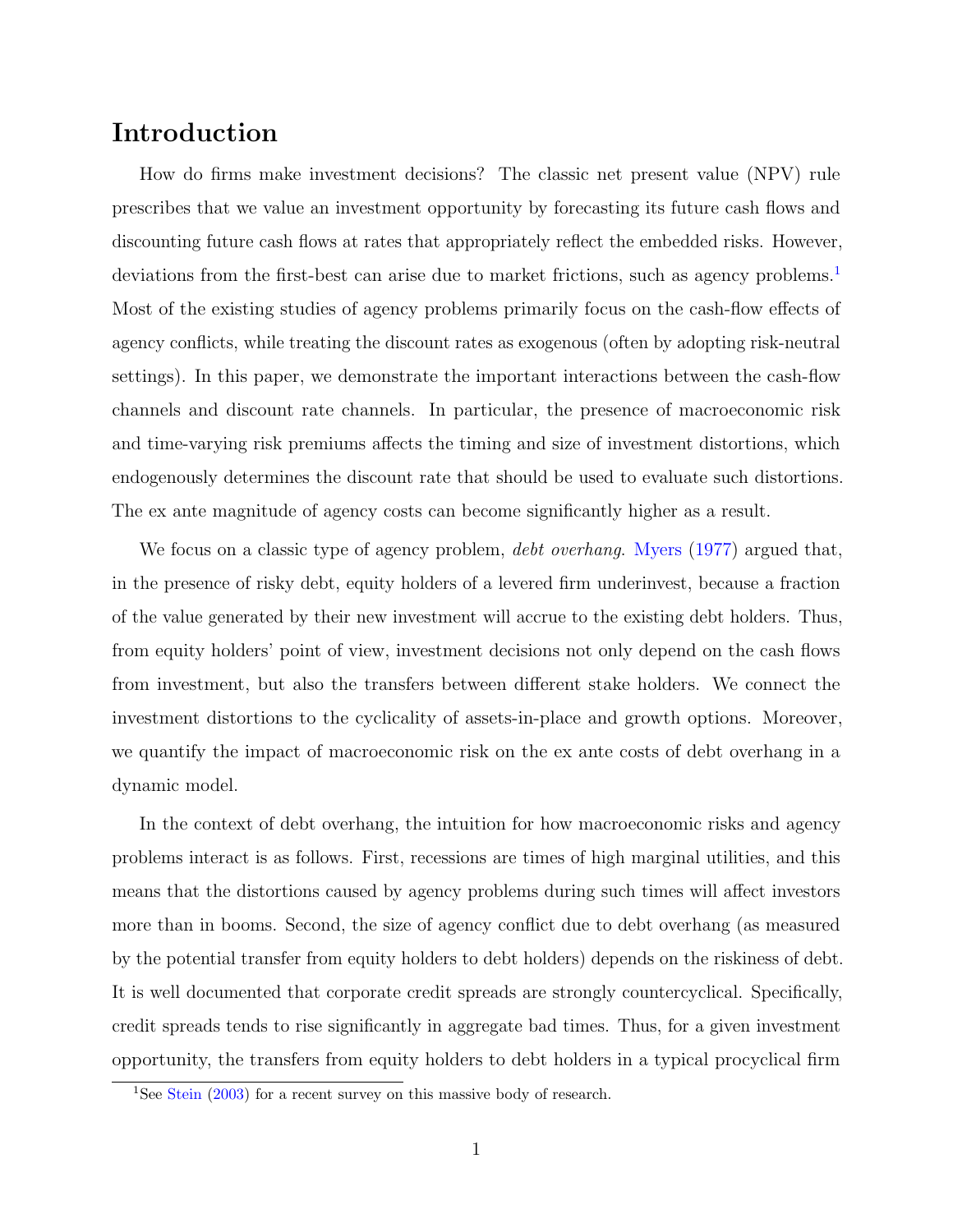will tend to concentrate in bad times. Taken together, these two effects both raise the ex ante costs of debt overhang and cause larger distortions to investment.[2](#page-2-0)

To demonstrate these effects, we combine a calibrated asset pricing model that generates realistic implications for asset prices, and a simple capital structure/investment model that captures the interactions between agency conflicts and macroeconomic conditions. These interactions are endogenous due to agents' ability to respond to changing macroeconomic conditions through their investment and financing decisions (e.g., delaying rather than deserting an investment; choosing a lower leverage). We adopt a stochastic discount factor that generates time-varying risk prices as macroeconomic conditions change. For the firm, the cash flows from assets-in-place and growth options have time-varying expected growth rates, conditional volatility, and jumps that coincide with changes in macroeconomic conditions. We then examine the agency costs of debt for firms with different leverage, different present value of growth option (PVGO), and different systematic risk exposure for their assets-in-place and growth options.

Our model shows that debt overhang costs are substantially higher when macroeconomic risk is taken into account. In our benchmark case, the debt overhang costs for a low leverage firm peak at less than 0.5% of the total firm value without macroeconomic risk, while these costs peak at 2.7% or 3.6% in booms and recessions, respectively, in the presence of macroeconomic risk. For a high leverage firm, the debt overhang costs peak at 5.1% without macroeconomic risk, while these costs peak at 8.5% or 10.7% in boom and recessions, respectively, with macroeconomic risk.

The impact of macroeconomic risk on debt overhang depends on the cyclicality of cash flows from assets-in-place and growth opportunities. More cyclical cash flows from the assets-in-place increase the probability that the firm will underinvest during recessions, when marginal utilities are higher, thus amplifying the impact of macroeconomic risk on the agency cost of debt. The effect of more cyclical cash flows from growth opportunities is ambiguous. On the one hand, more cyclical cash flows from growth opportunities increase the probability

<span id="page-2-0"></span> $2^2$ To the extent that the concentration of debt overhang in bad times affects aggregate investment and output, it can amplify the macroeconomic shocks and the fluctuations in risk premiums, which will further strengthen the two channels above. We do not examine this general equilibrium effect in this paper.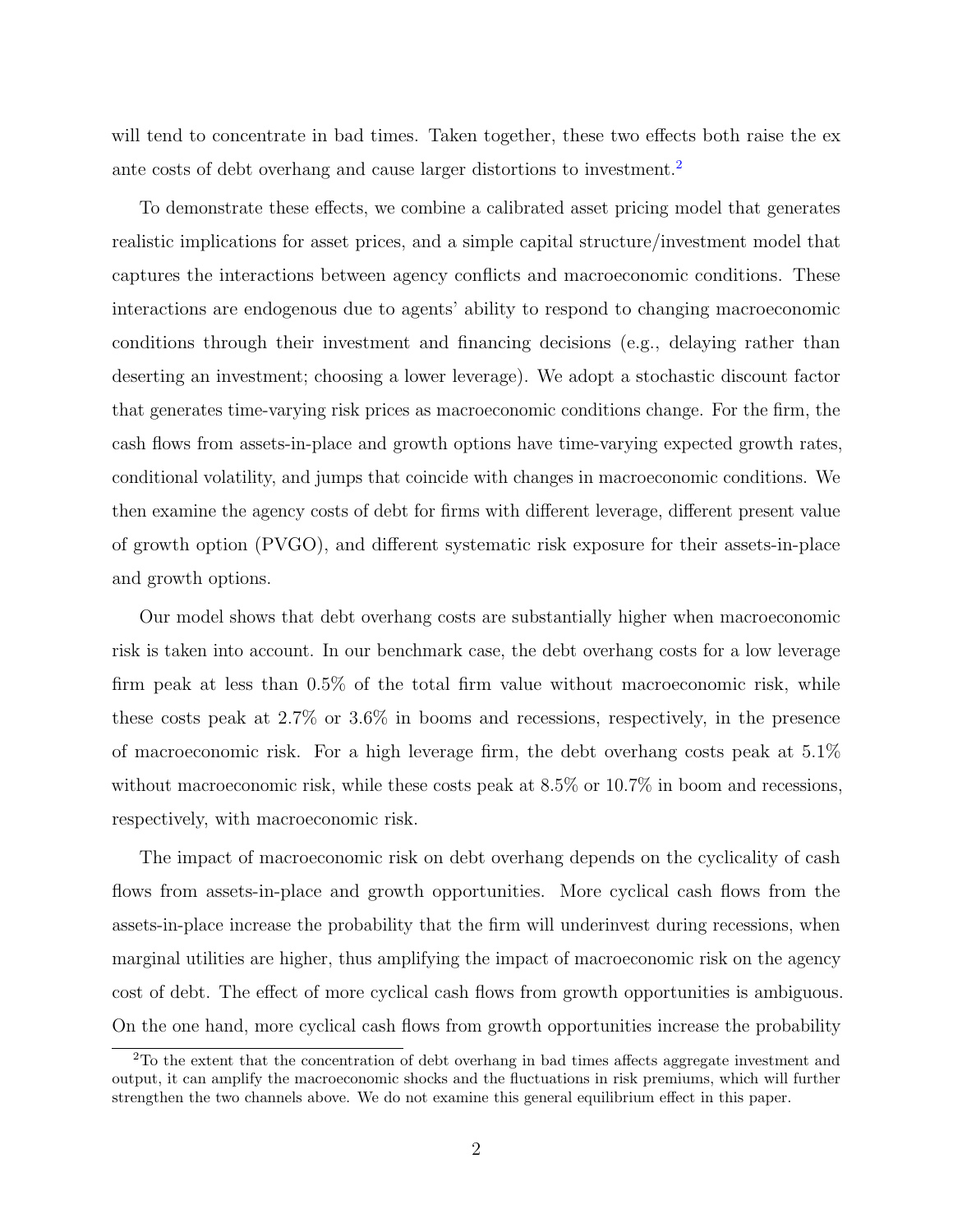that firms will underinvest during recessions. On the other hand, the cost from delaying investment in recessions is lower. In our calibrated model, either of the two effects may dominate.

Another implication from the dynamic model is that debt overhang in bad times can also significantly distort investment decisions in good times, which we refer to as the dynamic overhang effect. In anticipation of poor economic conditions in the future, equity holders can become reluctant to invest, even though debt is currently relatively safe. Thus, when we make the firm more cyclical (for example, by making its growth rate higher in the good state and lower in the bad state), the conditional agency cost in the good state can rise rather than fall, which is in sharp contrast with the prediction of a static model. The more persistent the states are, the less the debt overhang problem in the bad states will propagate to the good states, and hence the bigger the differences in the conditional agency costs between good and bad states.

The macroeconomic risk in debt overhang will also affect firms' financing decisions. We compute the optimal leverage using the trade-off between tax benefits and costs of debt overhang.[3](#page-3-0) Based on our calibration, the optimal interest coverage for a firm with a relatively valuable growth option is 1.25 in the case without macroeconomic risks. After taking macroeconomic risks into account, the interest coverage rises to 2.47, while the market leverage drops from 54% to 37%. Furthermore, even with the firm's endogenous response in choosing a moderate leverage ratio, the ex ante agency costs are still quite sizable in the presence of macroeconomic risks.

Besides raising the costs of debt overhang and causing more delay in investment, macroeconomic risk can also lead to a new type of risk-shifting incentives for equity holders. Specifically, equity holders will want to reduce the transfer to debt holders by synchronizing the cash flows from investment with those from the assets-in-place. For example, the equity holders of a procyclical firm might prefer to invest in procyclical projects, even if these projects have

<span id="page-3-0"></span><sup>3</sup>We take the type of debt contract (consol bond) as given in this paper. [Stulz and Johnson](#page-48-1) [\(1985\)](#page-48-1), [Berkovitch and Kim](#page-44-0) [\(1990\)](#page-44-0), [Hackbarth and Mauer](#page-46-0) [\(2012\)](#page-46-0), and [Diamond and He](#page-45-0) [\(2014\)](#page-45-0) are among the papers that examine how the agency conflict can be (partially) resolved through contracting and financing adjustments.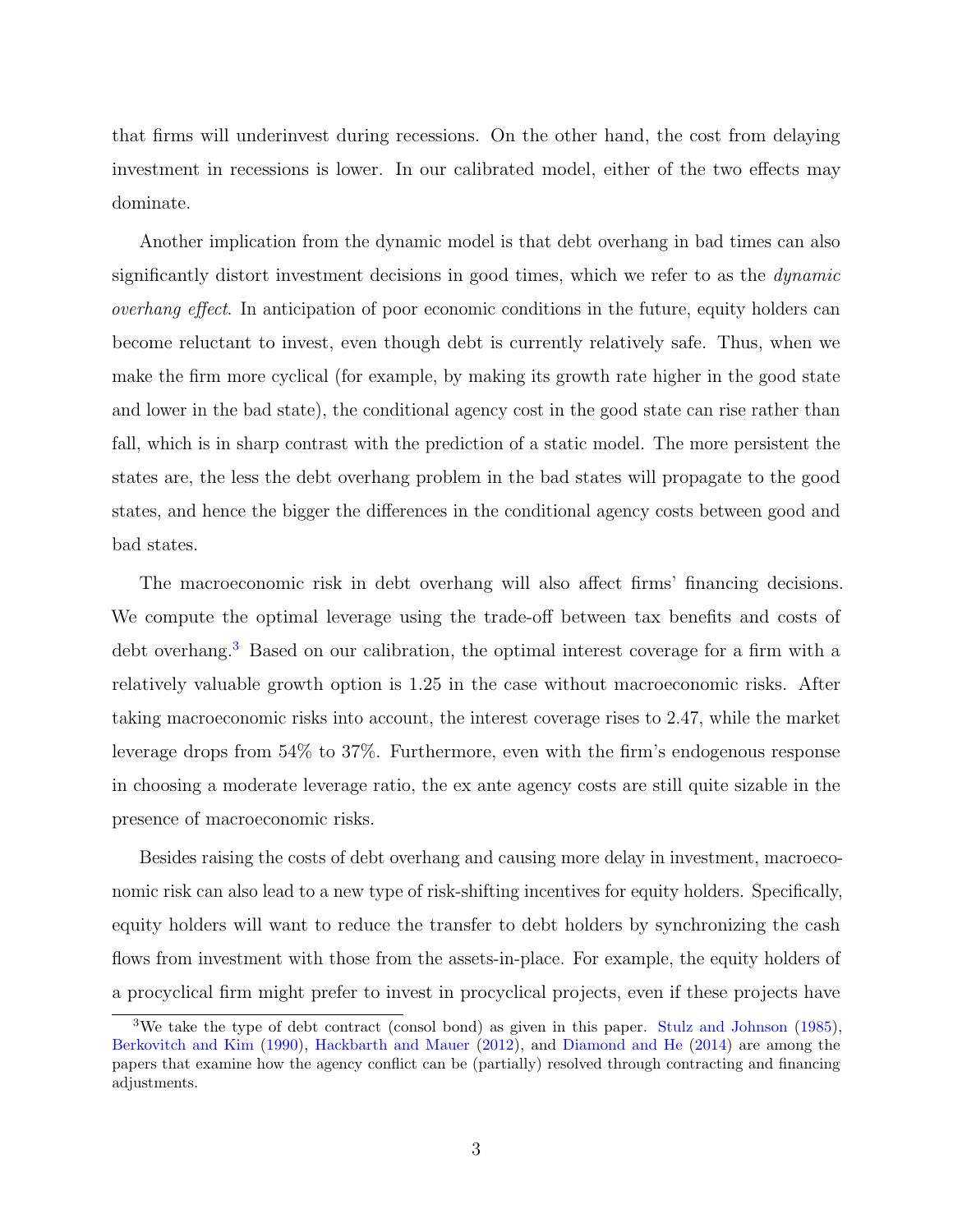lower NPVs. This result can be viewed as a general form of asset substitution, whereby in the presence of risky debt equity holders not only want to make risky investments in general, but especially in investments that minimizes the transfer to debt holders in bad times. This result can explain why a highly levered firm (e.g., a large bank) might not want to diversify its investments or hedge its market risk exposure, but instead load on assets with high systematic risks.<sup>[4](#page-4-0)</sup>

In summary, our model produces the following testable predictions. First, the model predicts that underinvestment is more severe in recessions than in booms for firms with more cyclical assets-in-place or more cyclical growth options. Second, firms with more cyclical assets-in-place have higher agency costs of debt, and therefore should take on less debt. Third, firms with procyclical (countercyclical) assets-in-place have a bias to invest in procyclical (countercyclical) projects.

Our paper builds on a growing literature bringing macroeconomic risk into corporate finance. [Almeida and Philippon](#page-44-1) [\(2007\)](#page-44-1) used a reduced-form approach to measure the ex ante costs of financial distress. They show that the NPV of distress costs rises significantly after adjusting for the credit risk premium embedded in the losses. [Hackbarth, Miao, and](#page-46-1) [Morellec](#page-46-1) [\(2006\)](#page-46-1), [Bhamra, Kuehn, and Strebulaev](#page-44-2) [\(2010\)](#page-44-2), and [Chen](#page-44-3) [\(2010\)](#page-44-3) used structural models to link capital structure decisions to macroeconomic conditions. A contemporaneous and independent paper by [Arnold, Wagner, and Westermann](#page-44-4) [\(2013\)](#page-44-4) extended the model of [Hackbarth, Miao, and Morellec](#page-46-1) [\(2006\)](#page-46-1) with real options to show that firms with growth options are more likely to default in recessions than those without growth options and thus should have higher credit spreads. They assumed agents are risk neutral (no risk premium), and they did not measure the costs of debt overhang. [Lamont](#page-46-2) [\(1995\)](#page-46-2) studied a static reduced-form model of debt overhang with macroeconomic conditions. He focused on the multiplicity of equilibria that arises in a general equilibrium model in which firms make financing and investment decisions.

<span id="page-4-0"></span>Our paper contributes to the literature on dynamic investment and financing decisions of

<sup>&</sup>lt;sup>4</sup>The result also can be applied to asset sales. [Diamond and Rajan](#page-45-1)  $(2011)$  argue that debt overhang might make impaired banks reluctant to sell those bad assets with high systematic risk.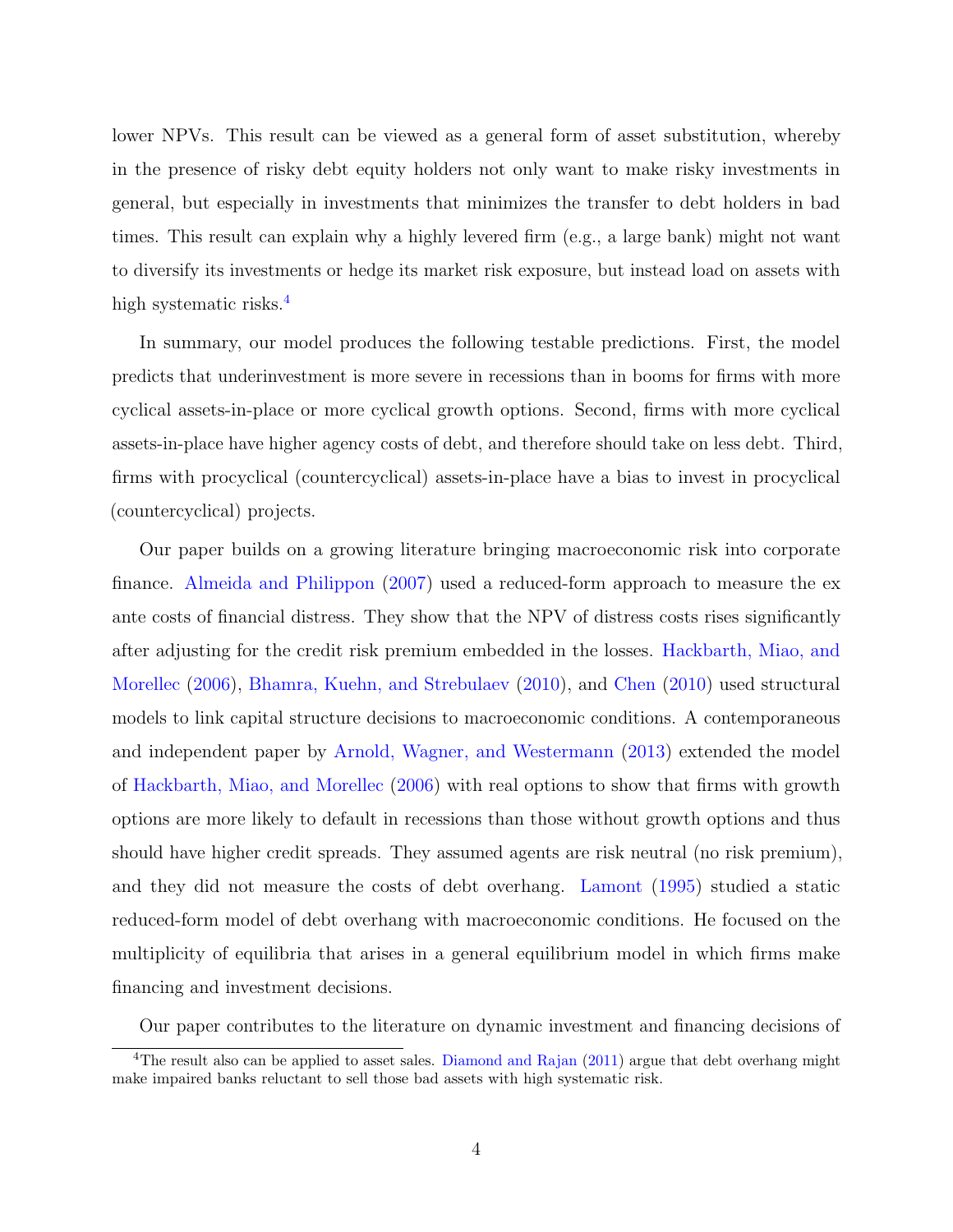the firm. [Mello and Parsons](#page-47-1) [\(1992\)](#page-47-1), [Mauer and Triantis](#page-47-2) [\(1994\)](#page-47-2), [Leland](#page-47-3) [\(1998\)](#page-47-3), [Mauer and](#page-47-4) [Ott](#page-47-4) [\(2000\)](#page-47-4), Décamps and Faure-Grimaud [\(2002\)](#page-45-2), [Hennessy](#page-46-3) [\(2004\)](#page-46-3), [Titman, Tompaidis, and](#page-48-2) [Tsyplakov](#page-48-2) [\(2004\)](#page-48-2), [Childs, Mauer, and Ott](#page-45-3) [\(2005\)](#page-45-3), [Ju and Ou-Yang](#page-46-4) [\(2006\)](#page-46-4), [Moyen](#page-47-5) [\(2007\)](#page-47-5), [Manso](#page-47-6) [\(2008\)](#page-47-6), [Morellec and Schuerhoff](#page-47-7) [\(2010\)](#page-47-7), [Hackbarth and Mauer](#page-46-0) [\(2012\)](#page-46-0), and [Sundaresan](#page-48-3) [and Wang](#page-48-3) [\(2015\)](#page-48-3) are among those that developed dynamic models of investment to study distortions produced by debt financing. The bulk of these papers found that agency costs are typically below 1%. They do not consider, however, macroeconomic risk and its impact on the agency cost of debt.

Our paper also is related to the real options literature that studies dynamic investment decisions of the firm. [McDonald and Siegel](#page-47-8) [\(1986\)](#page-47-8), for example, studied the timing of an irreversible investment decision. [Dixit](#page-45-4) [\(1989\)](#page-45-4) analyzed entry and exit decisions of a firm whose output price follows a geometric Brownian motion. [Dixit and Pindyck](#page-45-5) [\(1994\)](#page-45-5) provided a survey of this literature. [Guo, Miao, and Morellec](#page-46-5) [\(2005\)](#page-46-5) studied a real options problem with regime shifts, but did not consider debt financing.

Recent studies have introduced defaultable debt into real business cycle models with investment (e.g. [Gomes and Schmid,](#page-45-6) [2010;](#page-45-6) [Miao and Wang,](#page-47-9) [2010;](#page-47-9) [Gourio,](#page-46-6) [2013\)](#page-46-6). They highlighted the role of credit risk in amplifying aggregate technology shocks and helped explain the predictive power that corporate bond spreads have for future investment and other economic activities documented in [Philippon](#page-48-4) [\(2009\)](#page-48-4) and [Gilchrist, Yankov, and Zakrajsek](#page-45-7) [\(2009\)](#page-45-7). Our paper differs from these studies by focusing on the debt overhang problem with long-term debt and lumpy investment. The partial equilibrium setting allows us to analytically characterize the impact of macroeconomic risk on investment.

Our analysis focuses on the debt overhang problem in a firm, but the insight on the interactions of macroeconomic risks and debt overhang has wide applications. As highlighted by the recent financial crisis in the U.S. and the European sovereign debt crisis, the important effects of debt overhang on the real economy go through multiple channels, including house-holds, firms, and governments (see, e.g., [Philippon,](#page-48-5) [2010;](#page-48-5) [Reinhart, Reinhart, and Rogoff,](#page-48-6) [2012;](#page-48-6) [Dynan,](#page-45-8) [2012;](#page-45-8) [Mian, Rao, and Sufi,](#page-47-10) [2013;](#page-47-10) [Chen, Michaux, and Roussanov,](#page-44-5) [2013\)](#page-44-5).

While earlier studies have separately examined the impact of macroeconomic risk on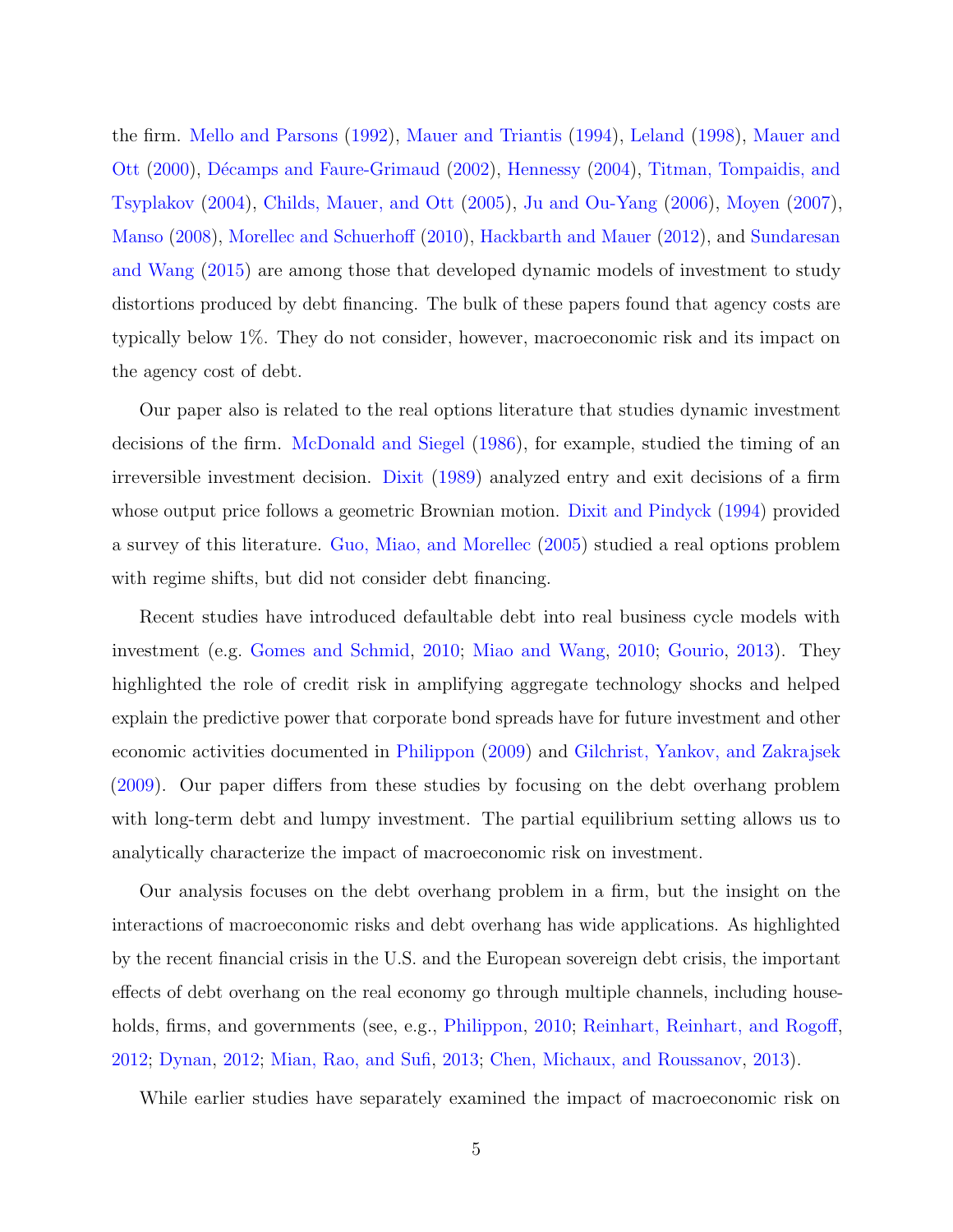

Figure 1: A Two-period Example.

investment (e.g., [Guo, Miao, and Morellec,](#page-46-5) [2005\)](#page-46-5) and financing (e.g., [Hackbarth, Miao, and](#page-46-1) [Morellec,](#page-46-1) [2006;](#page-46-1) [Chen,](#page-44-3) [2010\)](#page-44-3), we emphasize the interactions between investment and financing in the presence of business-cycle fluctuations in cash flows and risk prices.

## <span id="page-6-0"></span>1 Two-Period Example

We first study a simple two-period model that illustrates the interplay between macroeconomic conditions and debt overhang. This simple model will help with the intuition behind the results obtained in the dynamic model, which we develop in the next section.

The economy can be in one of two aggregate states  $s \in \{G, B\}$  at  $t = 1$ . The time-0 price of a one-period Arrow-Debreu security that pays \$1 at  $t = 1$  in state s is given by  $Q_s$ . Since the marginal utility in the bad state is higher than the marginal utility in the good state, agents will pay more for the Arrow-Debreu security that pays off in the bad state than in the good state:  $Q_B > Q_G$ . For simplicity, we assume that the risk-free interest rate is 0, so that  $Q_G + Q_B = 1. \label{eq:QG}$ 

At  $t = 2$ , the firm's assets-in-place produce cash flow x with probability  $1 - p_s$  and y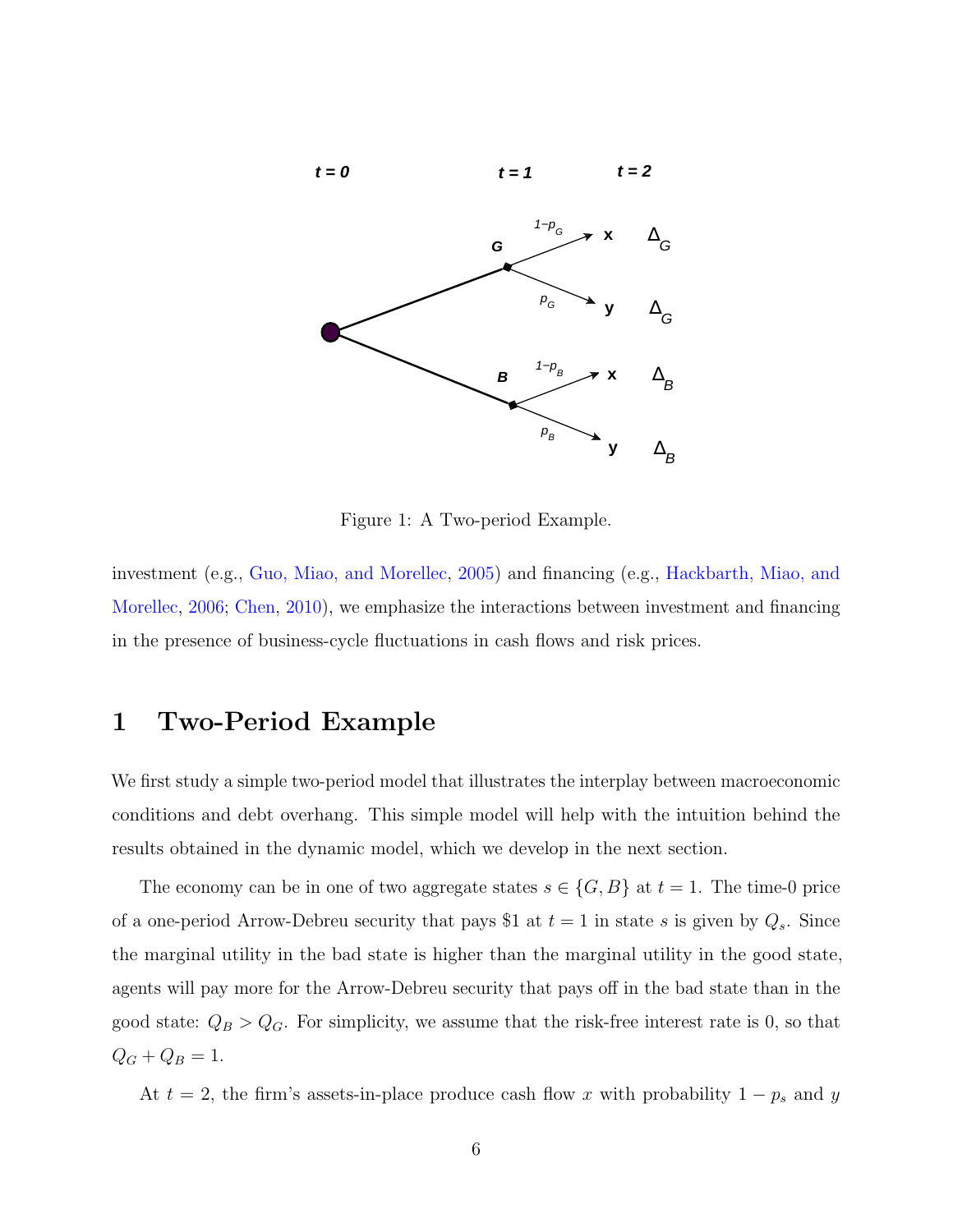with probability  $p_s$ , where  $x > y$ . The different realizations of cash flow in a given aggregate state reflect firm-specific shocks, and the dependence of probability  $p_s$  on the aggregate state captures the impact of aggregate shocks on assets-in-place.

The firm has zero-coupon debt with face value  $F, y < F \leq x$ , which matures at time  $t = 2$ . Absolute priority is satisfied. Thus, if the firm does not produce enough cash flow to pay back debt holders, then debt holders seize the realized cash flow of the firm (no bankruptcy costs).  $y < F$  makes debt risky and without which there will be no debt overhang.

Let's first assume that the equity holders of the firm can choose whether or not to undertake an investment I after learning the state s of the economy at  $t = 1$ . The investment produces an additional cash flow of  $I + \Delta_s$ , realized at the same time as the cash flows from assets-in-place. We assume that  $\Delta_s > 0$  so that the investment opportunity has a positive NPV regardless of  $Q_s$ .

We now derive conditions under which equity holders will undertake the investment. The equity value of the firm when the manager makes the investment is

$$
-I + (1 - p_s)(x + I + \Delta_s - F) + p_s(y + I + \Delta_s - F)
$$
\n(1)

if  $y + I + \Delta_s \geq F$ , and

$$
-I + (1 - p_s)(x + I + \Delta_s - F)
$$
 (2)

if  $y + I + \Delta_s < F$ . The equity value of the firm when equity holders choose not to make the investment is

$$
(1 - p_s)(x - F). \tag{3}
$$

It follows that equity holders will make the investment if

<span id="page-7-0"></span>
$$
p_s \times \min(F - y, I + \Delta_s) < \Delta_s. \tag{4}
$$

The left-hand side of the inequality gives the expected value of the transfer from equity holders to existing debt holders after the investment is made. Thus, equity holders will only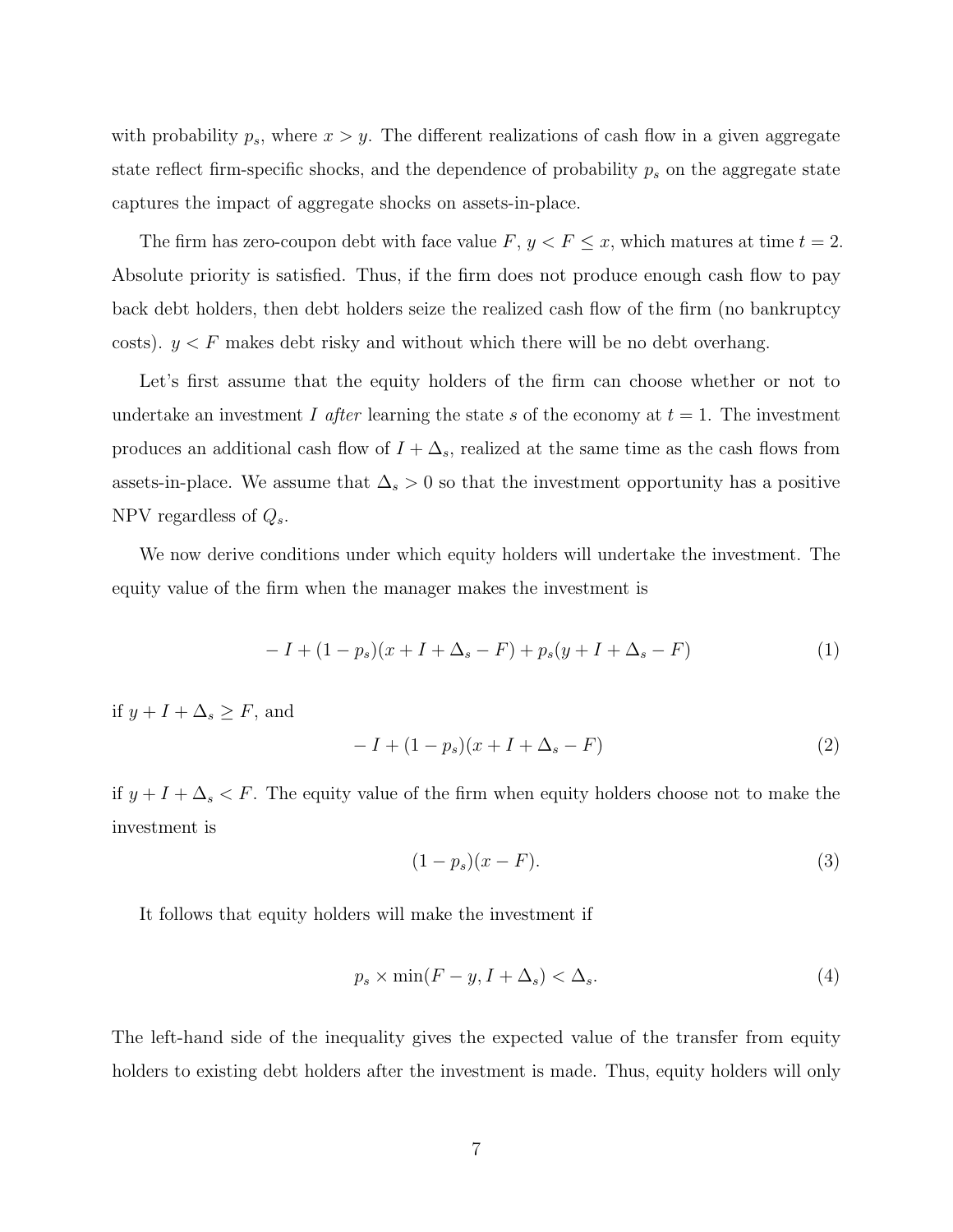make the investment if the expected transfer is less than the NPV of the investment, so that the "overhang-adjusted NPV" is positive. It is easy to see that a higher leverage (larger F relative to y) will tend to increase the transfer, making the above condition harder to satisfy.

We define the indicator function  $\Omega_s$  as

$$
\Omega_s \equiv \begin{cases} 0 & \text{if } p_s \times \min(F - y, I + \Delta_s) < \Delta_s, \\ 1 & \text{otherwise.} \end{cases} \tag{5}
$$

The function is equal to one if the equity holders do not undertake the investment opportunity, and zero otherwise.

Since the only source of agency cost in this example is the (present value of) foregone investment opportunities with positive NPV, the ex ante agency cost will be

<span id="page-8-0"></span>
$$
A = Q_G \Omega_G \Delta_G + Q_B \Omega_B \Delta_B, \qquad (6)
$$

which is the sum over the two states of the product of the Arrow-Debreu prices  $Q_s$ ; the indicator function  $\Omega_s$  which is equal to one when underinvestment occurs; and the losses  $\Delta_s$ from underinvestment.

To asses the impact of variations in state prices on the agency cost of debt, we subtract the agency cost of debt when  $Q_G = Q_B$  from [\(6\)](#page-8-0) to obtain:

$$
\left(\frac{1}{2} - Q_G\right) \left(\Omega_B \Delta_B - \Omega_G \Delta_G\right). \tag{7}
$$

In the following discussions, we say that the assets-in-place are *procyclical* if  $p_G < p_B$ . We say that the growth option is *procyclical* if  $\Delta_G > \Delta_B$ .

Since  $Q_G < \frac{1}{2}$  $\frac{1}{2}$ , stronger cyclicality in the state prices will exacerbate the agency cost of debt if  $\Omega_B \Delta_B > \Omega_G \Delta_G$ .

Keeping all else constant, more cyclical cash flows from assets-in-place, i.e., lower  $p<sub>G</sub>$  and higher  $p_B$ , makes the condition for investment [\(4\)](#page-7-0) easier to satisfy in state G but harder in state B. As a result, underinvestment becomes more concentrated in the bad state,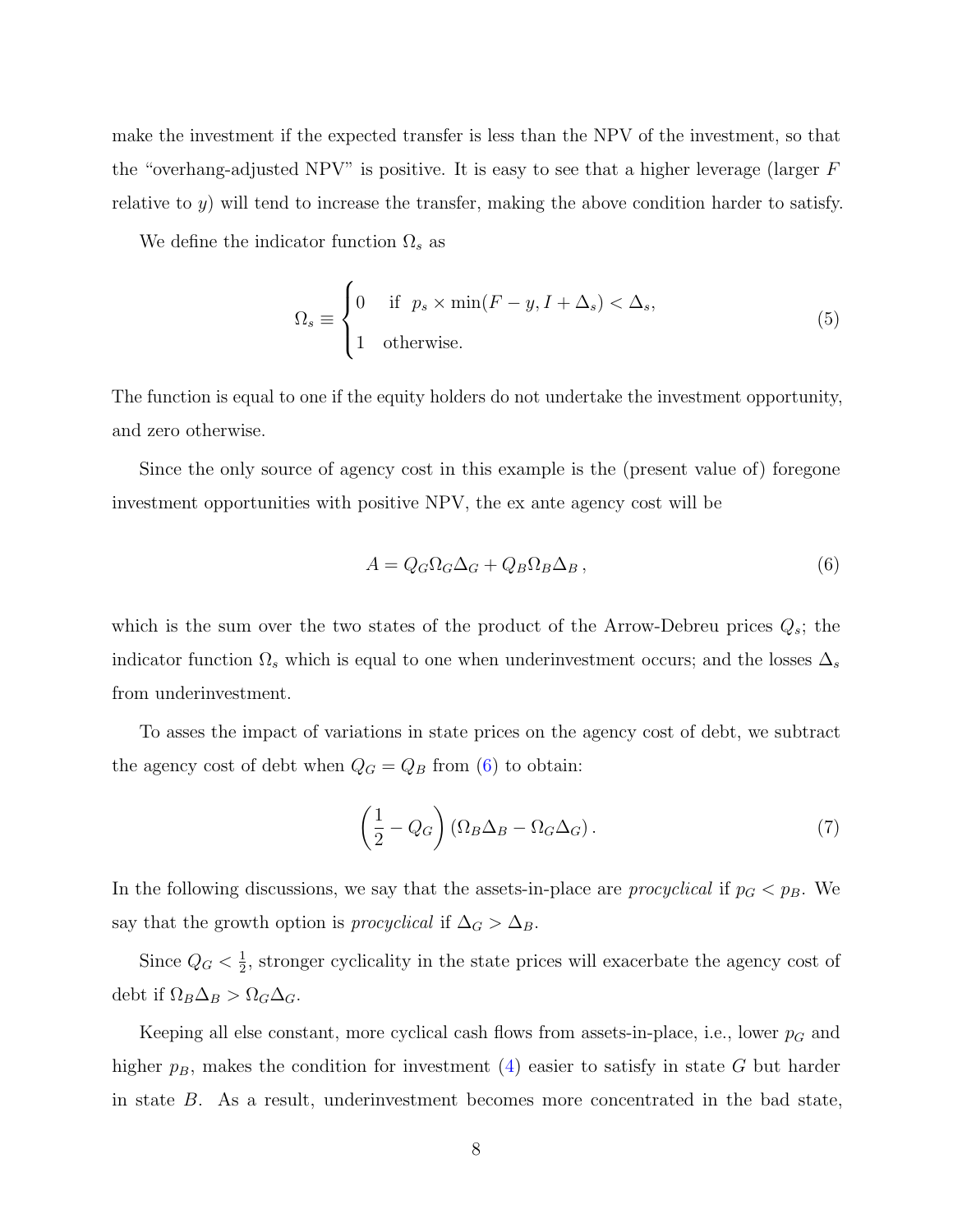exacerbating the costs of debt overhang when macroeconomic risk is taken into account.

Next, keeping all else constant, more cyclical cash flows  $I + \Delta_s$  from the investment also make the condition for investment  $(4)$  easier to satisfy in state G, but harder in state B. However, it has the additional effect of reducing the potential loss if the investment is not made in state B. Therefore, the effect of stronger cyclicality of the growth option on the costs of debt overhang is ambiguous.<sup>[5](#page-9-0)</sup>

So far the investment we consider is riskless: its cash flow is constant after investment is made. We now consider a risky investment opportunity that is only exposed to aggregate shocks. This is accomplished by assuming that the investment I is made at  $t = 0$  as opposed to  $t = 1$ , while the cash flows from investment at  $t = 2$  remain the same. When would equity holders make the investment? The condition is

$$
Q_G p_G \min(F - y, I + \Delta_G) + Q_B p_B \min(F - y, I + \Delta_B) < Q_G \Delta_G + Q_B \Delta_B. \tag{8}
$$

The right-hand side of the inequality gives the NPV of the investment, and the left-hand side again gives the expected transfer from equity holders to debt holders. In the case in which the cash flow from new investment is sufficiently high to make the existing debt risk-free in both states, the inequality [\(8\)](#page-9-1) simplifies to

<span id="page-9-1"></span>
$$
Q_G p_G(F - y) + Q_B p_B(F - y) < Q_G \Delta_G + Q_B \Delta_B \, .
$$

In this case, the cyclicality of the growth option does not matter for the investment decision (only the NPV matters). The cyclicality of assets-in-place does matter for investment, as higher  $p_B$  and lower  $p_B$  will raise the total value of transfer.

<span id="page-9-0"></span>However, if the cash flow from new investment is not enough to pay off the debt holders

<sup>&</sup>lt;sup>5</sup>Growth opportunities can be either procyclical or countercyclical in practice. On the one hand, there may be less investment opportunities during recessions due to slower growth of the overall economy. On the other hand, financial distress and fire sales may provide profitable investment opportunities for firms.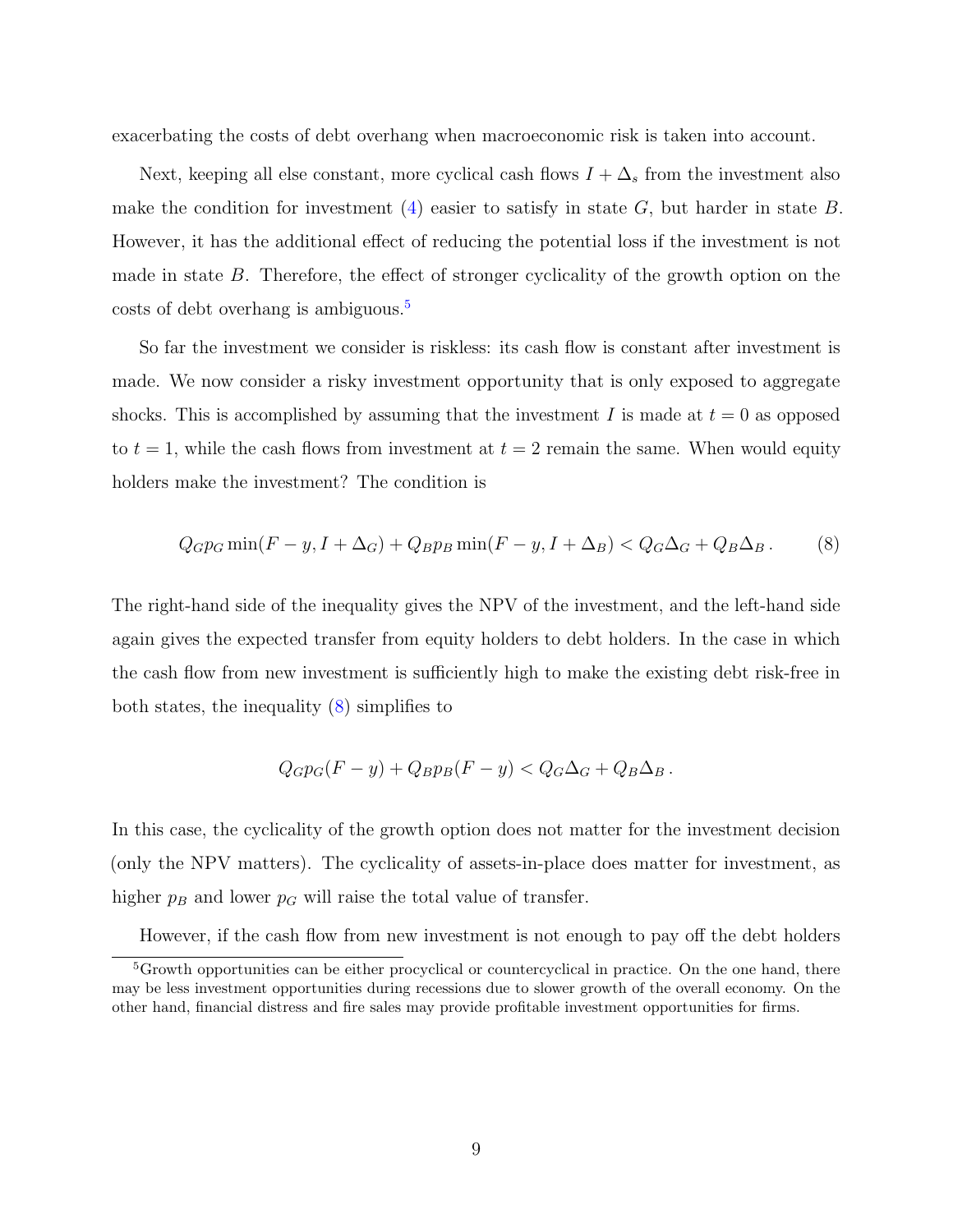in the states with low cash flows from assets-in-place, then the condition becomes

$$
Q_G p_G (I + \Delta_G) + Q_B p_B (I + \Delta_B) < Q_G \Delta_G + Q_B \Delta_B \, .
$$

Holding the NPV constant, making the investment opportunity more procyclical means raising  $\Delta_G$  while lowering  $\Delta_B$  so that  $Q_G\Delta_G + Q_B\Delta_B$  is unchanged. If  $Q_Gp_G < Q_Bp_B$  (e.g., when the assets-in-place are procyclical), then a more procyclical investment can lower the expected transfer from equity holders to debt holders, making equity holders more willing to make such an investment. In fact, the stronger the cyclicality of the investment, the better off the equity holders. Finally, it is also easy to check that when the assets-in-place are countercyclical, equity holders would prefer to invest in countercyclical growth options.

To summarize, our two-period model provides the following predictions:

- More cyclical assets-in-place make underinvestment more likely in bad times, exacerbating the costs of debt overhang when macroeconomic risk is taken into account.
- More cyclical investment opportunities also make underinvestment more likely in bad times. The overall effect on the costs of debt overhang when macroeconomic risk is taken into account is ambiguous.
- Among the growth options that are not too profitable (so that debt is still risky), equity holders would prefer to invest in ones that have the same cyclicality as their assets-in-place.

## 2 A Dynamic Model of Debt Overhang

In this section, we set up a dynamic capital structure model with investment to assess the quantitative impact of macroeconomic risk on investments and the costs of debt overhang.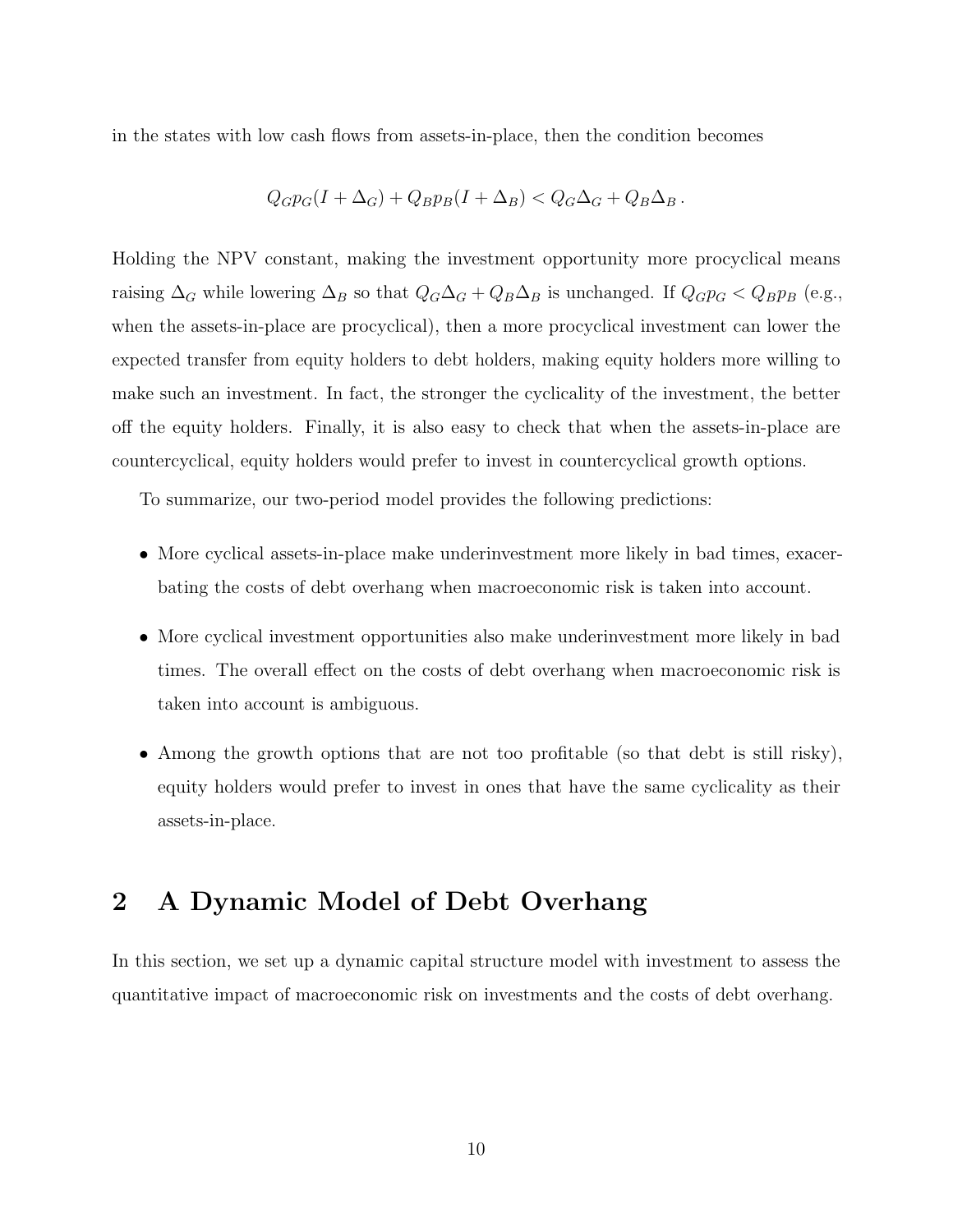## 2.1 Model Setup

### 2.1.1 The economy

We consider a simple economic environment that features business-cycle fluctuations in the level, the expected growth rate, and the volatility of firm cash flows. In addition, risk prices also vary over the business cycle, reflecting investors' different attitudes towards risks in good and bad times.

The economy has two aggregate states,  $s_t = \{G, B\}$ , which represent booms and recessions, respectively. The state  $s_t$  follows a continuous-time Markov chain, where within a small period  $\Delta$  the probability of the economy switching from state G (boom) to state B (recession) is approximately equal to  $\lambda_G\Delta$ , while the probability of switching from state B to G is approximately  $\lambda_B\Delta$ . The long-run probability of the economy being in state G is  $\lambda_B/(\lambda_G + \lambda_B).$ 

We specify an exogenous stochastic discount factor (SDF), which captures business-cycle fluctuations in the risk-free rate and the risk prices:

<span id="page-11-1"></span>
$$
\frac{dm_t}{m_t} = -r(s_t) dt - \eta(s_t) dW_t^m + \delta_G(s_t) (e^{\kappa} - 1) dM_t^G + \delta_B(s_t) (e^{-\kappa} - 1) dM_t^B, \tag{9}
$$

with

$$
\delta_G(G) = \delta_B(B) = 1, \quad \delta_G(B) = \delta_B(G) = 0,
$$

where  $W^m$  is a standard Brownian motion that generates small systematic shocks;  $M^G$ and  $M^B$  are compensated Poisson processes with intensities  $\lambda_G$  and  $\lambda_B$ , respectively, which generate large shocks in the economy.[6](#page-11-0)

The first two terms in the SDF process are standard. The instantaneous risk-free rate is  $r(s_t)$ , and the risk price for Brownian shocks is  $\eta(s_t)$ , both of which could change value when the state of the economy changes. The last two terms in [\(9\)](#page-11-1) introduce jumps in the SDF

<span id="page-11-0"></span> ${}^{6}$ [Chen](#page-44-3) [\(2010\)](#page-44-3) (Proposition 1) shows that such a stochastic discount factor can be generated in a consumptionbased model when the expected growth rate and volatility of aggregate consumption follow a discrete-state Markov chain, and the representative agent has recursive preferences. His calibration is based on the long-run risk model of [Bansal and Yaron](#page-44-6) [\(2004\)](#page-44-6).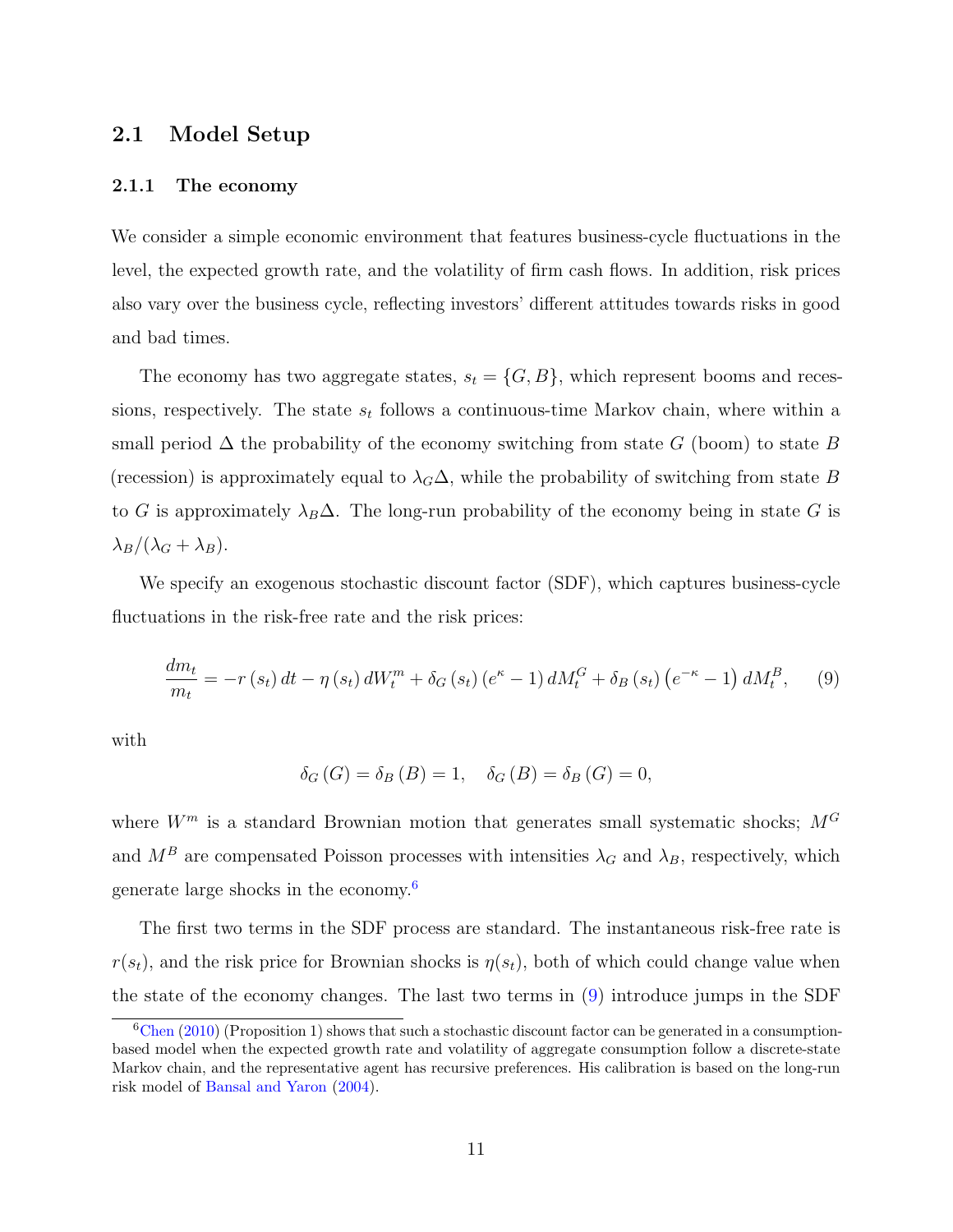that coincide with a change of state in the Markov chain specified earlier. For example, if the current state is G, a positive relative jump size  $(\kappa > 0)$  will imply that the SDF jumps up when the economy moves from a boom into a recession. The value  $\kappa$  determines the risk price for the large shocks in the economy.

While it would be interesting to endogenize the stochastic discount factor in a general equilibrium model, we focus on the partial equilibrium setting in this model because it allows us to analytically characterize of the impact of business-cycle risks on debt overhang problem.

### 2.1.2 Firms

A firm has assets-in-place that generate cash flow  $y_t^a$ , which we assume to be conditionally affine in an underlying state variable  $x_t$ ,

<span id="page-12-0"></span>
$$
y_t^a = a_0(s_t) + a_1(s_t)x_t,
$$
\n(10)

where x follows a Markov-modulated diffusion process:

<span id="page-12-1"></span>
$$
\frac{dx_t}{x_t} = \mu(s_t)dt + \sigma_m(s_t) dW_t^m + \sigma_f dW_t^f. \tag{11}
$$

Here,  $W^f$  is a standard Brownian motion that is independent of  $W^m$ ;  $\mu(s_t)$  and  $\sigma_m(s_t)$ determine the expected growth rate and systematic volatility of cash flow; and  $\sigma_f$  determines the idiosyncratic volatility, which is assumed to be constant over time for simplicity.

The affine functional form for cash flow in [\(10\)](#page-12-0) provides the flexibility to capture the impact of business cycles on cash flows in several dimensions. First, consider the case with  $a_0(s_t) = 0$  and  $a_1(s_t)$  being a constant (normalized to 1). Then  $y_t^a = x_t$  is the cash flow of the firm, with the expected growth rate  $\mu(s_t)$  and systematic volatility  $\sigma_m(s_t)$ . In this case, one can characterize the cyclicality of assets-in-place through the conditional moments of growth rates. For example, assets-in-place can have procyclical growth rate  $(\mu(G) > \mu(B))$ and countercyclical systematic volatility  $(\sigma_m(G) < \sigma_m(B))$ . These shocks on the conditional moments have permanent effects on cash flow.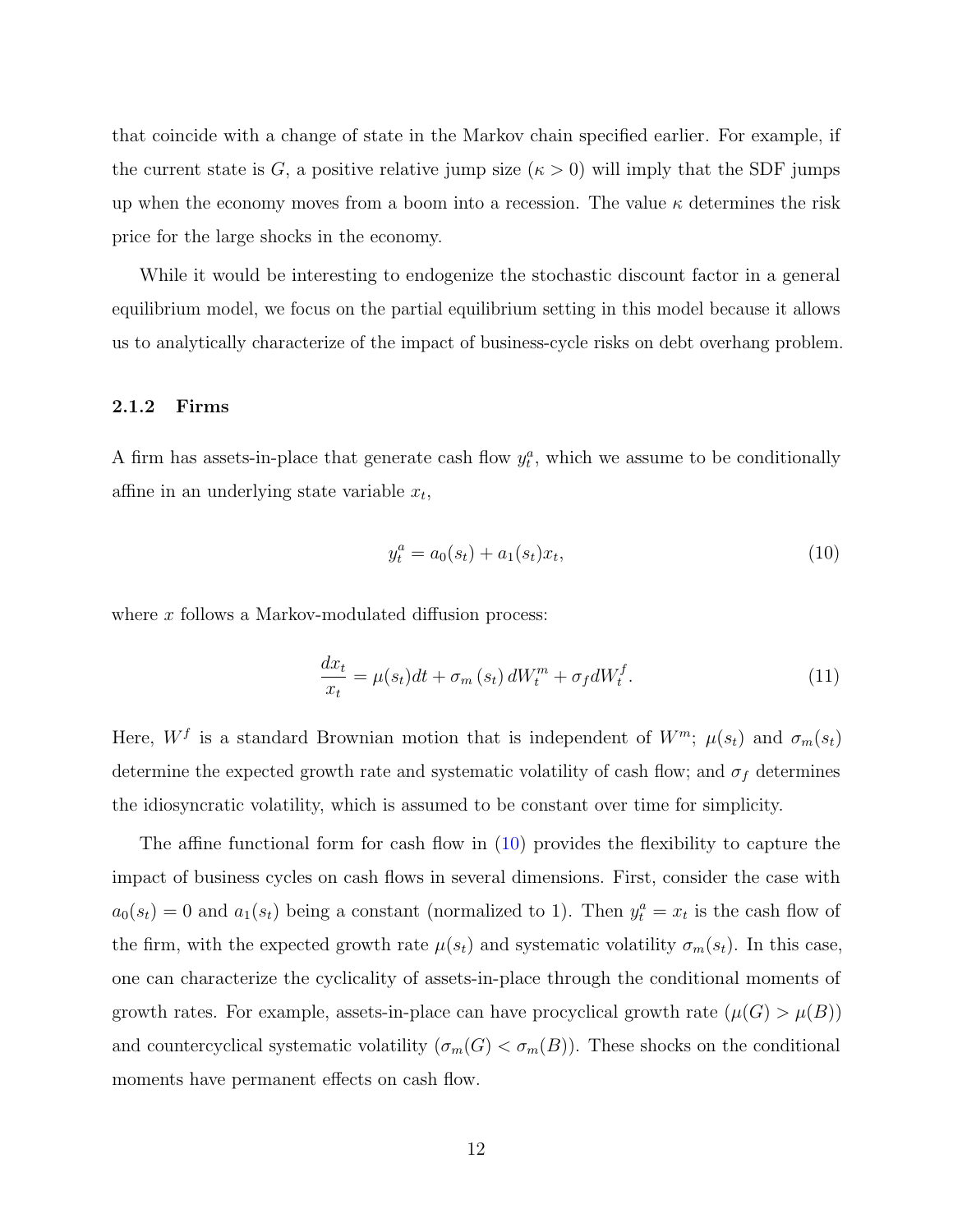Second, when  $a_1(s_t)$  is allowed to change value, the level of cash flow can jump by a factor of  $a_1(B)/a_1(G)$  when the economy enters into a recession, reflecting a significant change in asset productivity. We can thus set  $a_1(G) > a_1(B) > 0$  to capture the procyclicality of assets-in-place. The effects of these shocks on cash flow are transitory, as they are reversed when the aggregate state changes.

Third, the term  $a_0(s_t)$  allows cash flow to move independently of  $x_t$ . In the special case in which  $a_1(s_t) = 0$  and  $a_0(s_t)$  is constant, the cash flow from assets-in-place becomes riskless.

Besides assets-in-place, the firm has a growth option. Exercising the growth option requires a one-time lump-sum cost  $\phi$  and generates cash flow  $y_t^g$  $_t^g,$ 

<span id="page-13-0"></span>
$$
y_t^g = g_0(s_t) + g_1(s_t)x_t.
$$
\n(12)

Equation [\(12\)](#page-13-0) captures the cyclicality of growth option in similar ways as Equation [\(10\)](#page-12-0) does for assets-in-place. We assume that investment is irreversible.<sup>[7](#page-13-1)</sup>

The firm has debt in the form of a consol with coupon  $c$ . We first take the firm's debt level as given and focus on the effects of existing debt on investments. We do not restrict our analysis exclusively to the case of optimal leverage because it is well documented that leverage ratios often drift far away from optimal levels, which can be due to adjustment costs (see, e.g., [Leary and Roberts,](#page-47-11) [2005\)](#page-47-11) or debt overhang (see, e.g., [Admati, DeMarzo,](#page-44-7) [Hellwig, and Pfleiderer,](#page-44-7) [2015\)](#page-44-7). Thus, as long as the arrival of growth options is not strongly dependent on financial leverage, it makes sense to examine the impact of debt overhang on investment for a wide range of leverage ratios. Later in [Section 4,](#page-32-0) we compute the optimal capital structure, which demonstrates the impact of debt overhang on capital structure.

At each point in time, the firm makes coupon payment, pays taxes at rate  $\tau$ , and then distributes the remaining cash flow to equity holders (no internal cash holdings).<sup>[8](#page-13-2)</sup> We assume that the absolute priority rule applies at the time of default. Equity value will be zero. Debt holders take over the firm, including the growth option (if not exercised yet), and implement

<span id="page-13-1"></span><sup>7</sup>[Manso](#page-47-6) [\(2008\)](#page-47-6) shows that agency cost of debt depends on the degree of investment reversibility. The bulk of the previous literature that study debt overhang assumes irreversible investment.

<span id="page-13-2"></span><sup>8</sup>See e.g, [Bolton, Chen, and Wang](#page-44-8) [\(2011,](#page-44-8) [2015\)](#page-44-9) for dynamic models of endogenous cash holdings.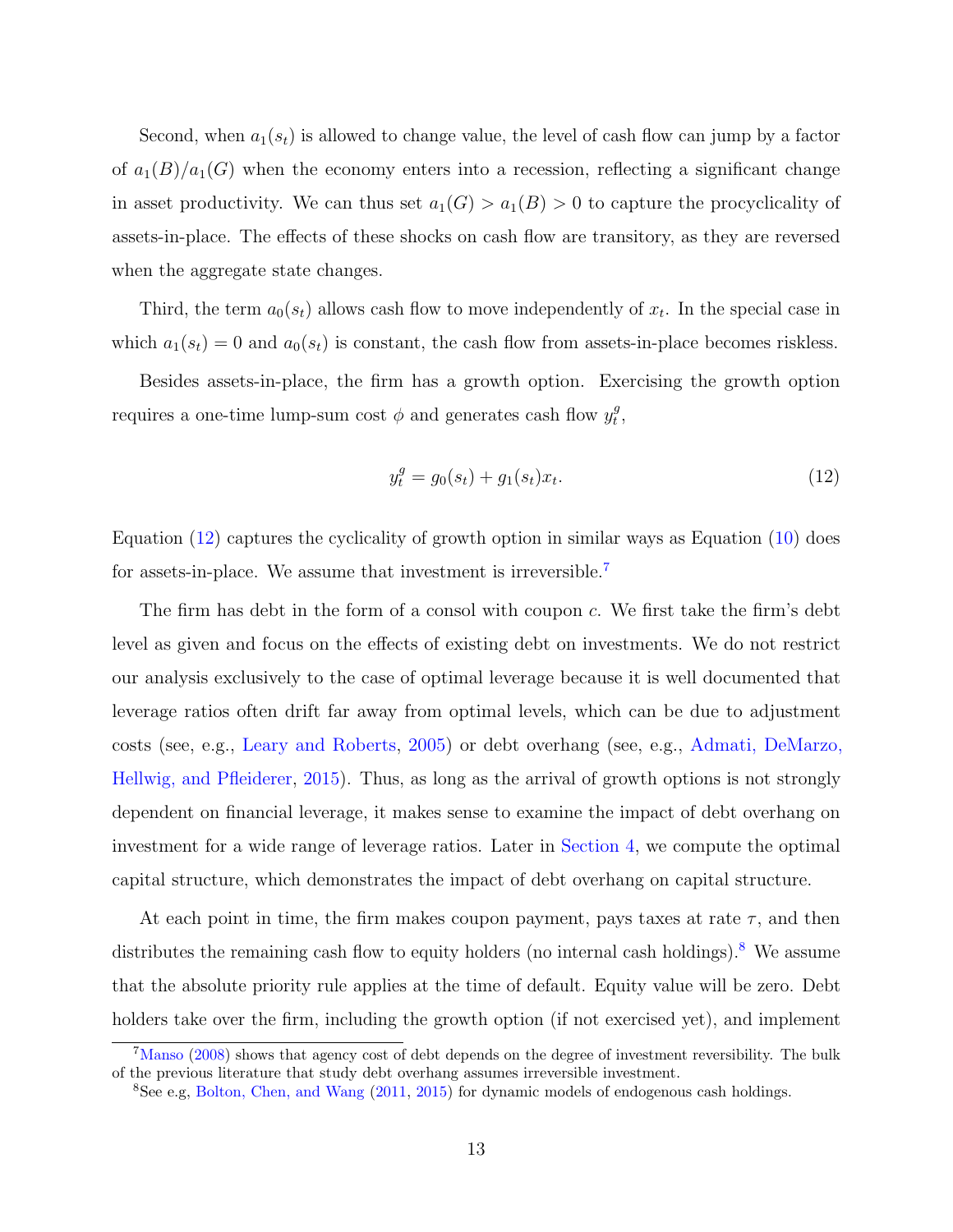the first-best policies for the all-equity firm, but lose a fraction  $1 - \rho(s_t)$  of the value due to financial distress.<sup>[9](#page-14-0)</sup> Evidence on bond recovery rates and asset fire sales suggest that the firm recovery rate is procyclical, i.e.,  $\rho(G) > \rho(B)$ .

The agency problem stems from the assumption that the firm acts in the interest of its equity holders. It chooses the optimal timing of default and investment to maximize the value of equity. For simplicity, we assume that investment is entirely financed by equity holders, and there are no ex post renegotiations between debt holders and equity holders. In particular, we rule out the possibility of financing the investment with new senior debt. (likely restricted by covenants in practice). [Hackbarth and Mauer](#page-46-0) [\(2012\)](#page-46-0) argue that it could be in the interest of existing debt holders to allow for new senior debt to finance investment. However, such priority structures become difficult to implement when there is uncertainty about the quality of investment. Ex post renegotiations can be quite costly due to the free-rider problem among debt holders and the lack of commitment by equity holders.

### <span id="page-14-1"></span>2.2 Model solution

Before presenting the solution, we first introduce some notations. The value of equity before investment in state s is denoted by  $e_s(x)$ . The value of equity after investment is  $E_s(x)$ . Similarly, the value of debt before and after investment is  $d_s(x)$  and  $D_s(x)$ , respectively.

As shown in earlier models of real options and dynamic capital structure, the optimal investment policy is summarized by a pair of investment boundaries  $\{x_G^u, x_B^u\}$ . The firm invests when  $x_t$  is above  $x_s^u$ , while the economy is in state s. The default policy is summarized by two pairs of default boundaries:  $\{x_G^d, x_B^d\}$  are the thresholds of default before investment is made, while  $\{x_G^D, x_B^D\}$  apply after investment.

Taking the set of default and investment boundaries as given, the value of equity and debt can be solved analytically. The following proposition summarizes the results for equity valuation. The solution for defaultable debt is in a similar form (see [Appendix A](#page-37-0) for more

<span id="page-14-0"></span><sup>9</sup>Alternatively, one can assume that debt holders lose the growth option in bankruptcy, and only recover a fraction of the value from assets-in-place. This assumption does not affect the investment policy equity holders choose, but does change the costs of bankruptcy.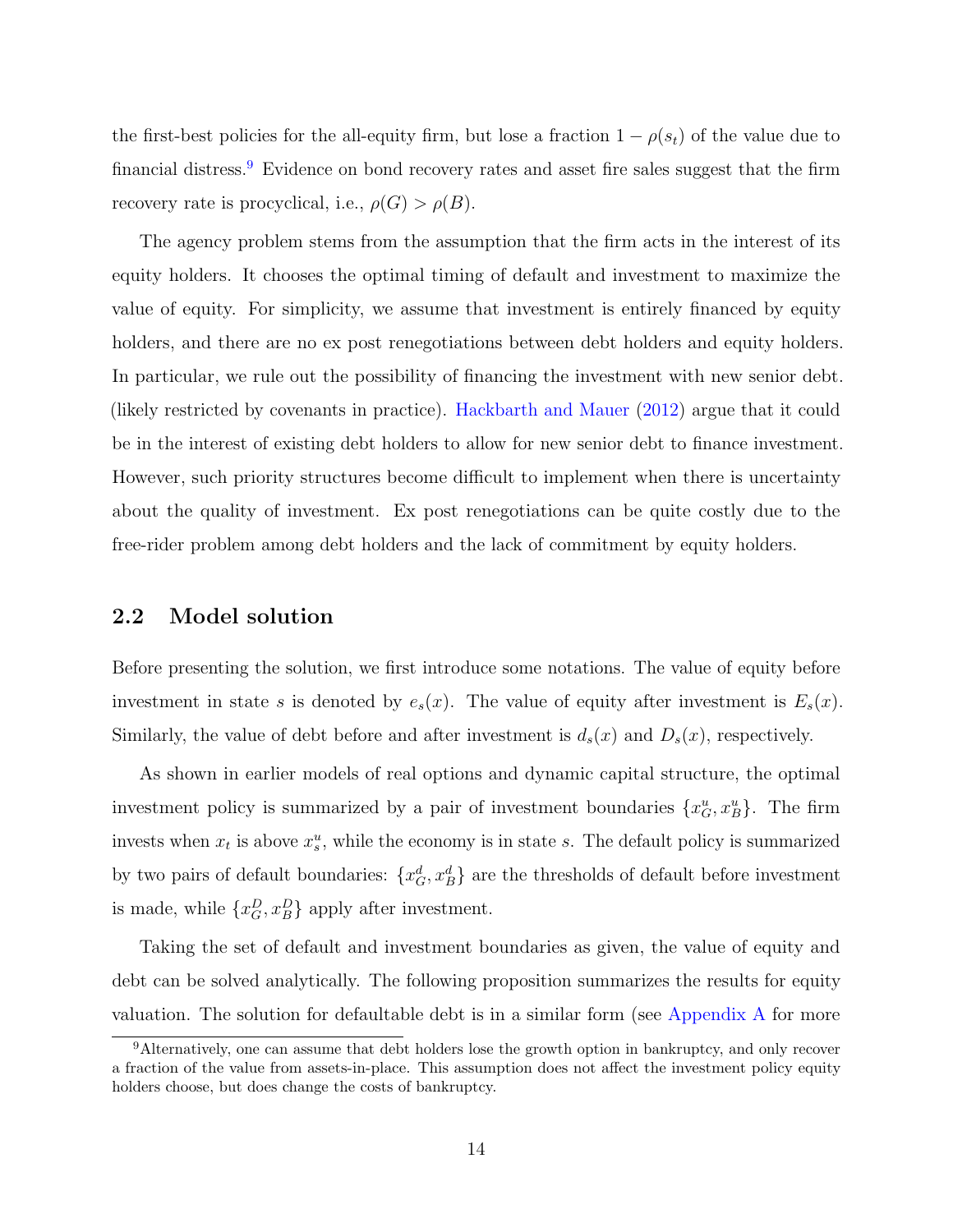details). While the ordering of the default and investment boundaries is endogenous, we assume the following ordering to simplify the presentation of the solution:

$$
x_G^D
$$

and

<span id="page-15-1"></span><span id="page-15-0"></span>
$$
x_G^d < x_B^d < x_G^u < x_B^u.
$$

This ordering holds when leverage is not too high, and the cash flows from the firm's assetsin-place and growth option are sufficiently procyclical. It has the intuitive implication that firms default earlier and invest later in bad times. The solution is easily modified for different orderings.

<span id="page-15-2"></span>Proposition 1. The value of equity after investment is given by:

$$
E_G(x) = \begin{cases} 0 & x \in (0, x_G^D] \\ \sum_{j=1}^2 w_{1,j}^E x^{\alpha_j} + h_1^E(G) x + k_1^E(G) & x \in [x_G^D, x_B^D) \\ \sum_{j=1}^4 w_{2,j}^E \theta_j(G) x^{\beta_j} + h_2^E(G) x + k_2^E(G) & x \in [x_B^D, \infty), \end{cases}
$$
(13)

$$
E_B(x) = \begin{cases} 0 & x \in (0, x_B^D) \\ \sum_{j=1}^4 w_{2,j}^E \theta_j(B) x^{\beta_j} + h_2^E(B) x + k_2^E(B) & x \in [x_B^D, \infty). \end{cases}
$$
(14)

The value of equity before investment is given by:

$$
e_G(x) = \begin{cases} 0 & x \in (0, x_G^d] \\ \sum_{j=1}^2 w_{1,j}^e x^{\alpha_j} + h_1^e(G)x + k_1^e(G) & x \in [x_G^d, x_B^d) \\ \sum_{j=1}^4 w_{2,j}^e \theta_j(G)x^{\beta_j} + h_2^e(G)x + k_2^e(G) & x \in [x_B^d, x_G^u) \\ E_G(x) - \phi & x \in [x_G^u, \infty), \end{cases}
$$
(15)  

$$
e_G(x) = \begin{cases} 0 & x \in (0, x_B^d] \\ \sum_{j=1}^4 w_{2,j}^e \theta_j(B)x^{\beta_j} + h_2^e(B)x + k_2^e(B) & x \in [x_B^d, x_G^u) \end{cases}
$$
(16)

$$
e_B(x) = \begin{cases} \sum_{j=1}^4 w_{2,j}^e \theta_j(B) x^{\beta_j} + h_2^e(B) x + k_2^e(B) & x \in [x_B^d, x_G^u) \\ \sum_{j=1}^2 w_{3,j}^e x^{\gamma_j} + h_3^e(B) x + k_3^e(B) + \sum_{j=1}^4 \omega_{3,j}^e x^{\beta_j} & x \in [x_G^u, x_B^u) \\ E_B(x) - \phi & x \in [x_B^u, \infty). \end{cases}
$$
(16)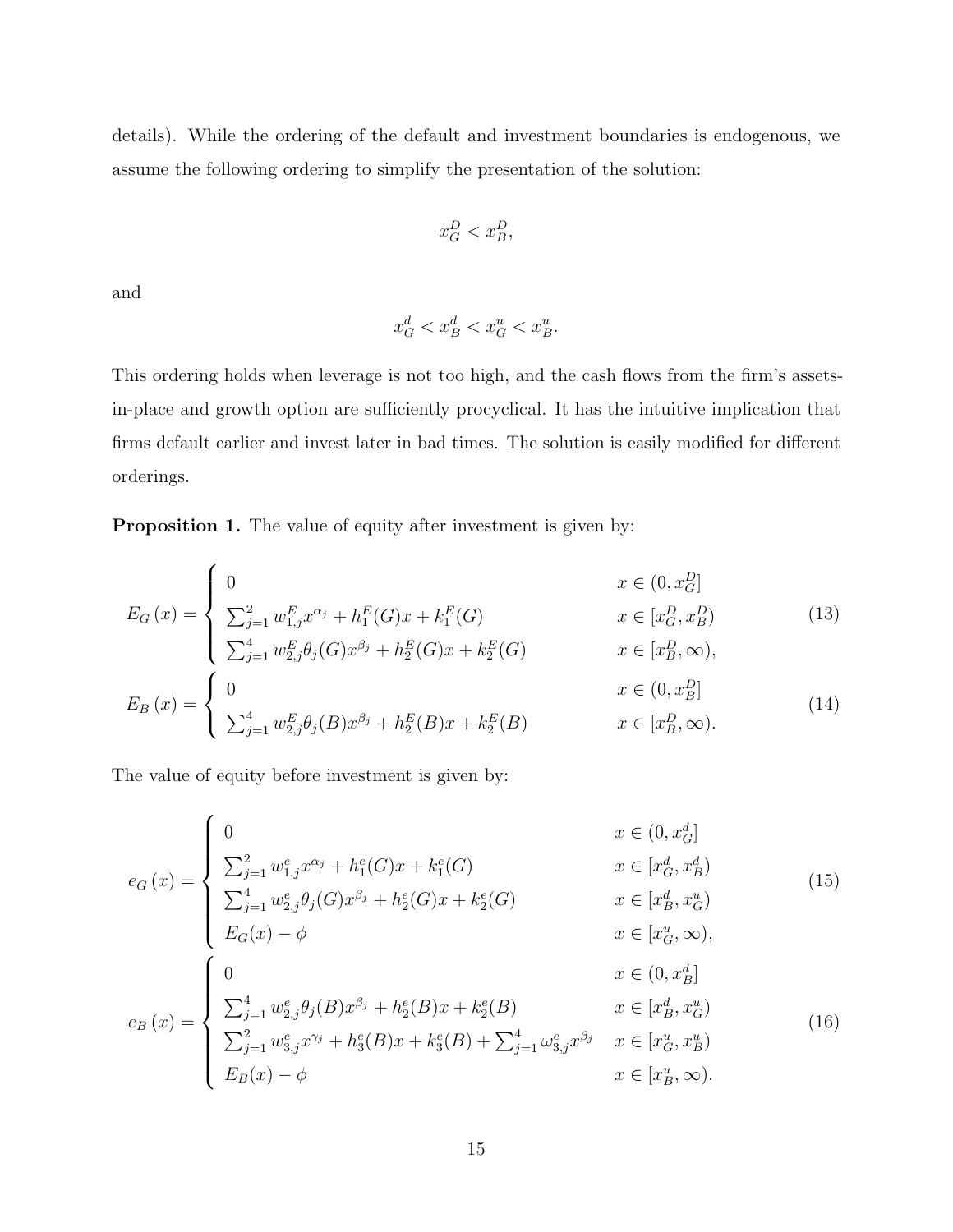The coefficients  $\alpha, \beta, \gamma, \theta, h^E, k^E, h^e, k^e, w^E, w^e, \omega^e$  are given in [Appendix A.](#page-37-0)

Next, we discuss the conditions that determine the optimal default and investment policies. Whenever the optimal default boundaries after exercising the growth option  $\{x_G^D, x_B^D\}$  are in the interior region (above 0), they satisfy the smooth-pasting conditions (see [Krylov,](#page-46-7) [1980;](#page-46-7) [Dumas,](#page-45-9) [1991,](#page-45-9) for details):

<span id="page-16-0"></span>
$$
\lim_{x \downarrow x_G^D} E'_G(x) = 0,\tag{17}
$$

$$
\lim_{x \downarrow x_B^D} E'_B(x) = 0. \tag{18}
$$

Intuitively, these conditions equate the marginal benefit and cost of immediate default at the optimal threshold conditional on the aggregate state. Since  $E_G$  and  $E_B$  are given in closed form in [\(13\)](#page-15-0) and [\(14\)](#page-15-1), these smooth-pasting conditions render two nonlinear equations for  $x_G^D$  and  $x_B^D$  that can be solved numerically.

Similarly, the optimal default and investment boundaries  $\{x_G^d, x_B^d, x_G^u, x_B^u\}$  satisfy four smooth-pasting conditions:

$$
\lim_{x \downarrow x_G^d} e_G'(x) = 0,\tag{19}
$$

$$
\lim_{x \downarrow x_{B}^{d}} e'_{B}(x) = 0,\tag{20}
$$

<span id="page-16-1"></span>
$$
\lim_{x \uparrow x_G^u} e_G'(x) = \lim_{x \downarrow x_G^u} E_G'(x) \,, \tag{21}
$$

$$
\lim_{x \uparrow x_B^u} e'_B(x) = \lim_{x \downarrow x_B^u} E'_B(x), \qquad (22)
$$

which again translate into a system of nonlinear equations in  $\{x_G^d, x_B^d, x_G^u, x_B^u\}$ .

### 2.2.1 Agency cost measure

Before defining our measure of agency cost, we introduce some additional notation. Let  $v_s(x; x_G^u(c), x_B^u(c), c)$  denote the total firm value (equity plus debt) before investment, where the investment thresholds  $\{x_G^u(c), x_B^u(c)\}\$  and the default thresholds are all optimally chosen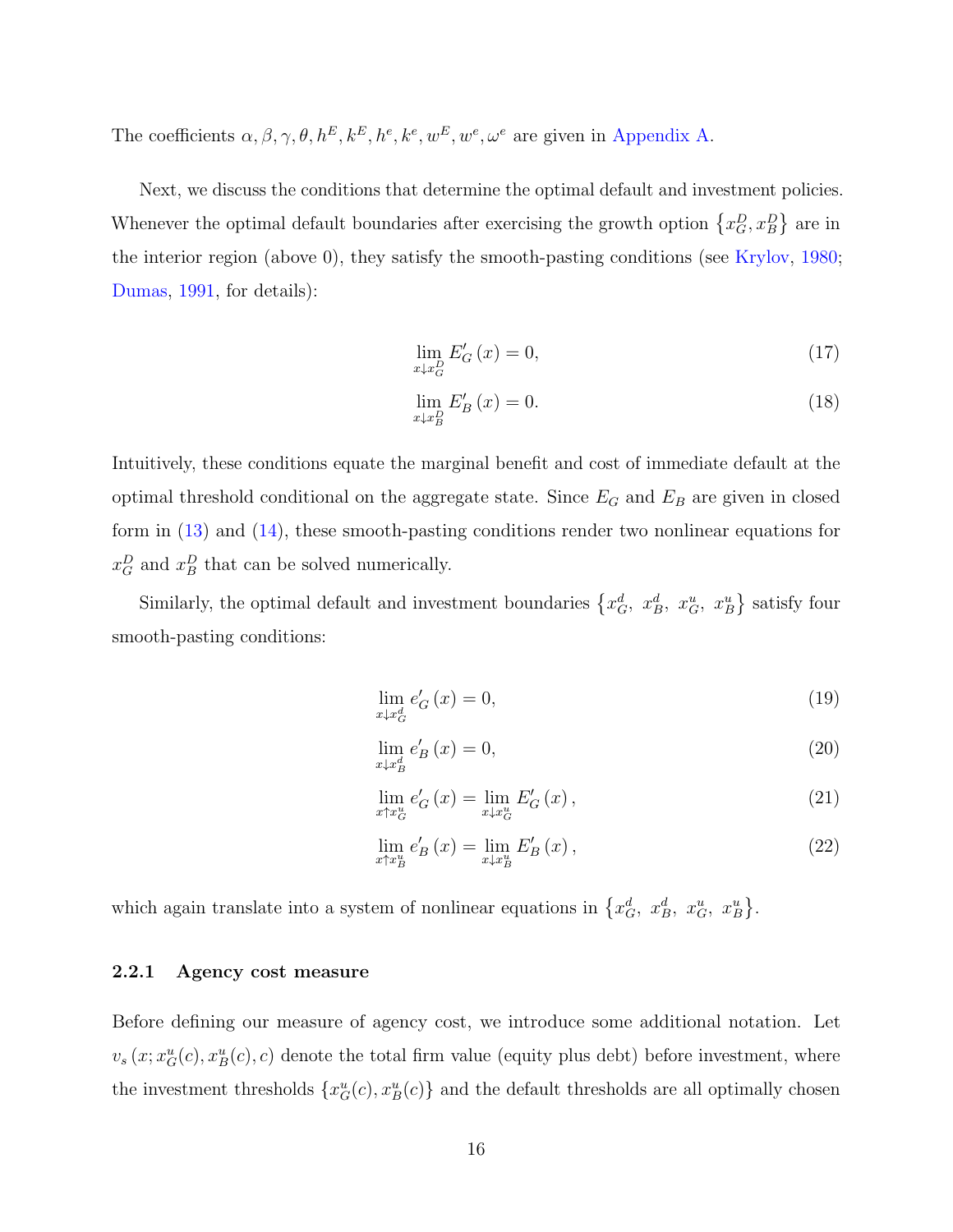from the perspectives of the equity holders (and determined by [\(17\)](#page-16-0)-[\(22\)](#page-16-1)). Next, suppose the firm maintains the same default boundaries but commit to a different investment policy as characterized by investment thresholds  $\{u_G, u_B\}$ . Its firm value becomes  $v_s(x; u_G, u_B, c)$ .

The first-best investment policy is achieved by maximizing firm value instead of equity value. We denote the corresponding optimal investment thresholds as  $\{\bar{x}_G^u, \bar{x}_B^u\}$ , which will be independent of the firm's debt level (coupon).

One way to define the costs of underinvestment is to measure how much the value of the growth option to the firm differs under the first- and second-best investment policy (see e.g., [Hackbarth and Mauer,](#page-46-0) [2012\)](#page-46-0). It can be expressed as

<span id="page-17-0"></span>
$$
ac_s(x_0; c) = \frac{v_s(x_0; \overline{x}_G^u, \overline{x}_B^u, c) - v_s(x_0; x_G^u(c), x_B^u(c), c)}{v_s(x_0; x_G^u(c), x_B^u(c), c)},
$$
\n(23)

which measures the value lost due to adopting a risky debt-induced suboptimal investment policy (as fraction of the second-best first value). This measure not only takes into account the direct effect of delayed investment, but also the feedbacks of investment distortions on the firm's default policy. The costs of bankruptcy and the ex-ante tax benefits of debt are a result of this.

Next, consider an all-equity firm  $(c = 0)$ . By comparing the firm value under the first-best investment policy and the value when it commits to never exercise the growth option (i.e., by setting the investment thresholds  $u_G$  and  $u_B$  at  $+\infty$ ), we get a measure of the value of the growth option that is independent of a firm's capital structure, which we refer to as PVGO,

<span id="page-17-1"></span>
$$
PVGO_s(x_0) = v_s(x_0; \overline{x}_G^u, \overline{x}_B^u, c = 0) - v_s(x_0; +\infty, +\infty, c = 0).
$$
 (24)

Later, PVGO will be an important consideration when we measure the agency costs for the cross section of firms.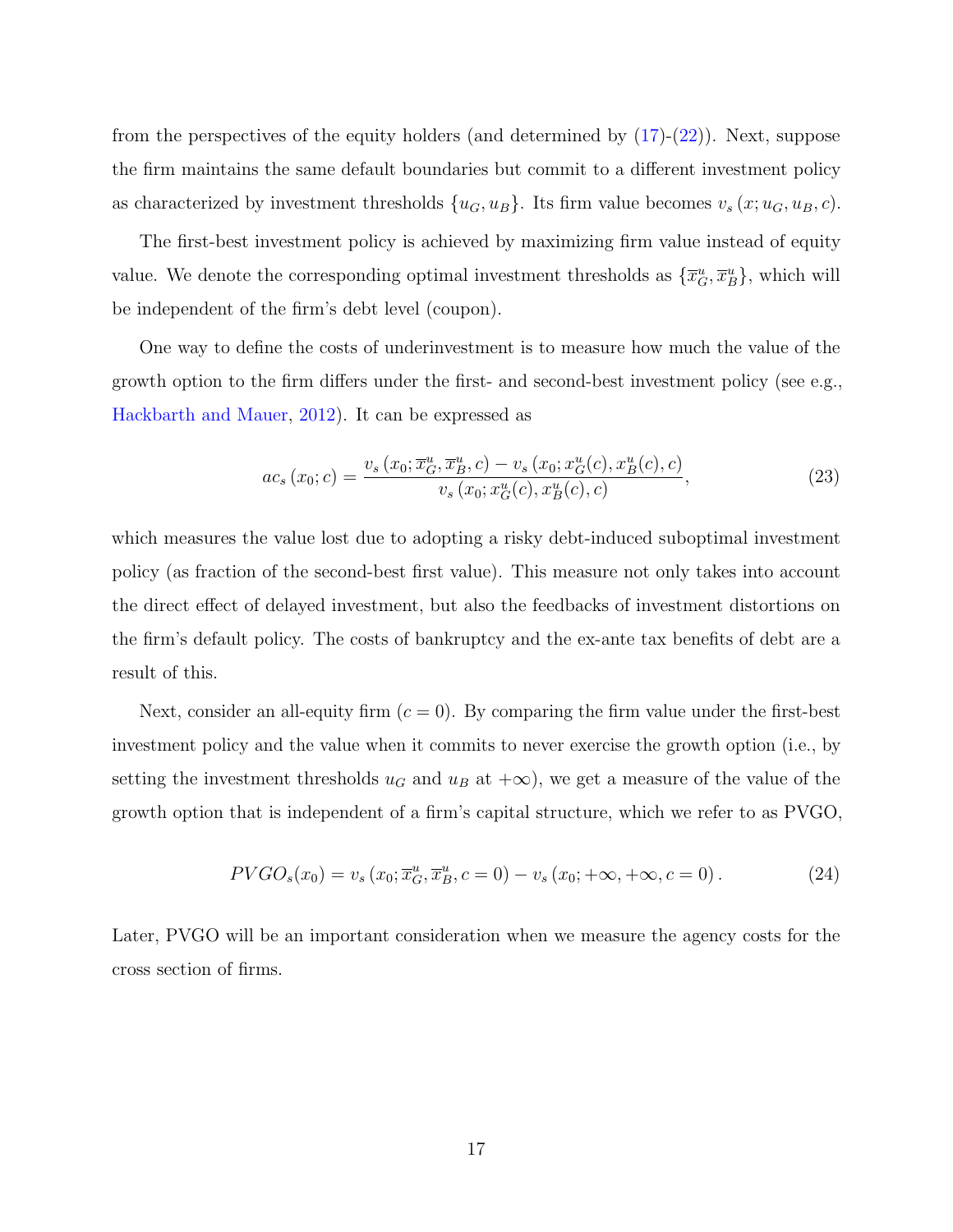### 2.2.2 Static investment option

So far, we have modeled the growth options as American options. The firm (equity holders) decides when to make the investment, and the costs of debt overhang on investment are caused by delays in investments. Alternatively, we can model the growth option as a static, take-it-or-leave-it project. In this case, the firm decides whether to invest in the given project immediately. The costs of debt overhang show up as the deviation of the investment policy from the first best, where the investment decision is made to maximize the total firm value.

The intuition for how macroeconomic risks amplify the costs of debt overhang in this case resembles that in the two-period example in [Section 1.](#page-6-0) When the firm has risky debt in place, the value of investment for equity holders would be equal to the NPV of investment minus the transfer to debt holders, which leads equity holders to value the investment with a discount. Naturally, this discount is likely to be larger when debt is more risky. Furthermore, the size of the discount varies with the cyclicality of assets-in-place and growth option, which generates predictions on what types of projects equity holders would prefer to invest in.

We measure the agency cost in this case as follows. Let  $e_s^n(x_0; c)$  denote the equity value for a firm with coupon  $c$ , assuming that the firm commits to never exercise the investment option. Let  $e_s(x_0; c)$  be the equity value of the firm with the investment option and coupon c, immediately before the investment is made. Then, the difference between the two,  $e_s(x_0; c) - e_s^n(x_0; c)$ , is the value of the investment option to the equity holders, which is similar to the PVGO measure in the case of dynamic investment options. It also is the cutoff lump-sum cost that equity holders will be willing to pay to make the investment.

Under the first best, the cutoff investment cost will be equal to the difference between the total firm value for the firm immediately before investment,  $v_s(x_0; c)$ , and the total firm value when the firm commits to not making the investment,  $v_s^n(x_0; c)$ . In the presence of risky debt, the investment project not only brings additional cash flows, but also helps reduce the default risk and thus reduces the bankruptcy costs and raises the tax benefits. Thus, its value under the first best will be higher than its NPV.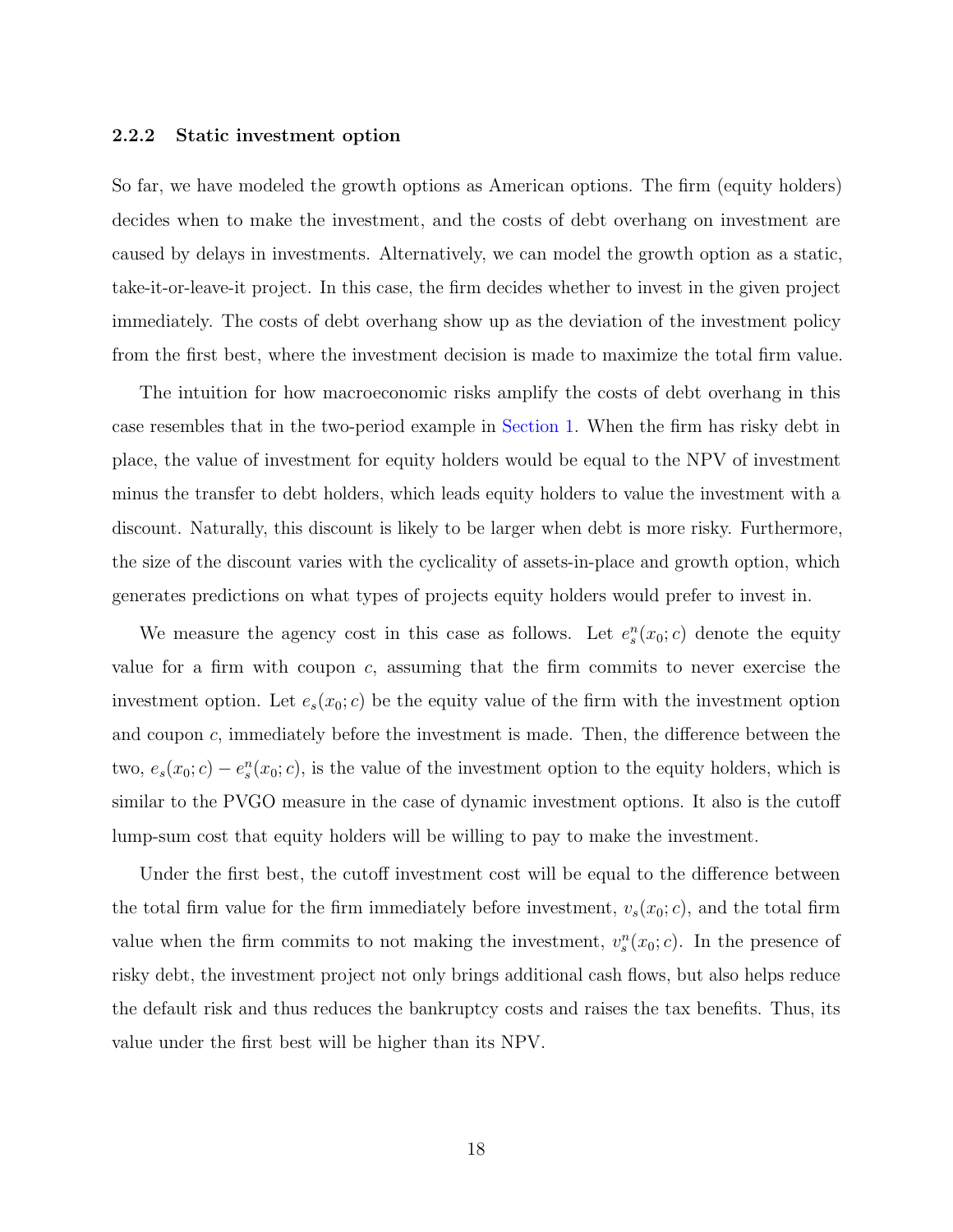Then, we express the agency cost as the gap between the two two cutoff investment costs,

$$
ac_s^{static}(x_0; c) = 1 - \frac{e_s(x_0; c) - e_s^n(x_0; c)}{v_s(x_0; c) - v_s^n(x_0; c)}.
$$
\n(25)

Having described the model and its solution, next we examine its quantitative implications.

## 3 Debt Overhang and Investment

In this section, we first discuss the calibration strategy, and then analyze the quantitative effects of macroeconomic risk on the costs of debt overhang.

## <span id="page-19-0"></span>3.1 Model calibration

Our calibration strategy follows [Chen](#page-44-3) [\(2010\)](#page-44-3), who used a nine-state Markov chain to model the dynamics of aggregate consumption in the long-run risk model of [Bansal and Yaron](#page-44-6) [\(2004\)](#page-44-6) and then derived the stochastic discount factor using recursive preferences. There are two main differences in our model. First, we use two aggregate states instead of nine. Second, we assume a constant annual inflation rate of  $\pi = 3\%$  instead of modeling a stochastic price index.

We calibrate the transition intensities of the two states by matching the average duration of NBER expansions and recessions. During the period of 1854 to 2009, the average length of an expansion is 38 months, while the average length of a recession is 17 months, which yield  $\lambda_G = 0.32$  and  $\lambda_B = 0.71$ . As a result, the unconditional probability of being in an expansion and a recession state are 0.69 and 0.31, respectively.

Given  $\lambda_G$  and  $\lambda_B$ , we then calibrate the expected growth rate of firm cash flows  $(\mu(G), \mu(B))$  to match the first two moments of the unconditional distribution of conditional expected growth rates of corporate dividend. Specifically, the calibration of [Bansal and](#page-44-6) [Yaron](#page-44-6)  $(2004)$  implies that the mean of the conditional expected growth rate of real aggregate dividend is 1.8% per year, and the standard deviation is 1.75%. Assuming  $\mu(G) > \mu(B)$ , we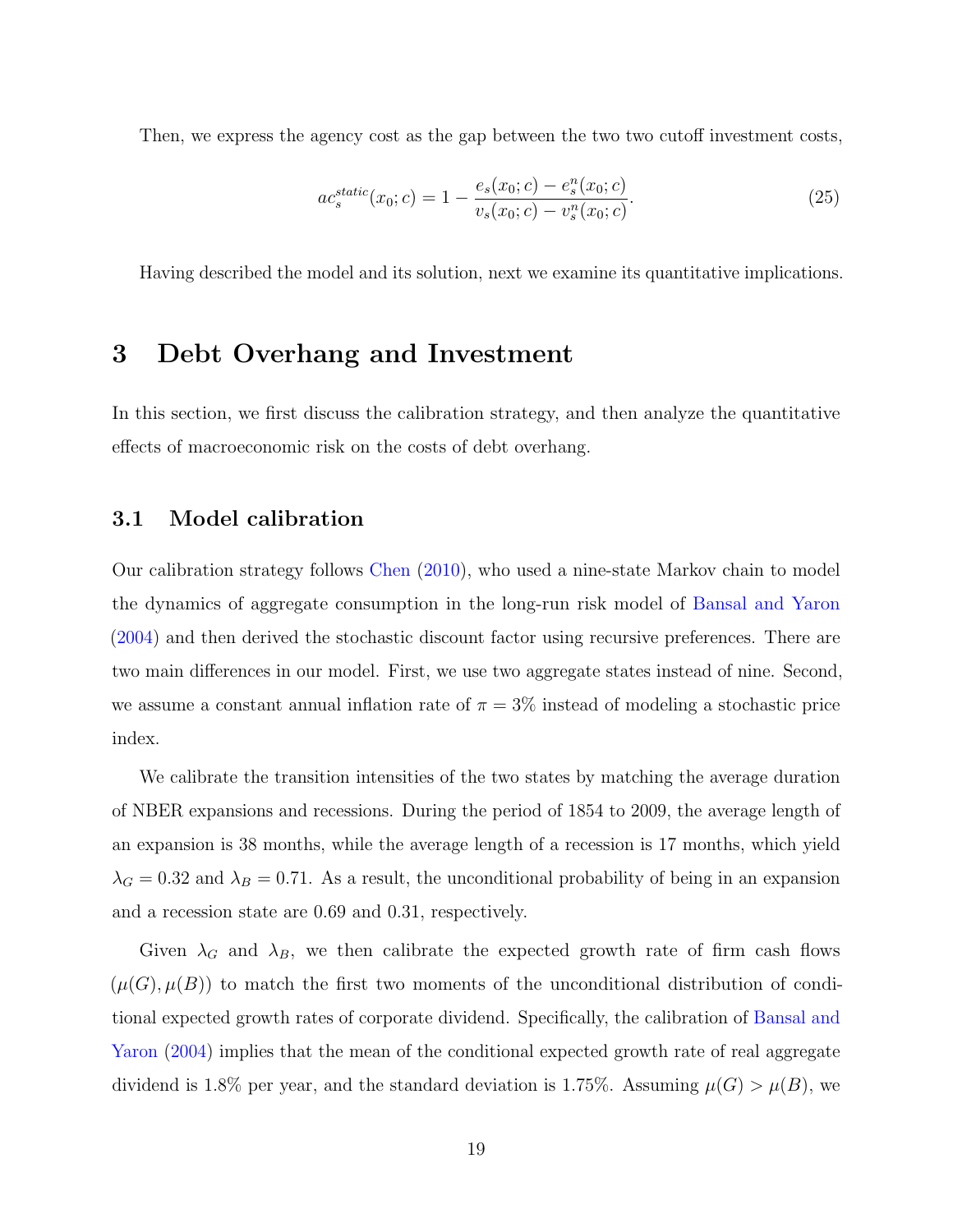obtain  $\mu(G) = 5.97\%$  and  $\mu(B) = 2.18\%$  by matching these two moments and adjusting for the 3% annual inflation rate.

Similarly, the systematic volatility of cash flows are calibrated to match the first two moments of the unconditional distribution of conditional volatility of dividend growth, which gives  $\sigma_m(G) = 9.82\%$  and  $\sigma_m(B) = 17.39\%$  (assuming  $\sigma_m(G) < \sigma_m(B)$ ). To gauge whether these parameter values are reasonable, we can compare them with the moments of the growth rates for aggregate corporate profits before taxes (nominal, seasonally adjusted). Based on the data from the Bureau of Economic Analysis, the annualized standard deviation of the growth rates for aggregate corporate profits is 10.8% in expansions and 21.7% in recessions, reasonably close to our calibration.

The risk-free rate  $(r(G), r(B))$  is calibrated the same way. The mean and standard deviation of the real risk-free rate in the data are 0.86% and 0.97% based on [Chen](#page-44-3) [\(2010\)](#page-44-3). Matching these two moments and then adjusting for the constant inflation rate gives  $r(G)$  = 4.51% and  $r(B) = 2.41\%$  (assuming  $r(G) > r(B)$ ).

The remaining parameters for the SDF include the prices of the Brownian shocks  $(\eta(G), \eta(B))$  and the relative jump size of the SDF  $(\kappa)$ , which do not have easily-measurable counterparts in the data. We set  $\kappa = \ln(2.5)$ , which is consistent with the average relative jump size across states implied by the calibration in [Chen](#page-44-3) [\(2010\)](#page-44-3). We then calibrate  $\eta(G)$  and  $\eta(B)$  by targeting the following asset pricing moments: the unconditional equity premium (6.3%), the average volatility of market portfolio return (19.4%), the average Sharpe ratio of the market portfolio (0.33). For the market portfolio, we assume the dividend process is the same as  $x_t$  in Equation [\(11\)](#page-12-1), with the idiosyncratic volatility  $\sigma_f$  calibrated to give an average correlation of 0.71 between the Brownian shocks for the dividend of the market portfolio and the SDF.

[Chen, Collin-Dufresne, and Goldstein](#page-45-10) [\(2009\)](#page-45-10) and [Chen](#page-44-3) [\(2010\)](#page-44-3) showed that both the prices of systematic risks and the amount of systematic risk exposures in a firm can significantly affect the pricing of corporate claims. They use the market Sharpe ratio and the equity Sharpe ratio for individual firms as key statistics to gauge whether these two quantities are reasonable. For this reason, unless stated otherwise, we always recalibrate the idiosyncratic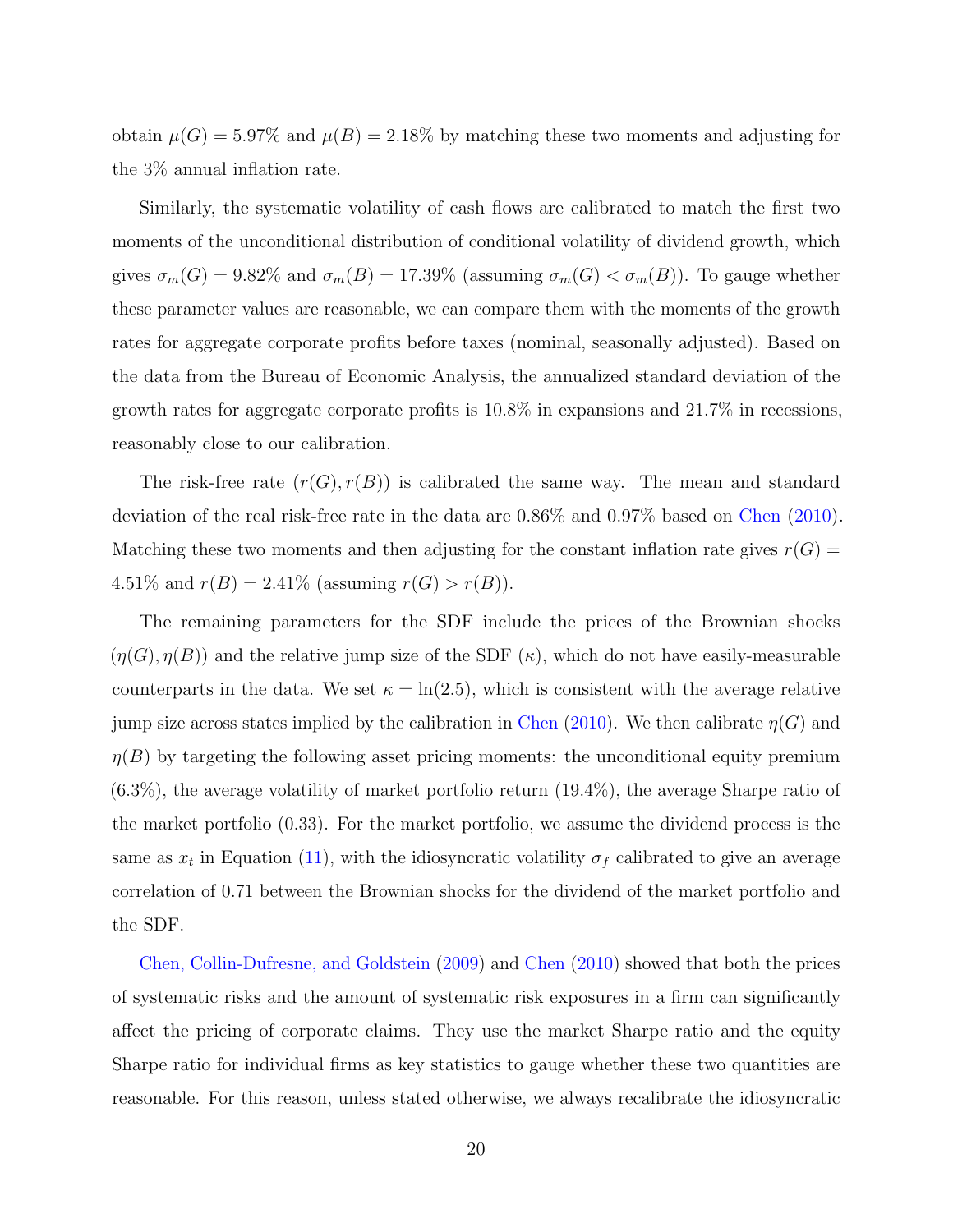#### <span id="page-21-0"></span>Table 1: Model calibration

The table reports the calibrated parameters and the model-generated moments of the equity market.  $E(r_m - r_f)$  denotes the annualized equity premium.  $\sigma(r_m - r_f)$  denotes the annualized volatility of the market excess return. The effective tax rate is  $\tau = 25\%$ . We use the notation  $E[\chi_s]$  and  $\sigma(\chi_s)$  to denote the unconditional mean and standard deviation of a random variable  $\chi_s$  whose value only depends on the state  $s_t$ .

| Variable                     | State $G$                            | State $B$ | Mean        | <b>SD</b>        |
|------------------------------|--------------------------------------|-----------|-------------|------------------|
|                              | $\chi$ <sub>G</sub>                  | $\chi_B$  | $E[\chi_s]$ | $\sigma(\chi_s)$ |
|                              | A. Calibrated parameters             |           |             |                  |
| $\lambda_s$                  | 0.32                                 | 0.71      |             |                  |
| $r(s_t)$                     | 4.51                                 | 2.41      | 3.86        | 0.97             |
| $\eta(s_t)$                  | 0.17                                 | 0.43      | 0.25        | 0.12             |
| $\mu(s_t)$                   | 5.97                                 | 2.18      | 4.80        | 1.75             |
| $\sigma_m(s_t)$              | 9.82                                 | 17.39     | 12.16       | 3.50             |
| $\rho(s_t)$                  | 0.83                                 | 0.57      | 0.75        | 0.12             |
|                              | <b>B.</b> Asset pricing implications |           |             |                  |
| $E(r_m - r_f)$               | 4.75                                 | 10.42     | 6.50        | 2.62             |
| $\sigma(r_m-r_f)$            | 16.05                                | 22.02     | 17.82       | 2.76             |
| $E(r_m-r_f)/\sigma(r_m-r_f)$ | 0.30                                 | 0.47      | 0.35        | 0.08             |

volatility of cashflow  $\sigma_f$  for a levered firms so that the initial Sharpe ratio of equity is 0.25, roughly the median firm-level Sharpe ratio in the data.

We set the effective tax rate  $\tau = 25\%$ , which is lower than the typical corporate tax rate (of 35%) to reflect that the tax benefit of corporate debt at the firm level is partially offset by the tax disadvantage of debt at investor level (where the tax rate on interest income is higher than that on equity income). The recovery rates  $\rho(G)$  and  $\rho(B)$  are chosen to match the unconditional mean firm recovery rate of 75% and standard deviation of 12%. All the resulting parameter values are summarized in panel A of [Table 1,](#page-21-0) where the means and standard deviations are computed using the stationary distribution of the Markov chain. The asset pricing implications of the stochastic discount factor are in panel B.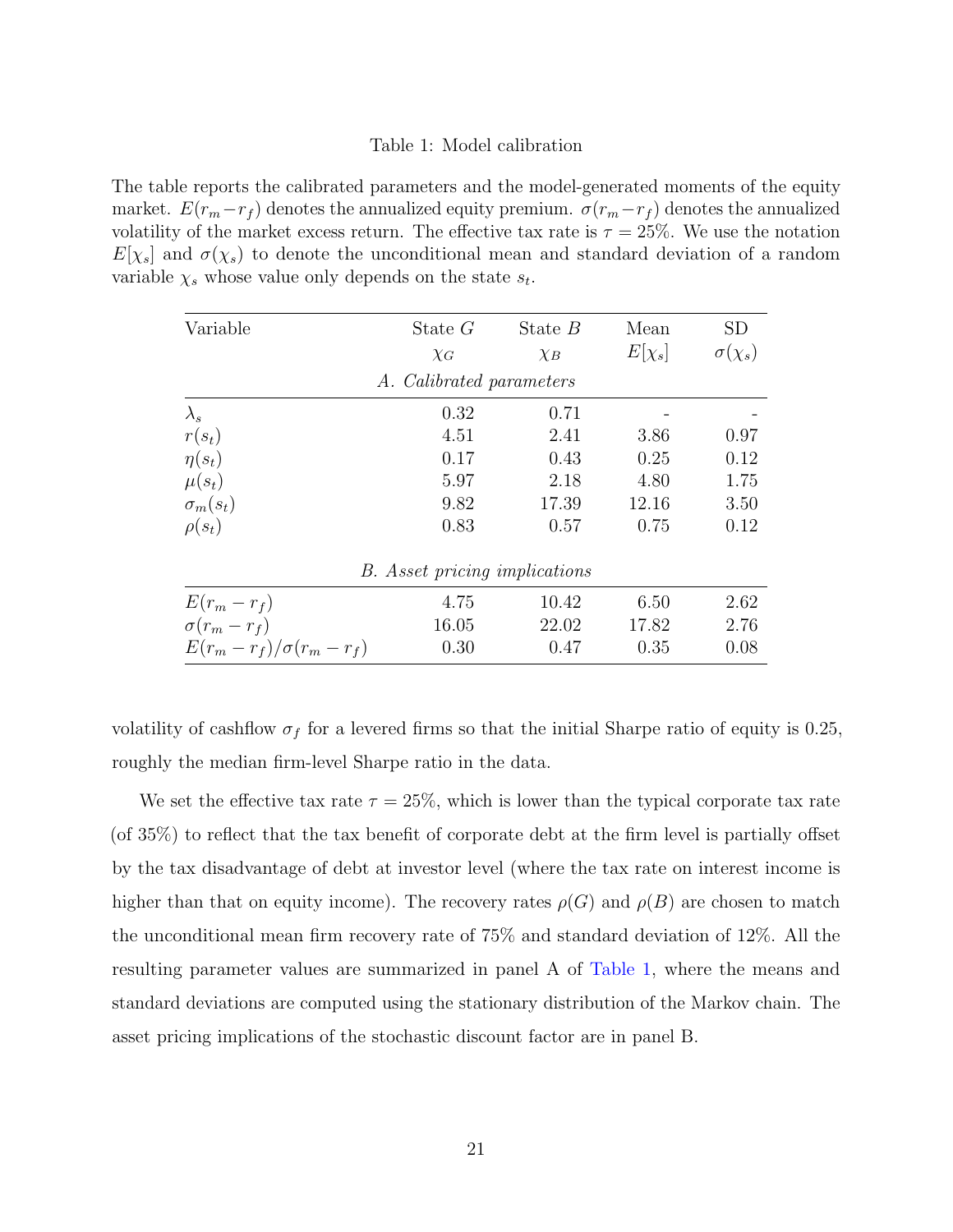#### 3.1.1 Calibration for the case without macroeconomic risks

A key objective of our paper is to compare the agency costs between the cases with and without macroeconomic risks, which refer to the business-cycle fluctuations in cash-flow dynamics  $(\mu(s_t), \sigma_m(s_t))$ , recovery rates in bankruptcy  $(\rho(s_t))$ , interest rates  $(r(s_t))$ , and risk prices  $(\eta(s_t), \kappa)$ . For  $\mu(s_t), \sigma_m(s_t), \rho(s_t)$ , and  $r(s_t)$ , we simply set their values in the case without macroeconomic risks to their unconditional means. We also set  $\kappa$  to 0. Finally, we set  $\eta$  to 0.4, which is higher than the average Sharpe ratio of the market portfolio of 0.35.<sup>[10](#page-22-0)</sup>

Next, we examine the quantitative implications of our model. We first analyze the case of static (take-it-or-leave-it) investment options in Section [3.2,](#page-22-1) and then study the case of dynamic investment options in Sections [3.3](#page-26-0) and [3.4.](#page-30-0)

## <span id="page-22-1"></span>3.2 Static Investment Model

As a benchmark, we assume that  $a_1(G) = a_1(B) = 1$ ,  $a_0(G) = a_0(B) = 0$ ,  $g_1(G) = g_1(B) = 0$ 0.4, and  $g_0(G) = g_0(B) = 0$ , and for normalization, we set the fixed cost of investment  $\phi$  to 0. Thus, the take-it-or-leave-it investment opportunity will increase the firm's cash flows by 40%. Suppose the firm has coupon  $c = 0.4$ , which implies an initial interest coverage of 2.5. The agency cost in state G is  $13\%$ , meaning that this investment option is valued at a  $13\%$ discount by the equity holders due to agency conflicts. In state  $B$ , the discount for the same investment option is 14%. If we raise the coupon to  $c = 1.0$  (an interest coverage of 1), the agency cost rises to  $40\%$  in state G and  $45\%$  in state B.

[Figure 2](#page-23-0) reports the investment discount for the firm as we vary the cyclicality of assetsin-place and growth option. We present the results for the case in which the initial state is the good state. The agency costs tend to be higher in the bad state, but the results will be qualitatively similar. The left panels are for the case of relatively low leverage, with the coupon of the consol fixed at  $c = 0.4$ . In the right panels, the coupon is fixed at  $c = 1.0$ . In comparison, the firm's initial cash flow  $x_0$  is normalized to 1.

<span id="page-22-0"></span><sup>&</sup>lt;sup>10</sup>A lower value for  $\eta$ , such as  $\eta = 0.35$ , would further reduce the agency costs in the case without macroeconomic risks.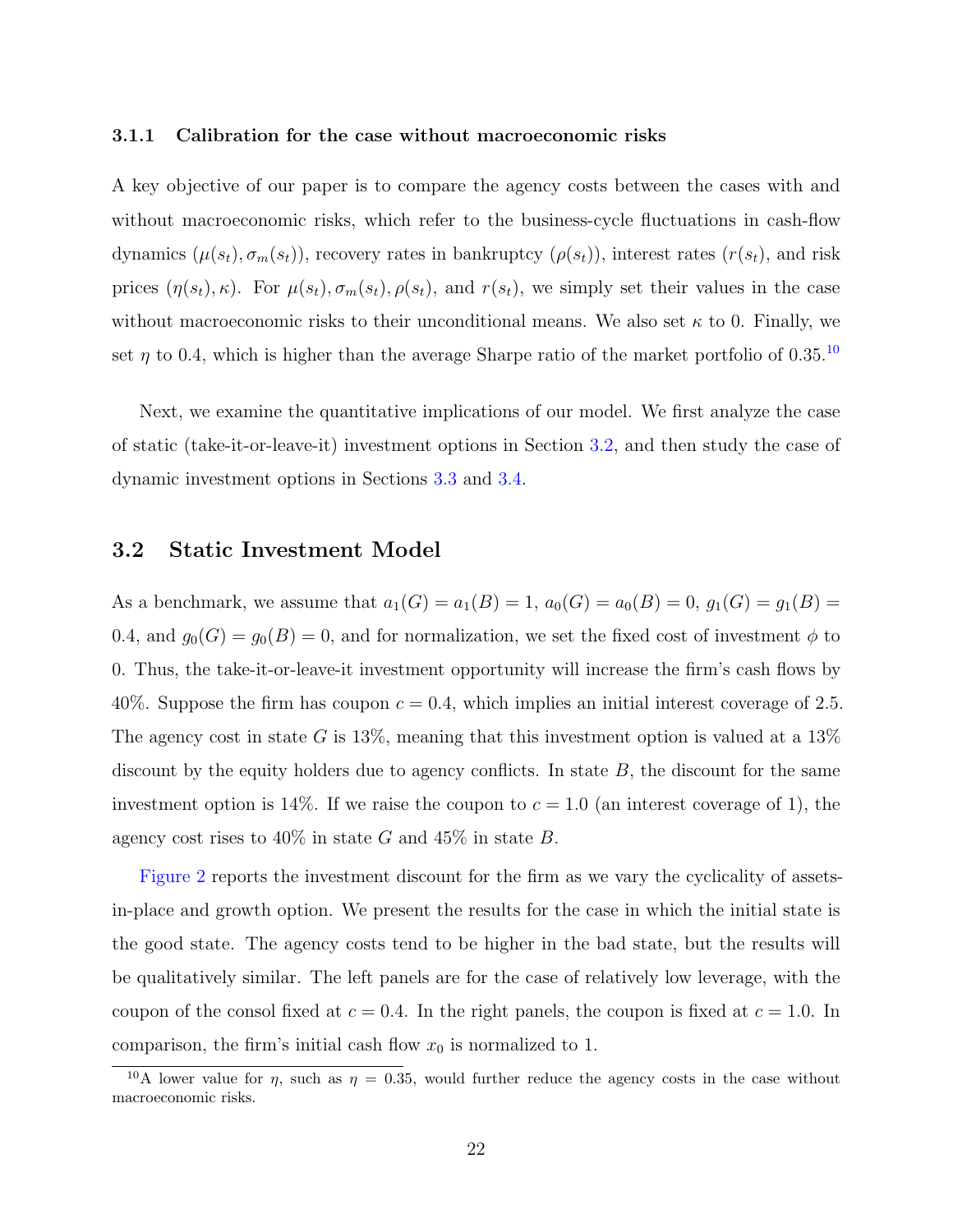

<span id="page-23-0"></span>Figure 2: Agency costs with static investment option. The top panels show how the agency cost changes with the cyclicality of the assets-in-place and growth option (through  $a_1(s)$  and  $g_1(s)$ ). The bottom panels show how the agency cost changes with the business-cycle variations in the conditional moments of cash flows  $(\mu(s)$  and  $\sigma_m(s))$ .

We first examine how the investment discount changes with the cyclicality of assets-inplace and growth option via the transitory business-cycle shocks  $a_1(s)$  and  $g_1(s)$ . We perform a "mean-preserving spread" for the cash flows of the assets-in-place and the investment option. Specifically, we vary the value of  $a_1(B)$  between 0 and 1, and solve for the corresponding value for  $a_1(G)$  such that the expected NPV of the cashflows from assets-in-place is unchanged. Similarly, we vary the value of  $g_1(B)$  between 0 and 0.4, and solve for  $g_1(G)$  such that the NPV of the cashflows from the growth option is unchanged. Recall that for the benchmark firm  $a_1(G) = a_1(B) = 1$  and  $g_1(G) = g_1(B) = 0.4$ . Lowering  $a_1(B)$   $(g_1(B))$  and raising  $a_1(G)$  $(g_1(G))$  will make the assets-in-place (growth option) more procyclical.

In panels A and B of [Figure 2,](#page-23-0) we see that the agency cost rises as the firm's assets-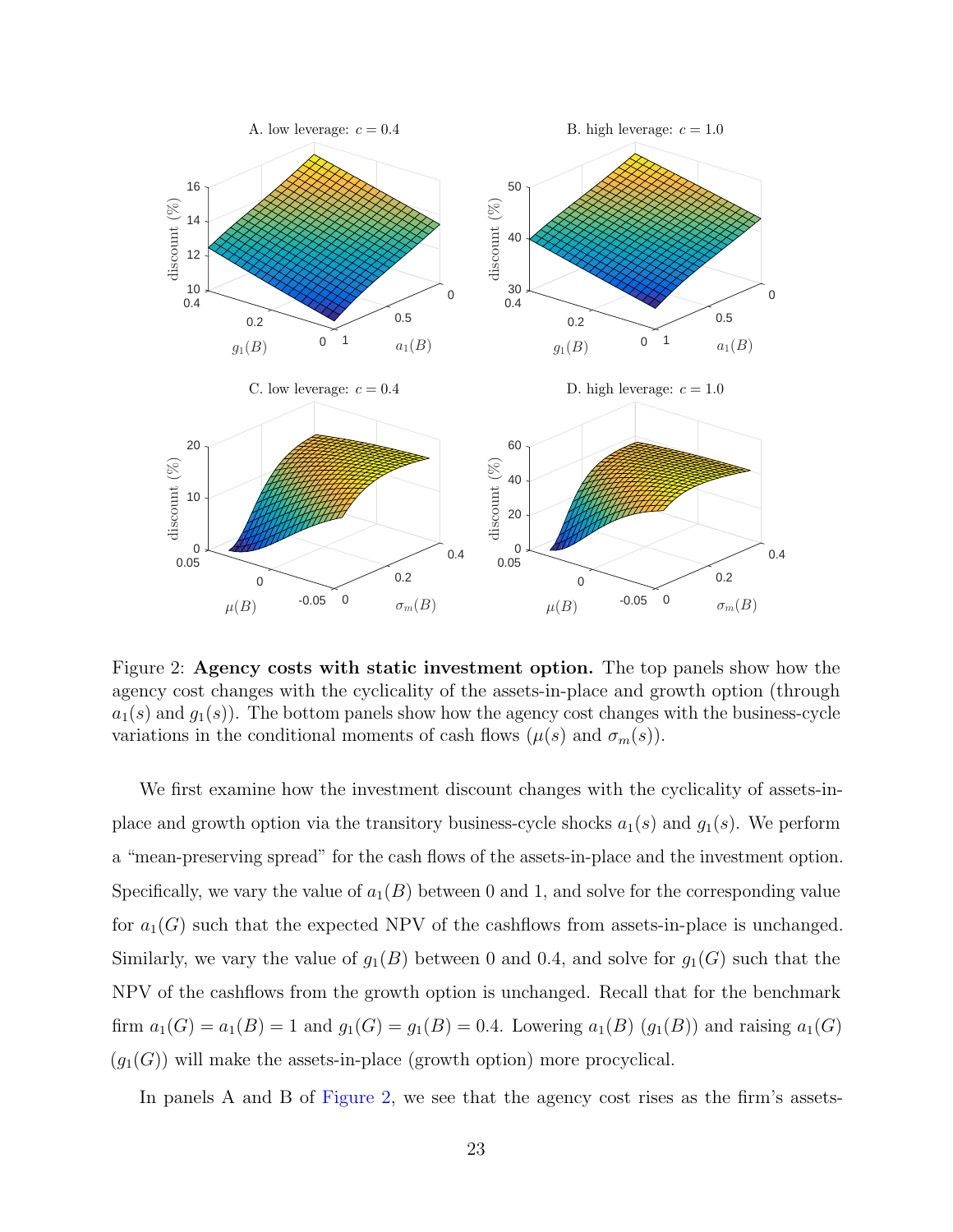in-place become more procyclical (smaller  $a_1(B)$ ), but the opposite happens as the growth option becomes more procyclical (smaller  $g_1(B)$ ). With moderate leverage, the agency cost is relatively small, ranging from 10 to 16%. With high leverage, not only is the average level of agency cost significantly higher, but it also becomes more sensitive to changes in the cyclicality of assets-in-place and growth option (it ranges from 35% to 48%).

Intuitively, when cash flow from assets-in-place are low compared to the coupon payment, debt becomes relatively more risky, which means a bigger part of the value generated by the investment option will be transferred to debt holders. Holding the growth option fixed, making assets-in-place more cyclical increases the probability of such transfers in the bad state, while lowering their probability in the good state. The net effect is higher expected total transfer because of the higher risk prices associated with the bad state. Put differently, due to debt overhang, stronger cyclicality of assets-in-place makes the part of cash flows equity holders receive from the investment project more risky and hence lowers their valuation of the project, even though the total cash flow from the project remains unchanged.

The effects of changing cyclicality for the growth option depend on the cyclicality of assets-in-place. When a firm's assets-in-place are procyclical, debt is more risky in the state B. In this case, having a more procyclical growth option reduces the transfer to debt in the bad state, hence lowering the agency cost. However, if the firm's assets-in-place are countercyclical instead, then debt could be more risky in the good sate. In that case, having a more procyclical growth option will raise the agency cost.

Such interactions between the cyclicality of assets-in-place and growth option are a form of asset substitution in the presence of macroeconomic risk. The standard asset substitution argument [\(Jensen and Meckling,](#page-46-8) [1976\)](#page-46-8) is that equity holders of a levered firm prefers to invest in projects with cash flows that are more correlated with assets-in-place. Higher correlation raises the volatility of the firm overall, and reduces the amount of transfer to debt holders. With macroeconomic risk, equity holders not only care about the average correlation, but also want to line up the cyclicality of the investment with that of assets-in-place. For example, a highly levered procyclical firm, such as a large financial institution, will have strong incentive to invest in assets with high systematic risk exposures, even if these assets have lower NPV.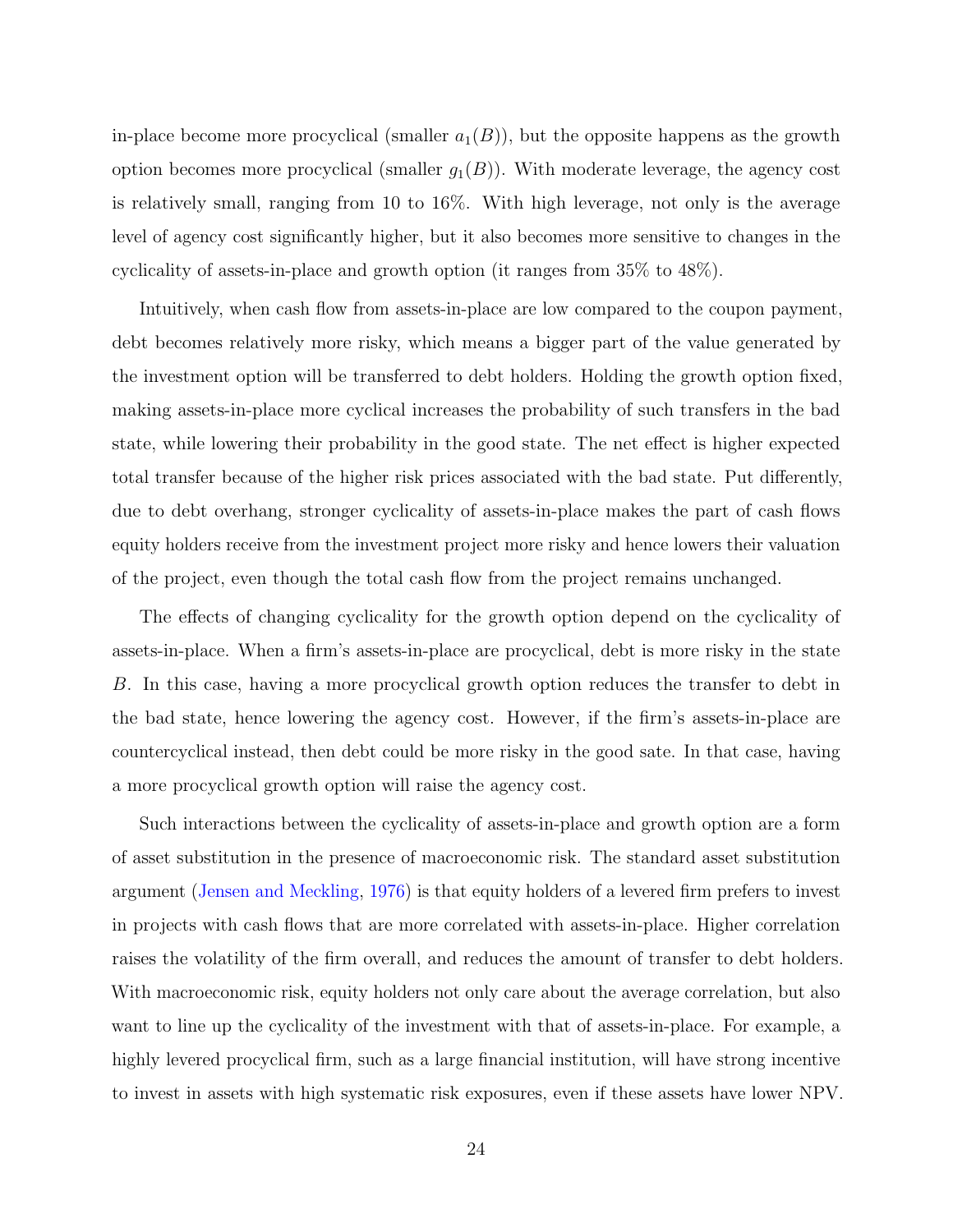Such incentives can have severe consequences for the aggregate economy, as highlighted by the 2008-09 financial crisis. $^{11}$  $^{11}$  $^{11}$ 

Next, we examine the effects of firm cyclicality on agency costs by changing the amount of business-cycle variations in the conditional moments of cash flow growth rates. As reported in [Table 1,](#page-21-0) the conditional expected growth rates for the benchmark firm are  $\mu(G) = 5.97\%$  and  $\mu(B) = 2.18\%$ , while the conditional systematic volatilities of cash flows are  $\sigma_m(G) = 9.82\%$ and  $\sigma_m(B) = 17.39\%$ . We perform mean-preserving spreads for  $\mu$  and  $\sigma_m$ , varying  $\mu(B)$  and  $\sigma_m(B)$  while keeping their unconditional means unchanged. In our model, such changes affect the cyclicality of assets-in-place and growth option simultaneously. As explained above, the cyclicality of assets-in-place affects debt riskiness in the absence of the growth option, which is the source of agency conflict, while the effects of the cyclicality of growth option depends on how it aligns with that of assets-in-place.

The results are shown in panels C and D of [Figure 2.](#page-23-0) The lowest agency cost occurs when  $\mu(B)$  is high and  $\sigma_m(B)$  is low. In these cases, cash flows from assets-in-place are relatively safe in the bad state, which drives default risk to very low levels and thus largely removes the agency conflicts. When we reduce  $\mu(B)$  and increase  $\sigma_m(B)$ , both of which make the cash flows more procyclical, the agency cost rises significantly, especially in the case with high leverage. Not surprisingly, the marginal effect of changing  $\mu(B)$  ( $\sigma_m(B)$ ) is smaller when  $\sigma_m(B)$  is high  $(\mu(B))$  is low), which already makes cash flows risky in the bad state.

In summary, the above results are quite informative about the effects of macroeconomic risks on the agency costs of debt. Even with the same debt level, firms with different cyclicality in their assets-in-place or growth options will have significantly different levels of agency costs, resulting in significantly different amount of investment distortions.

<span id="page-25-0"></span><sup>&</sup>lt;sup>11</sup>As we show in [Section 4,](#page-32-0) allowing for endogenous leverage may mitigate this problem to some extent, but it is still subject to the problem of a lack of incentive to reduce leverage after the leverage has risen (see e.g., [Admati, DeMarzo, Hellwig, and Pfleiderer](#page-44-7) [\(2015\)](#page-44-7)).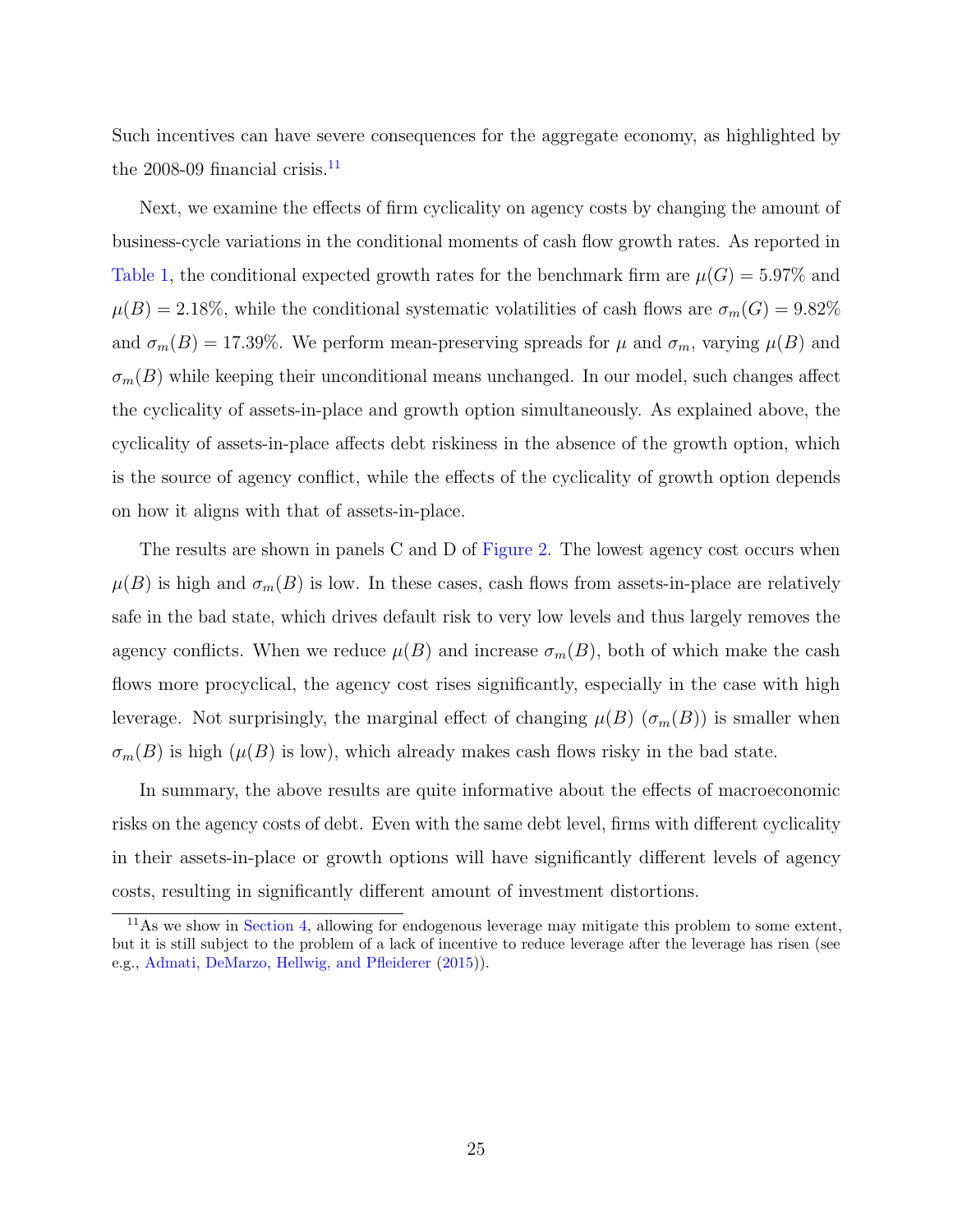## <span id="page-26-0"></span>3.3 Dynamic debt overhang

While the case of take-it-or-leave-it investment opportunity allows for easy comparison with the NPV rule, in practice firms usually have the ability to choose when to invest. An investment opportunity that is rejected by equity holders under current market conditions could become attractive again in the future, for example, when debt becomes less risky. Thus, it is important to take into account the option to wait when measuring the costs of debt overhang.

As mentioned when we define the measure of agency cost in Section [2.2,](#page-14-1) the costs of debt overhang depend on the value of the growth option itself. If the growth option is too far out of the money, the firm is unlikely to invest soon regardless of whether it has debt in place or not. In this case, the agency costs as defined in Equation [\(23\)](#page-17-0) will be (essentially) zero. As the value of the growth option increases, the investment thresholds are likely to drop. If the growth option is sufficiently in the money, the optimal investment thresholds can be below  $x_0$ both under the first best (no debt) and the second best  $(c > 0)$ . In this case, the firm invests immediately, and there will be no difference in the actual investment thresholds under the first and second best. Then, the agency costs will again be zero.

For the benchmark firm, we assume  $a_0(G) = a_0(B) = 0$ , and set  $a_1(G) = 1.54$ ,  $a_1(B) = 0$ 0.77 for assets-in-place, so that the unconditional average value of assets-in-place is the same as when  $a_1(G) = a_1(B) = 1$ , but cash flow falls by 50% when the economy transitions from state  $G$  to state  $B$ .

For the growth option, we assume  $g_0(G) = g_0(B) = 0.14$  and  $g_1(G) = g_1(B) = 1$ . By adding a component  $g_0(s) > 0$  which is independent of  $x_t$ , and by making  $g_1$  the same across the two states, we are making the cash flows from the growth option relatively safe. As the results from the case of static investment options show, safer growth options will tend to be beneficial to risky debt and thus lead to larger agency costs. The NPV of this riskless component will be on average 20% of the total growth option. We then vary PVGO (as defined in [\(24\)](#page-17-1)) by changing the fixed cost of investment  $\phi$ , but recalibrating  $\sigma_f$  each time to fix the Sharpe ratio of equity at 0.25.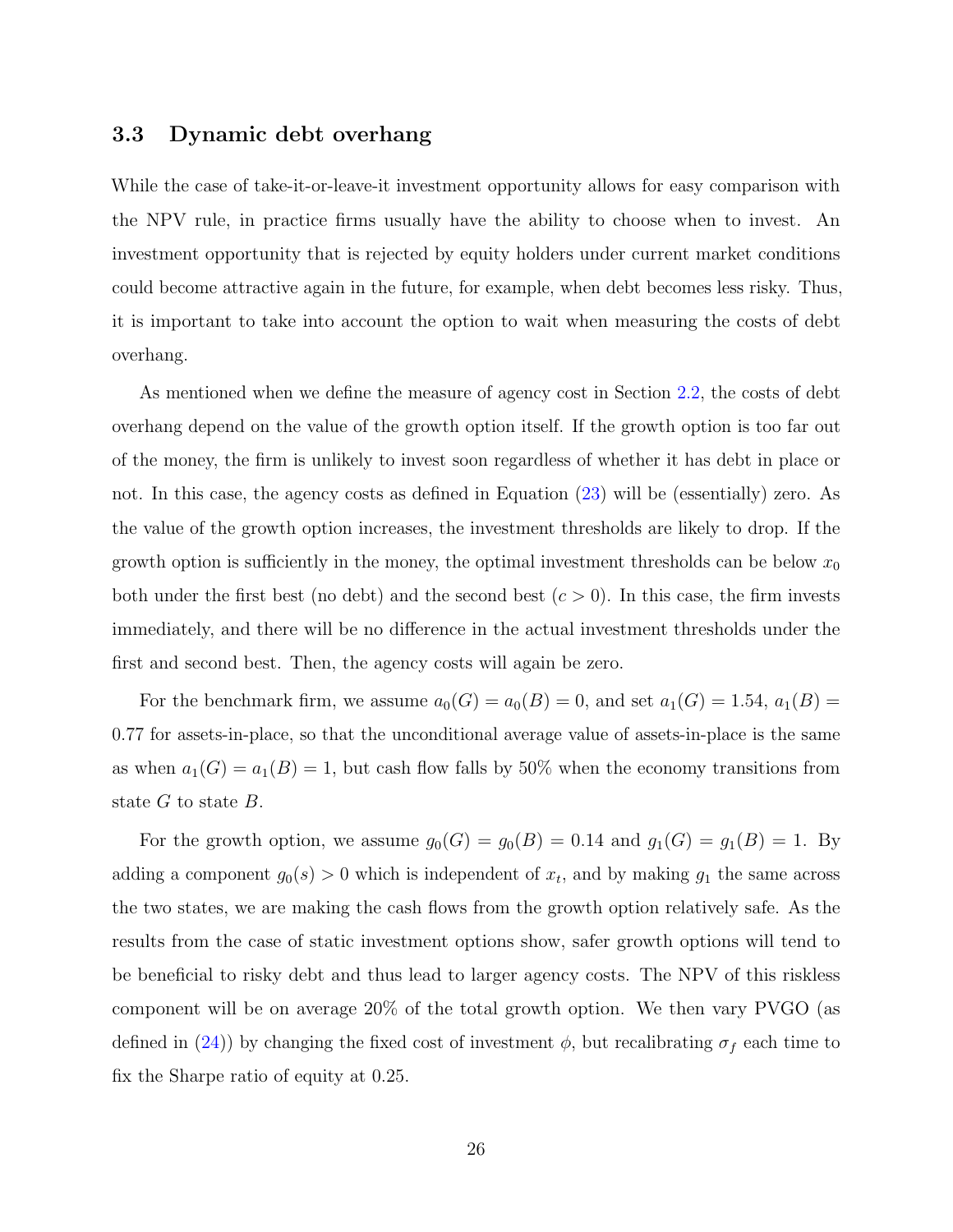

<span id="page-27-0"></span>Figure 3: Costs of debt overhang. This figure plots the costs of debt overhang (in percentage of first-best firm value) for investments with different PVGO.  $ac_G$  and  $ac_B$  are the conditional costs of debt overhang in good and bad state. The market Sharpe ratio in the "no macro" case is matched to the average market Sharpe ratio in the case with macro risk. The equity Sharpe ratio is always fixed at 0.25 through recalibration of  $\sigma_f$ .

Next, to turn off macroeconomic risk (for comparison), we fix  $\mu$ ,  $\sigma_m$ ,  $a_0$ ,  $a_1$ ,  $g_0$ ,  $g_1$  at their respective unconditional means for the benchmark firm. The calibration for the stochastic discount factor is discussed in Section [3.1.](#page-19-0) The fixed cost  $\phi$  and idiosyncratic volatility  $\sigma_f$  are calibrated to generate different levels of PVGO while keeping the equity Sharpe ratio at 0.25.

In Figure [3,](#page-27-0) we plot the agency costs for growth options with PVGO ranging from 0 to 50% of the first best firm value. Panels A and B show the agency costs for a low leverage firm  $(c = 0.4)$  and a high leverage firm  $(c = 1.0)$ . The firm's initial cash flow  $x_0$  is again normalized to 1. Panels C and D reveal the sources of the agency costs by showing the gaps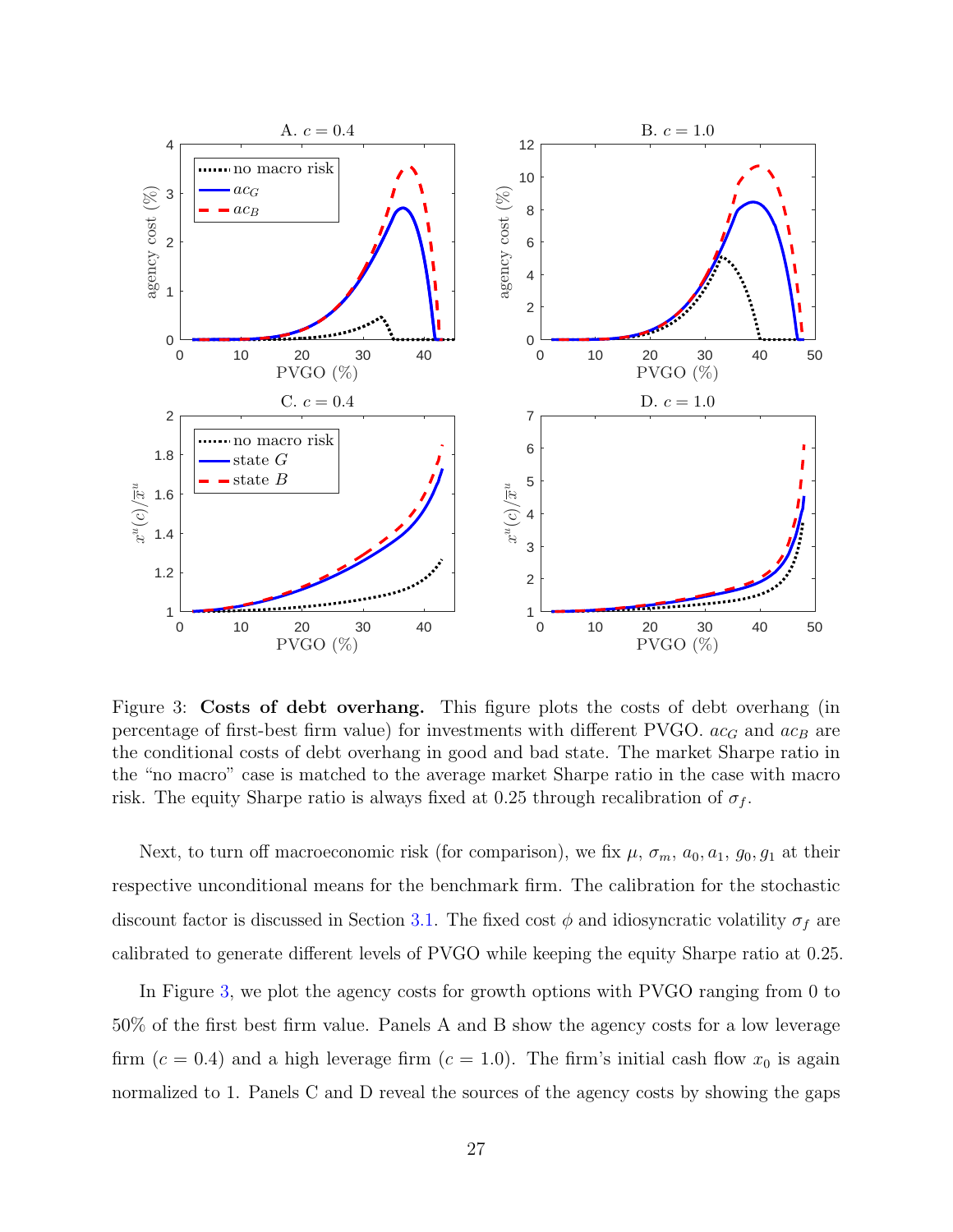between the first-best and second-best investment thresholds. As expected, the costs of debt overhang are close to zero when the value of the growth option is either very low or high, but rise up for intermediate values. In that region, the delay in investment relative to first best becomes sizable, which results in significant losses in firm value.

In the absence of macroeconomic risks, the agency costs are low. As panel A shows, for a firm with low leverage, the agency cost is close to 0 in most of the cases, and peaks at less than 0.5% of the total firm value. Consistently, panel C shows that the delay in investment relative to the first best is also quite limited in the absence of macroeconomic risks, with the second-best investment threshold only about 8% higher than the first best.

Once we take macroeconomic risk into account, the agency cost can become substantially higher for the low-leverage firm. It peaks when PVGO is at about 37%, where the agency cost rises to 2.7% in state  $G$  and 3.6% in state  $B$ . The investment boundaries with risky debt in states G and B become  $40\%$  and  $48\%$  higher than under the first best, respectively. When the leverage of the firm is higher, as we see in panel B of Figure [3,](#page-27-0) the impact of macroeconomic risks on the agency cost becomes somewhat less pronounced. The agency cost peaks at 5.1% of the firm value without macroeconomic risk, at which point the second-best investment threshold is about 29% higher than the first-best; it peaks at 8.5% and 10.7%, respectively, in states  $G$  and  $B$  with macroeconomic risk, where the second-best investment thresholds are 81% and 101% higher than their first-best counterparts.

These results show that macroeconomic risks indeed have important effects on debt overhang, especially for firms with relatively low leverage. It is reminiscent (and indeed a mirror image) of the "credit spread puzzle" (see [Huang and Huang,](#page-46-9) [2012\)](#page-46-9): traditional Merton-style structural models tend to overvalue investment-grade bonds (after matching the historical average default rates and recovery rates), but can do a better job on speculativegrade bonds (bonds issued by firms with high default risks). [Chen](#page-44-3) [\(2010\)](#page-44-3) argues that such failures are largely due to these models missing the comovements in the conditional default probability, losses given default, and the prices of risks over the business cycle, which generate a sizable credit risk premium for investment-grade bonds. When a model is overvaluing the defaultable debt, it will also underestimate the transfer from equity holders to debt holders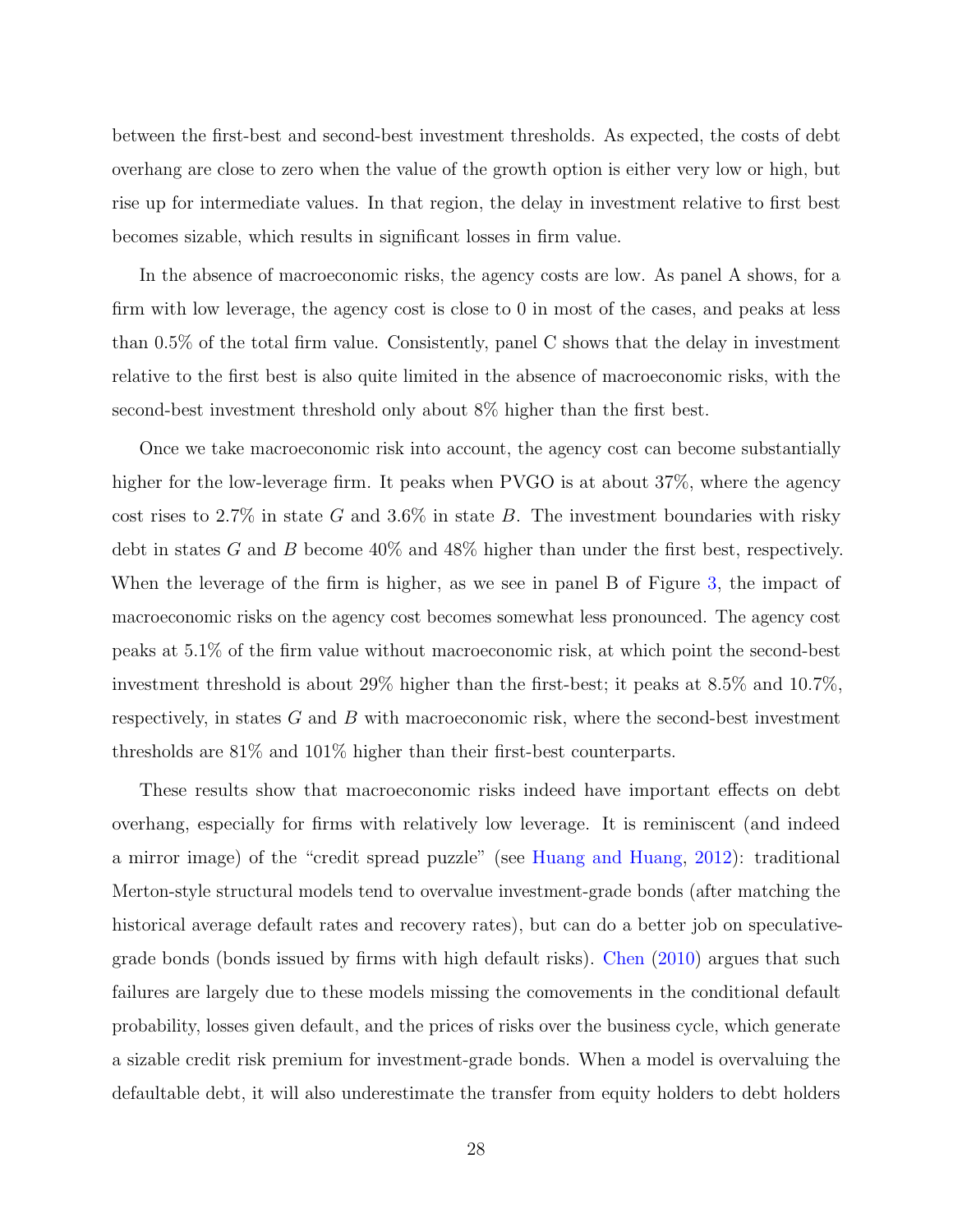#### <span id="page-29-0"></span>Table 2: Agency costs: the SDF

The table reports the comparative statics of conditional credit spreads and conditional agency costs with respect to various parameters for the stochastic discount factor. In each case,  $c = 0.4$ , while  $\phi$  and  $\sigma_f$  are calibrated to fix the PVGO at 40% of the first-best firm value and the average equity Sharpe ratio at 0.25. The remaining parameters are reported in Table [1.](#page-21-0) For comparison, in the benchmark case,  $\kappa = \ln(2.5), E[\eta(s_t)] = 0.25, \sigma(\eta(s_t)) = 0.12$ ,  $\pi = 3\%, \lambda_G = 0.32, \text{ and } \lambda_B = 0.71.$ 

|                                      | Credit spread (bps) |               | Agency costs $(\%)$ |             | Avg. ac $(\%)$ |
|--------------------------------------|---------------------|---------------|---------------------|-------------|----------------|
|                                      | $sprd_G(x_0)$       | $sprd_B(x_0)$ | $ac_G(x_0)$         | $ac_B(x_0)$ |                |
| Benchmark                            | 155                 | 175           | $1.7\,$             | 2.8         | 2.0            |
| $\kappa = \ln(3.0)$                  | 223                 | 243           | 3.0                 | 4.1         | 3.4            |
| $E[\eta(s_t)] = 0.3$                 | 219                 | 243           | 2.9                 | 4.1         | 3.3            |
| $\sigma(\eta(s_t)) = 0.16$           | 208                 | 234           | 2.7                 | 4.0         | 3.1            |
| $\pi=2\%$                            | 233                 | 255           | 5.3                 | 6.8         | 5.7            |
| $\lambda_G = 0.11, \lambda_B = 0.24$ | 115                 | 164           | 0.1                 | 3.2         | 1.1            |

resulting from the investment, thus underestimating the cost of debt overhang ex ante.

The results in Figure [3](#page-27-0) also highlight the dynamic debt overhang effects, which are absent from the static model in Section [1.](#page-6-0) The conditional agency costs in the good and bad state,  $ac<sub>G</sub>(x<sub>0</sub>)$  and  $ac<sub>B</sub>(x<sub>0</sub>)$ , are not that far apart, despite the fact that business-cycle fluctuations in the level and conditional moments of cash flows imply that the benchmark firm is in a better than average condition in state  $G$ . When in state  $G$ , even though the cash flows are currently higher and are expected to growth faster, equity holders are still reluctant to invest because they are concerned that the state of the economy might change, which can make debt substantially more risky and raise the amount of wealth transfer from equity holders to debt holders through investment. Thus, debt overhang in this state comes mainly from concern of future wealth transfer in a state with worse conditions, which is different from the concern of immediate wealth transfer when debt is already under water. This dynamic overhang effect will become weaker when we make the two states more persistent.

We also examine the effects of systematic risk on the costs of debt overhang by raising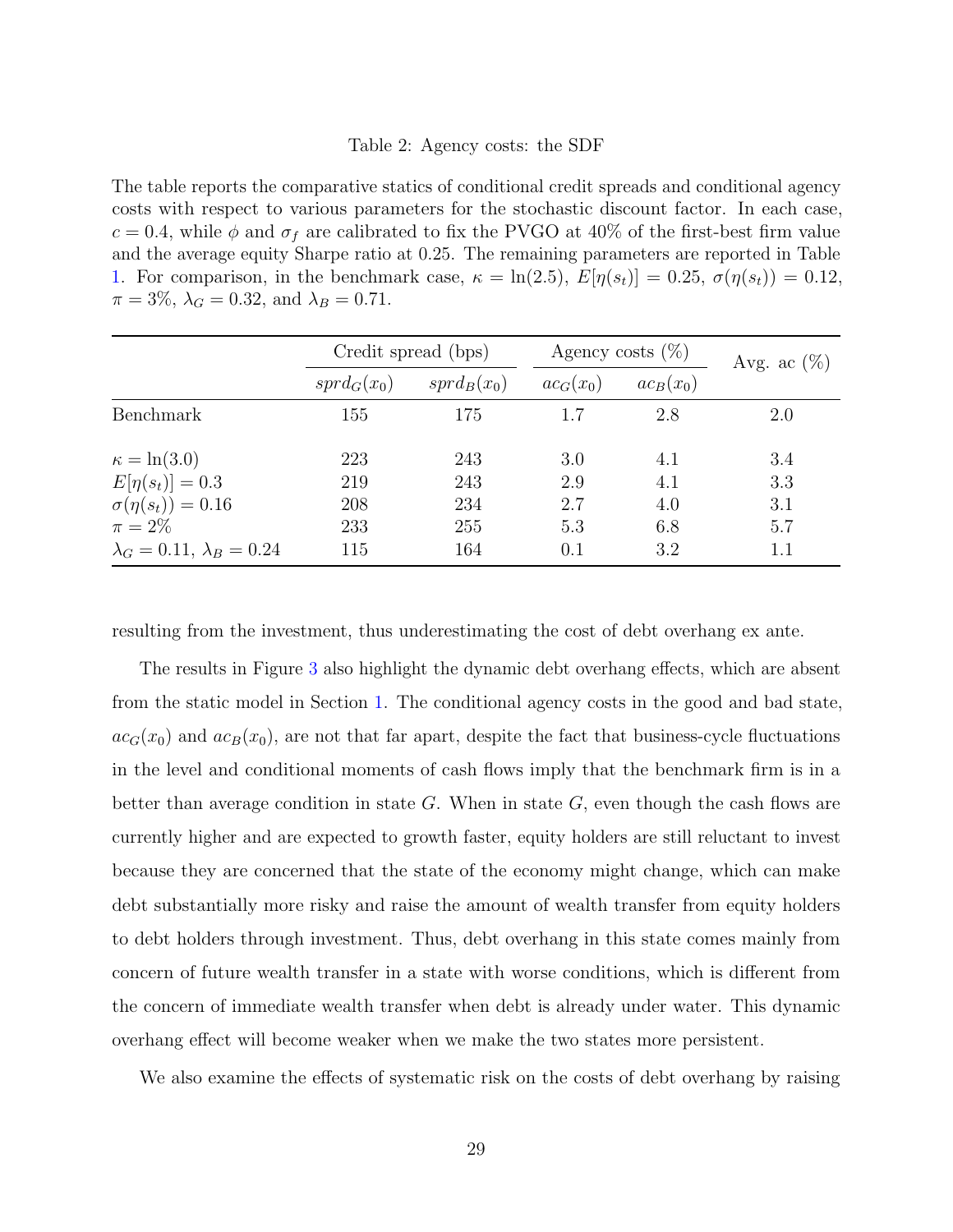the price of jump risks  $\kappa$ , the average price of Brownian risk  $\eta(s_t)$  and its variation across the two states, and the persistence of the two aggregate states. The results are reported in Table [2.](#page-29-0) The benchmark firm has the same calibration discussed above. In the benchmark case and in each of the comparative statics, the fixed cost of investment  $\phi$  and idiosyncratic volatility of cash flows  $\sigma_f$  are re-calibrated to match a 40% PVGO and equity Sharpe ratio of 0.25.

In the benchmark case, the average agency cost across the two states is 2%. The conditional credit spreads for the consol bond is 155 bps in state G and 175 bps in state B. If we increase the price of jump risk  $\kappa$  from  $\ln(2.5)$  to  $\ln(3)$ , the average agency cost rises to 3.4%, while the credit spreads in the two states rise to 223 and 243 bps, respectively. Similarly, when we increase either the mean or volatility of the risk price for Brownian shocks,  $E[\eta(s_t)]$  and  $\sigma(\eta(s_t))$ , the agency costs in the two states will rise, as do the credit spreads. Next, lowering the rate of inflation from 3% to 2% has the effect of lowering the nominal growth rate of cash flows, which increases the firm's default risk and credit spreads, and in turn the agency costs. In addition, the lower nominal risk-free rate further increases the ex ante agency costs. These results consistently demonstrate the strong linkage between debt pricing and the agency cost.

Finally, if we increase the persistence of the two states by lowering  $\lambda_G$  to 0.11 and  $\lambda_B$ to 0.23 (making both states three times more persistent than before), the dynamic debt overhang effects start to diminish. The agency costs in the two states become further apart. The costs rise to 3.2% in state B, but fall to 0.1% in state G, making the average agency costs lower as well.

Having demonstrated the overall effect of business cycle risks on the costs of debt overhang, we next decompose the effects into two parts, one through assets-in-place, the other through growth option.

### <span id="page-30-0"></span>3.4 Assets-in-place and growth option

As discussed in the static model in Section [1,](#page-6-0) the cyclicality of assets-in-place and growth option have different effects on the agency costs of debt. To examine these effects in the dynamic model, we consider the following comparative statics in [Table 3.](#page-31-0)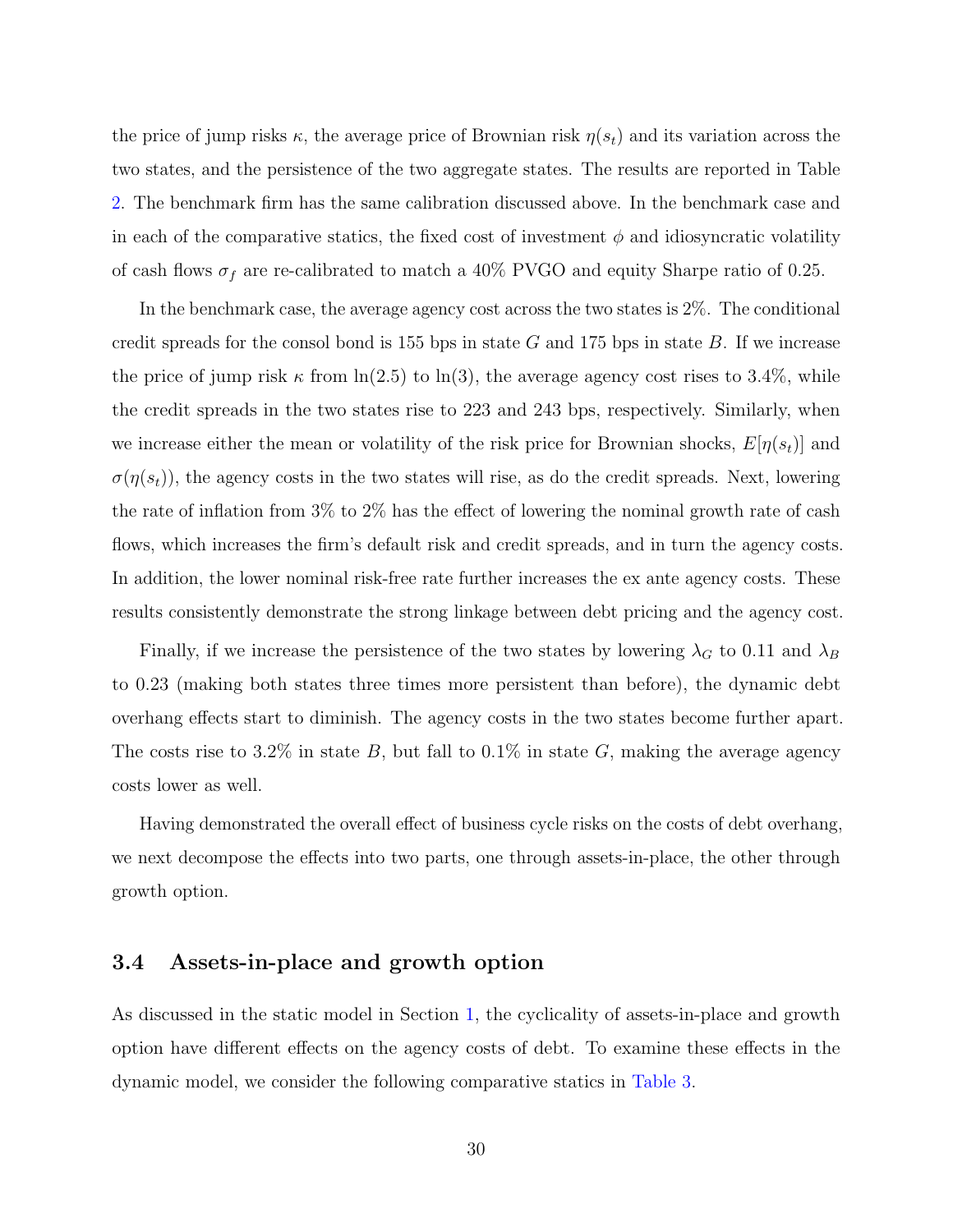#### <span id="page-31-0"></span>Table 3: Agency Costs: Cyclicality of assets-in-place and Growth Option

The table reports the comparative statics of conditional credit spreads and conditional agency costs with respect to the cyclicality of assets-in-place and growth option. In each case,  $c = 0.4$ , while  $\phi$  and  $\sigma_f$  are calibrated to fix the PVGO at 40% of the first-best firm value and the average equity Sharpe ratio at 0.25. The remaining parameters are reported in Table [1.](#page-21-0) For comparison, the benchmark firm has  $a_1(B)/a_1(G) = 0.5$ ,  $g_1(B)/g_1(G) = 1.0$ ,  $\sigma(\mu_t) = 1.75\%$ ,  $\sigma(\sigma_{m,t}) = 3.5\%, g_0(s_t) = 0.14$ , and  $g_1(s_t) = 1$ .

|                                | credit spread (bps) |               | agency costs $(\%)$ |             | avg. ac $(\%)$ |
|--------------------------------|---------------------|---------------|---------------------|-------------|----------------|
|                                | $spr d_G(x_0)$      | $sprd_B(x_0)$ | $ac_G(x_0)$         | $ac_B(x_0)$ |                |
| benchmark                      | 155                 | 175           | 1.7                 | 2.8         | 2.0            |
| $a_1(B)/a_1(G) = 1$            | 112                 | 128           | 0.0                 | 1.2         | 0.4            |
| $g_1(B)/g_1(G) = 0.25$         | 163                 | 223           | 1.1                 | 2.5         | 1.5            |
| $\sigma(\mu_t) = 2.5\%$        | 208                 | 235           | 2.6                 | 4.0         | 3.1            |
| $\sigma(\sigma_{m,t}) = 7.0\%$ | 279                 | 319           | 3.6                 | 4.9         | 4.0            |
| $q_0 = 0.21, q_1 = 0.87$       | 130                 | 149           | 2.0                 | 3.6         | 2.5            |

Recall that for the benchmark firm,  $a_1(B)/a_1(G) = 0.5$  and  $g_1(B)/g_1(G) = 1$ . If we make the assets-in-place less cyclical (see the case in which  $a_1(B)/a_1(G) = 1$ ), cash flows become safer, which helps lower the default risk. As a result, the credit spreads fall in both states, as do the agency costs. In fact, the second-best investment boundary in state G drops below  $x_0 = 1$ , the assumed initial cash flow level, implying that the firm will invest immediately in state  $G$ . As a result, the conditional agency cost in state  $G$  drops to zero in this case.

Next, we examine the relation between the cyclicality of growth option and the costs of debt overhang. Strong pro-cyclicality raises the value of the growth option in the good state, but lowers it in the bad state, which has the effect of making default less likely in the good state but more likely in the bad state. Indeed, as we see in the case with  $g_1(B)/g_1(G) = 0.25$ , the gap between the credit spreads in states  $G$  and  $B$  widens, with the spreads rising by 8 bps in state G from the benchmark case, but by 48 bps in state B. However, the higher credit spreads do not necessarily imply higher agency costs. This is because a more cyclical growth option also lowers the potential for wealth transfer to debt holders in the bad state.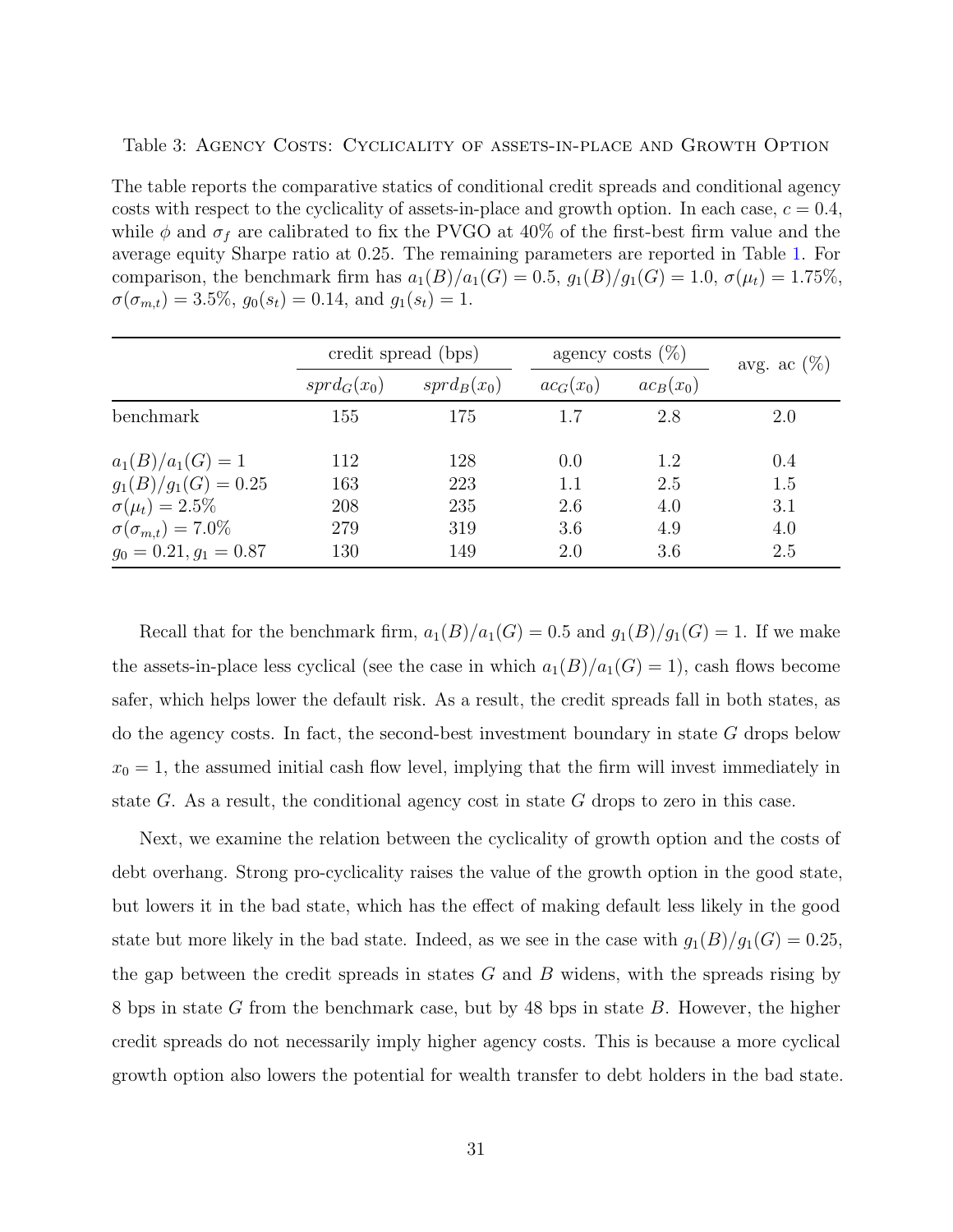This second effect tends to lower the agency costs. As we see in [Table 3,](#page-31-0) the average agency cost indeed drops in this case.

When we increase the variation of the conditional moments of cash flows, both the assets-in-place and growth option become more cyclical. Thus, while debt becomes more risky in state B, the conditional value of the growth option also becomes lower in state B. The agency cost can potentially go up or down depending on which of the two competing effects dominates. As [Table 3](#page-31-0) shows, when we increase the volatility of  $\mu_t$  (the expected growth rate of cash flow) from 1.75% to 2.5% (without changing the average expected growth rate), both the credit spreads and the conditional agency costs are higher in both states. The results are similar when we raise the volatility of  $\sigma_{m,t}$  from 3.5% to 7.0%.

Finally, we examine what happens to the costs of debt overhang when the cash flow from growth option becomes safer relative to assets-in-place. To do so, we increase the value of the risk-free component of the growth option to  $g_0(s_t) = 0.21$ , while adjusting  $g_1(s_t)$  downward to 0.87 to keep the average NPV of the growth option constant. Such a change raises the agency costs in both states, to 2% and 3.6%.

This result is quite intuitive. Part of the cash flow from the growth option loads on the same shock as assets-in-place (from  $x_t$ ). Thus, when debt becomes risky  $(x_t$  is low), so will be the cash flow from the growth option, which reduces the wealth transfer to debt holders, hence limiting the costs of debt overhang. If the cash flow from growth option is uncorrelated with that from assets-in-place, in particular if the growth option is riskless, then the debt overhang problem will become more severe. Macroeconomic risk further strengthens this effect by  $(1)$  making debt more risky in state B and  $(2)$  the wealth transfer in state B more costly for equity holders ex ante.

## <span id="page-32-0"></span>4 Debt Overhang and Capital Structure

In this section, we investigate the endogenous choice of capital structure based on the trade-off between tax benefits and agency costs. The capital structure that maximizes the market value received by the initial owners for sale of equity and debt in state s with initial cash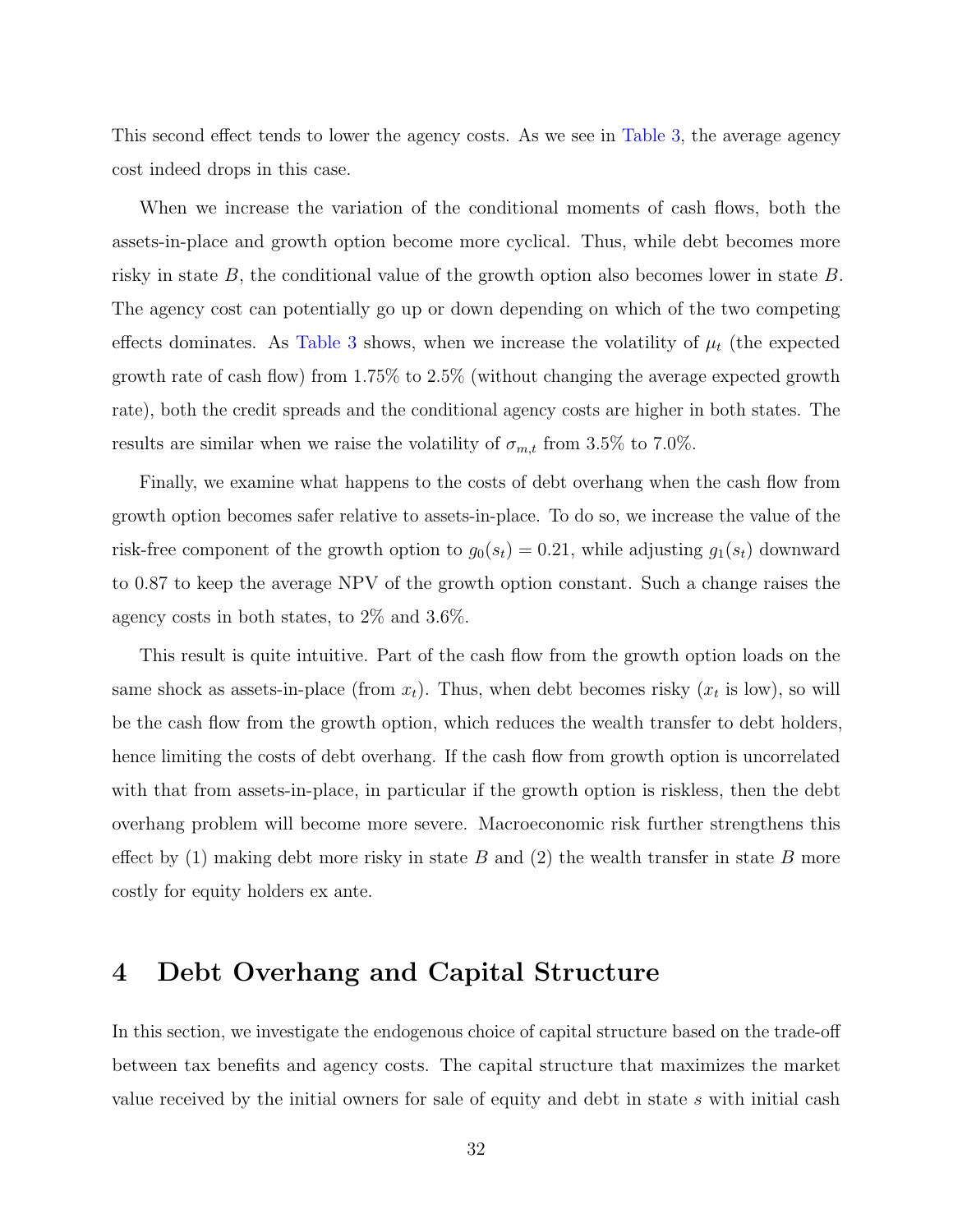#### <span id="page-33-0"></span>Table 4: Optimal leverage and debt overhang

The table reports the optimal coupon, initial interest coverage and market leverage, agency cost, and the 5-year conditional investment and default probabilities in the two states  $(p_G^5(x_0), p_B^5(x_0))$ . In the case "no macro", there are no business-cycle variations in the cash flows, and the market Sharpe ratio is 0.35.

|                                                           | Coupon                                              | Coverage ratio  | Leverage                      | Credit spread (bps) |               | Agency costs $(\%)$ |             |  |
|-----------------------------------------------------------|-----------------------------------------------------|-----------------|-------------------------------|---------------------|---------------|---------------------|-------------|--|
|                                                           | $\mathcal{C}$                                       | $\frac{X_0}{c}$ | $d_0$<br>$\overline{d_0+e_0}$ | $spr d_G(x_0)$      | $sprd_B(x_0)$ | $ac_G(x_0)$         | $ac_B(x_0)$ |  |
|                                                           | A1. High PVGO                                       |                 |                               |                     |               |                     |             |  |
| No macro                                                  | 0.80                                                | 1.25            | 0.54                          | 44                  |               | 0.0                 |             |  |
| With macro                                                | 0.40                                                | 2.47            | 0.37                          | 168                 | 189           | 2.6                 | 3.6         |  |
|                                                           | A2. Low PVGO                                        |                 |                               |                     |               |                     |             |  |
| No macro                                                  | 0.80                                                | 1.25            | 0.60                          | 113                 |               | 0.3                 |             |  |
| With macro                                                | 0.60                                                | 1.65            | 0.50                          | 353                 | 380           | 0.6                 | 0.6         |  |
|                                                           | B. Cyclicality of assets-in-place and growth option |                 |                               |                     |               |                     |             |  |
| Benchmark                                                 | 0.40                                                | 2.47            | 0.37                          | 168                 | 189           | 2.6                 | 3.6         |  |
| $=1$                                                      | 0.43                                                | 2.31            | 0.39                          | 177                 | 198           | 2.8                 | 3.8         |  |
| $\frac{a_1(B)}{a_1(G)}\\ \frac{g_1(B)}{g_1(G)}$<br>$=.25$ | 0.29                                                | 3.44            | 0.31                          | 93                  | 151           | 0.0                 | 1.6         |  |

flow  $x_0$  can be determined from the coupon rate  $c^*$  solving

$$
\sup_{c} \{e_s(x_0, c) + d_s(x_0, c)\}.
$$
\n(26)

In what follows, we will focus on the optimal capital structure decision made in state  $G$ , and we normalize  $x_0 = 1$ .

We consider two firms with different levels of PVGO. Specifically, we assume one firm has a lumpsum investment cost of  $\phi = 9$ , and the cost doubles for the other,  $\phi = 18$ . All the other parameters are the same as the benchmark firm, and the idiosyncratic volatility of cash flows is fixed at 25%. As a result, the first firm has a growth option with PVGO of about 38% of the first-best firm value, while the second has PVGO of about 20%.

For the firm with relatively high PVGO (see panel A1), the optimal coupon is 0.8 when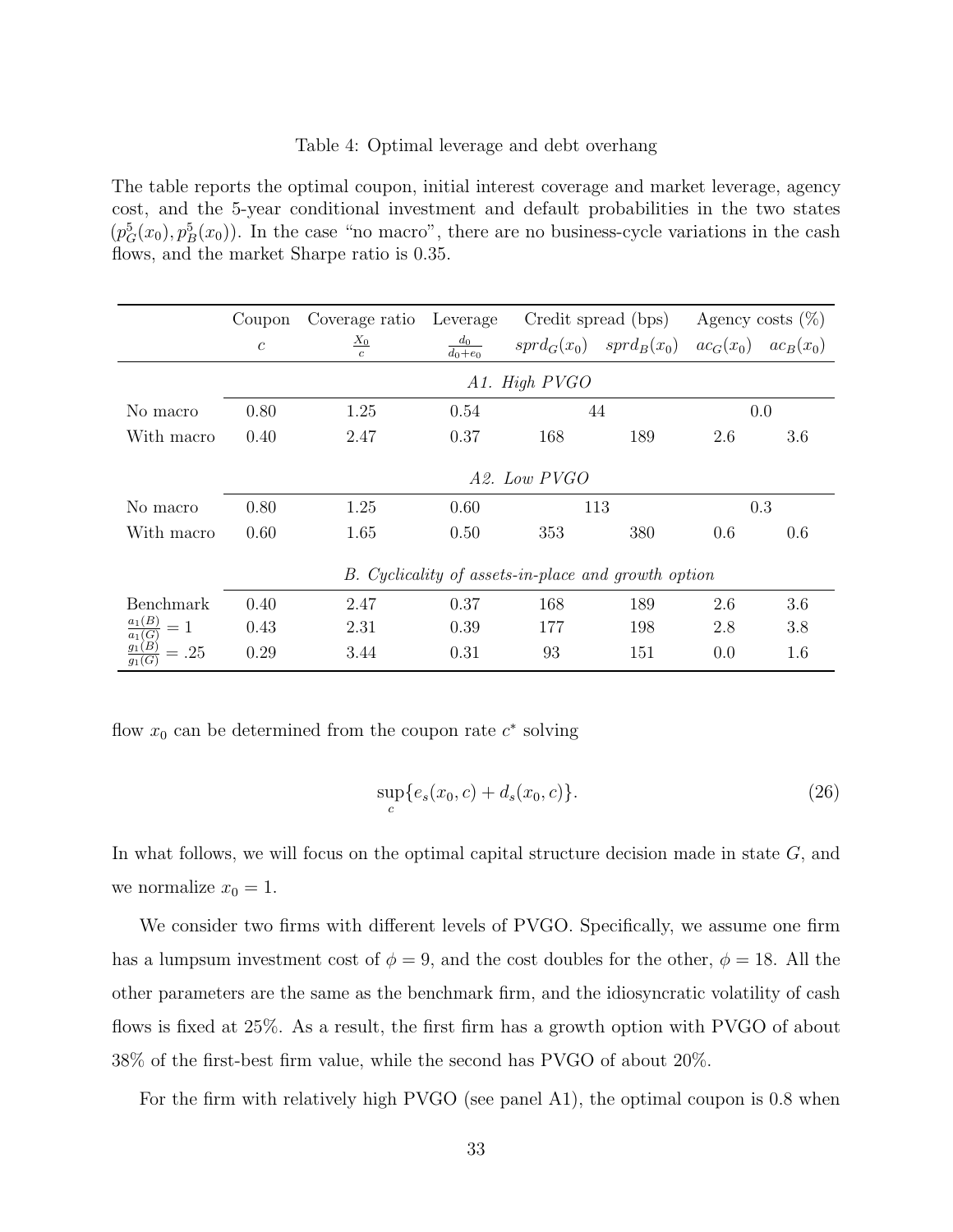there are no macroeconomics risks, which corresponds to an initial interest coverage of 1.25, and initial market leverage of 54%. Despite the high leverage, the firm's credit spread is only 44 bps, and the agency cost is essentially 0. In the presence of macroeconomic risks, the optimal coupon for a firm choosing its capital structure in state  $G$  decreases to 0.4. This translates into a rise in the interest coverage to 2.47, and a drop in the initial market leverage to 37%. This significant drop in optimal leverage is due to both higher ex ante agency costs (from  $0\%$  in the absence of macroeconomic risks to 2.6% in state G and 3.6% in state B), and higher ex ante costs of bankruptcy (see the discussion in [Chen,](#page-44-3) [2010\)](#page-44-3). Notice that the agency costs for this firm are sizable. This result shows that while the ability to choose optimal (lower) leverage does help reduce the agency costs to some extent, the resulting agency costs can still be quite meaningful, especially for firms with valuable growth options.

Panel A2 of [Table 4](#page-33-0) shows the optimal leverage choice when the value of the growth option is only around 20% of the first-best firm value. Interestingly, the optimal coupon is almost unchanged from the high PVGO case when there are no macroeconomic risks. This is because the agency costs are negligible and thus not a main factor in the trade-offs for optimal leverage. The lower PVGO makes the firm's debt more risky, but its equity value drops even more, resulting in a higher market leverage ratio.

In the presence of macroeconomic risks, the optimal coupon chosen in state  $G$  rises to 0.6 for the firm with low PVGO, substantially higher than that for the firm with high PVGO. This high sensitivity of optimal coupon to changes in PVGO results from the fact that the agency costs of debt are also sensitive to the changes in PVGO, which we have seen in [Figure 3.](#page-27-0) Also notice that, even with a higher leverage, the agency cost for the second firm is lower due to the lower PVGO. This result highlights the fact that firm leverage could be a misleading indicator of the magnitude of agency cost due to its endogeneity.

Next, in panel B of [Table 4,](#page-33-0) we examine how changes in the cyclicality of assets-in-place and growth option affects the firm's leverage choice, which extends a part of the comparative statics exercises in [Table 3](#page-31-0) to the setting of optimal leverage. The benchmark for this exercise is the firm with high PVGO as discussed in panel A1.

Compared to the benchmark firm, which has  $a_1(B)/a_1(G) = 0.5$ , a firm that has less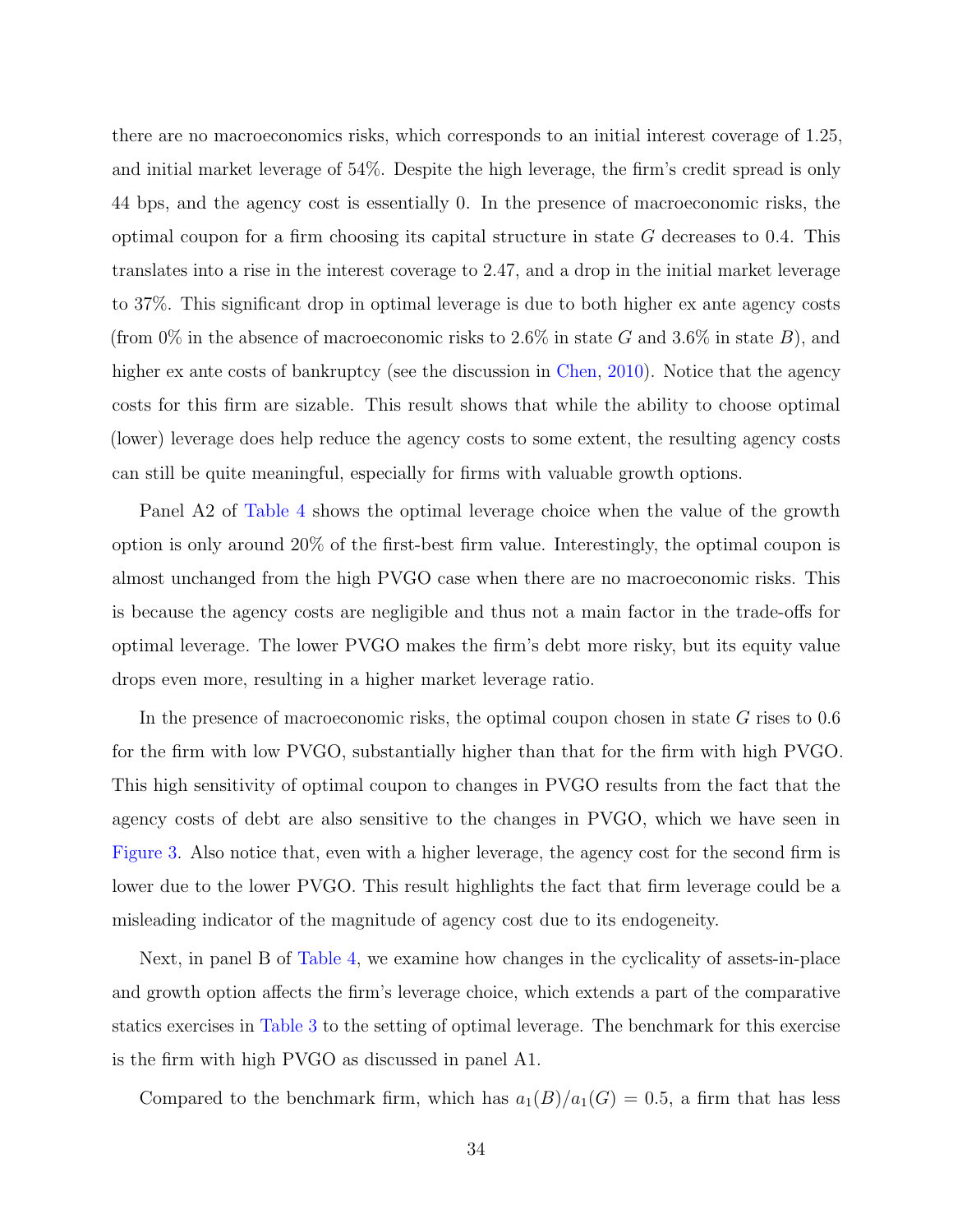cyclical assets-in-place  $(a_1(B)/a_1(G) = 1.0)$  chooses a higher coupon (0.43), which implies a higher market leverage (39%). Consistent with our earlier findings in Section [3.4,](#page-30-0) all else equal, less cyclical assets-in-place imply lower default risks and lower costs of debt overhang, which lead the firm to take on more leverage. It is possible that the higher leverage then results in higher credit spreads and higher agency costs, as we see in panel B.

Next, a firm that has a more cyclical growth option  $(g_1(B)/g_1(G) = 0.25)$  than the benchmark firm (which has  $g_1(B)/g_1(G) = 1$ ) chooses a lower coupon of 0.29, which results in lower leverage (31%), lower credit spreads, and lower agency costs. Again recall our analysis in Section [3.4](#page-30-0) that, all else equal, stronger cyclicality of the growth option can result in lower agency cost, but it will also raise the firm's default risk. In our model, this effect is stronger and it leads the firm to choose a lower leverage, which further reduces the agency costs.

## 5 Concluding Remarks

Using a dynamic model of capital structure with investment decisions and macroeconomic risk, we showed that the agency cost of debt due to debt overhang increases substantially when macroeconomic risk is taken into account. For example, in our benchmark case, the debt overhang costs for a low leverage firm peak at 0.7% when macroeconomic risk is not taken into account, while these costs peak at 2.7% or 3.5% in booms and recessions, respectively, when macroeconomic risk is taken into account.

We also showed that investment and capital structure decisions, as well as debt overhang costs depend on the cyclicality of cash flows from assets-in-place and growth opportunities. More cyclical cash flows from assets-in-place make underinvestment more likely in bad times, exacerbating the costs of debt overhang when macroeconomic risk is taken into account. More cyclical cash flows from growth opportunities also make underinvestment more likely in bad times, but the overall effect on the costs of debt overhang when macroeconomic risk is taken into account is ambiguous. Moreover, among the growth options that are not too profitable (so that debt is still risky), equity holders would prefer to invest in ones that have the same cyclicality as their assets-in-place. Finally, we showed that macroeconomic risk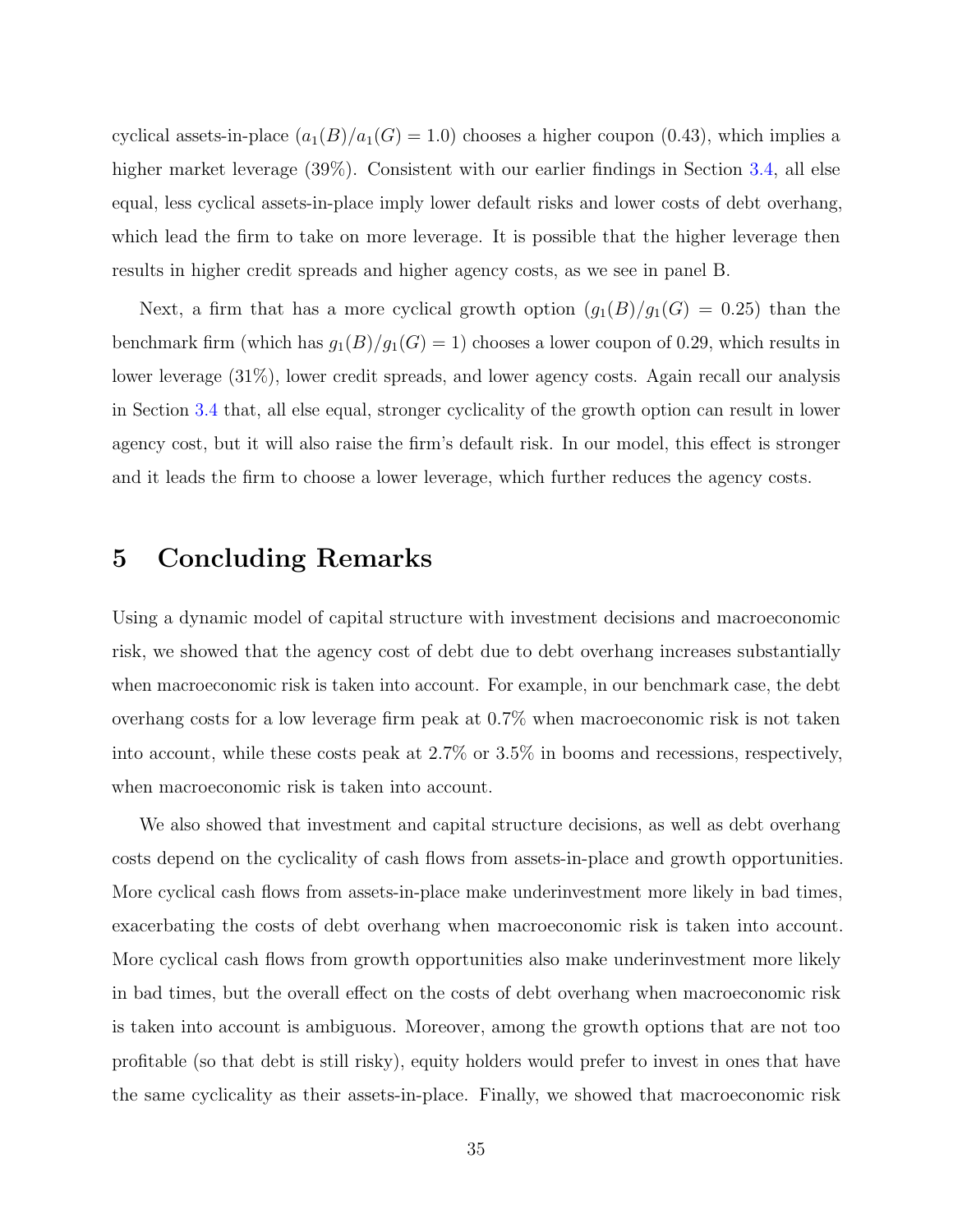significantly impacts the optimal capital structure of the firm.

Several questions remain unanswered. For example, what is the effect of macroeconomic risk on different agency conflicts, such as asset substitution [\(Jensen and Meckling,](#page-46-8) [1976\)](#page-46-8) or free cash-flow [\(Jensen,](#page-46-10) [1986\)](#page-46-10)? Because in bad times firms are usually closer to default, the asset substitution problem may be more prevalent in bad times. If this is indeed the case, asset substitution costs will be amplified by macroeconomic risk as well. On the other hand, the free cash flow problem may be more prevalent in good times, when there is more cash available to be diverted. If this is the case, free cash flow costs are reduced if macroeconomic risk is taken into account. We leave these questions to future research.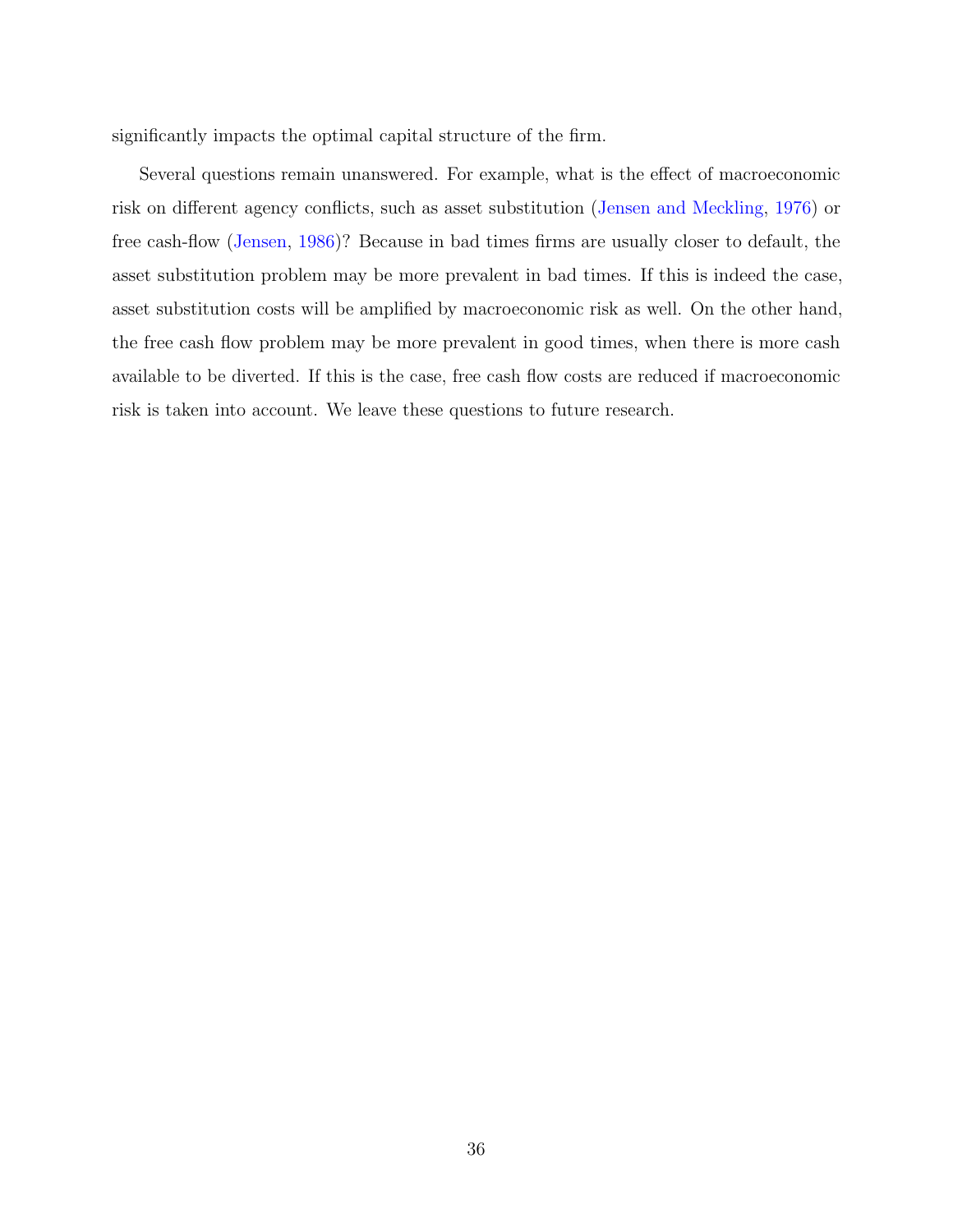# Appendix

## <span id="page-37-0"></span>A Model Solution

We value debt and equity under the risk-neutral probability measure  $\mathbb Q$ . The process for  $x_t$  under  $\mathbb Q$ becomes

$$
\frac{dx_t}{x_t} = \widetilde{\mu}(s_t)dt + \sigma(s_t)\,d\widetilde{W}_t,\tag{A1}
$$

where

$$
\widetilde{\mu}(s_t) = \mu(s_t) - \eta(s_t)\sigma_m(s_t),
$$
\n(A2)

$$
\sigma(s_t) = \sqrt{\sigma_m^2(s_t) + \sigma_f^2},\tag{A3}
$$

and  $\widetilde{W}_t$  is a standard Brownian motion under Q. In addition, the transition intensities of the Markov chain under Q become

$$
\widetilde{\lambda}(G) = \lambda_G e^{\kappa}, \quad \widetilde{\lambda}(B) = \lambda_B e^{-\kappa}.
$$
\n(A4)

Thus, if the stochastic discount factor  $m_t$  jumps up when the economy changes from state G to B  $(\kappa > 0)$ , then  $\tilde{\lambda}(G) > \lambda_G$ , while  $\tilde{\lambda}(B) < \lambda_B$ . Intuitively, the jump risk premium in the model makes the duration of the good state shorter and bad state longer under the risk-neutral measure.

Next, we derive the solution for equity value in [Proposition 1.](#page-15-2)

## A.1 Value of Equity

### A.1.1 After Investment

After the firm exercises the investment option, the problem becomes the same as the static capital structure model with two aggregate states. Here we only derive the solution for the case in which the default boundaries satisfy  $x_G^D < x_B^D$ , and it is straightforward to extend the solution for the case in which  $x_G^D \ge x_B^D$ .

Taking  $x_G^D$  and  $x_B^D$  as given, the value of equity can be solved in two regions:  $J_1 = [x_G^D, x_B^D)$  and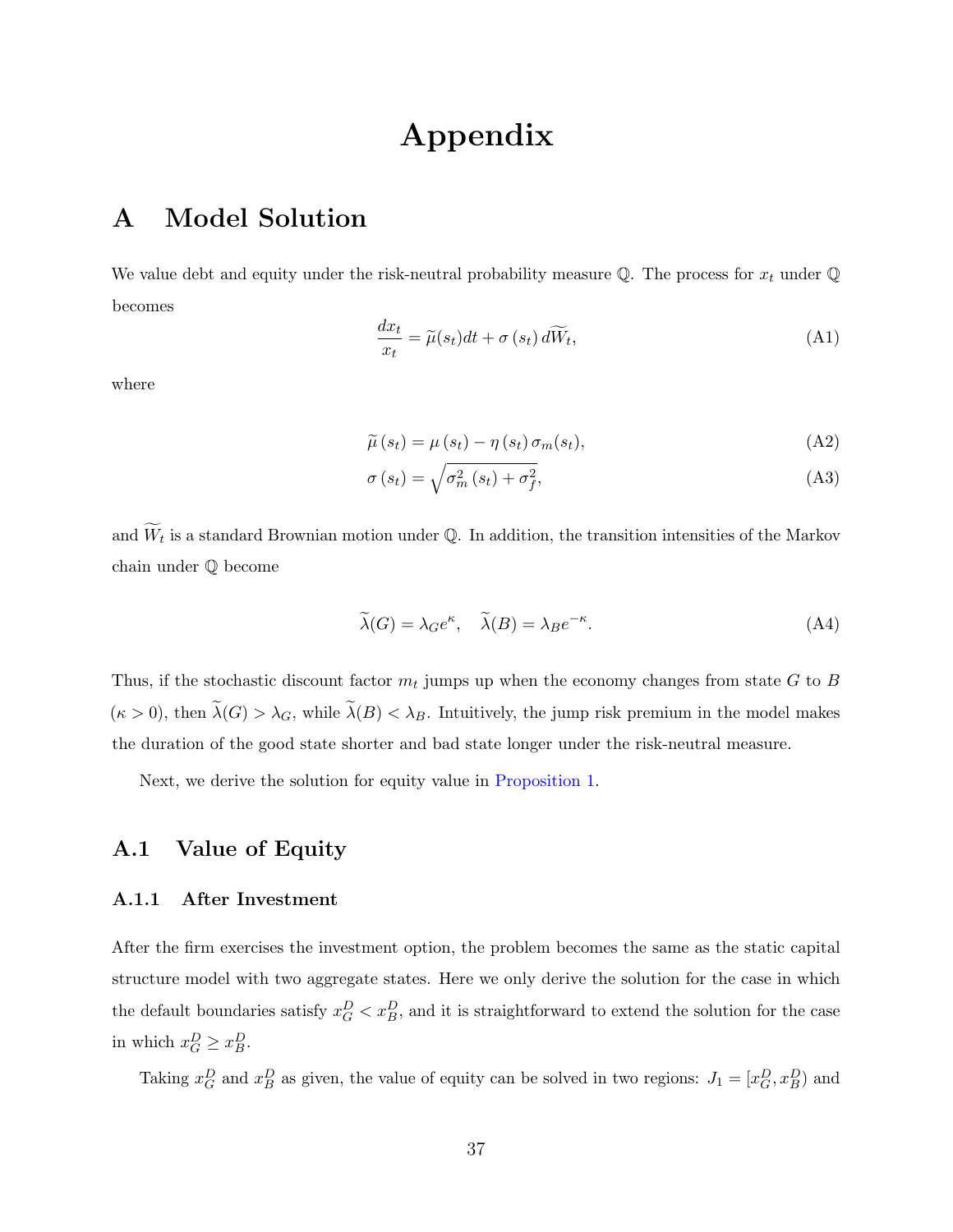$J_2 = [x_B^D, \infty)$ . For  $x \in J_1$ , the firm has not defaulted yet in state G, but has already defaulted in state B. Thus,  $E_B(x) = 0$  in this region, while  $E_G(x)$  satisfies the following ODE,

<span id="page-38-0"></span>
$$
(r(G) + \tilde{\lambda}(G))E_G = (1 - \tau)(\ell_G(x) - c) + \tilde{\mu}(G)xE'_G + \frac{1}{2}\sigma^2(G)x^2E''_G,
$$
 (A5)

where for simplicity of notation we denote the cash-flow after investment as

$$
\ell_s(x) = (a_0(s) + g_0(s)) + (a_1(s) + g_1(s))x.
$$
 (A6)

The solution to the homogeneous equation in the ODE  $(A5)$  is

$$
E_G(x) = w_{1,1}^E x^{\alpha_1} + w_{1,2}^E x^{\alpha_2}, \tag{A7}
$$

where

$$
\alpha_1, \alpha_2 = -\sigma^{-2}(G) \left[ \left( \widetilde{\mu}(G) - \frac{\sigma^2(G)}{2} \right) \pm \sqrt{\left( \widetilde{\mu}(G) - \frac{\sigma^2(G)}{2} \right)^2 + 2r(G)\sigma^2(G)} \right], \quad (A8)
$$

and the particular solution is  $h_1^E(G)x + k_1^E(G)$ , where

$$
h_1^E(G) = \frac{(1-\tau)(a_1(G) + g_1(G))}{r(G) + \widetilde{\lambda}(G) - \widetilde{\mu}(G)},
$$
\n(A9a)

<span id="page-38-2"></span><span id="page-38-1"></span>
$$
k_1^E(G) = \frac{(1 - \tau) (a_0(G) + g_0(G) - c)}{r(G) + \tilde{\lambda}(G)}.
$$
 (A9b)

Next, for  $x \in J_2$ , the firm is not in default yet in either state, and  $E_G(x)$  and  $E_B(x)$  satisfy a system of ODEs:

$$
(r(G) + \widetilde{\lambda}(G))E_G = (1 - \tau)\left(\ell_G(x) - c\right) + \widetilde{\mu}(G)xE'_G + \frac{1}{2}\sigma^2(G)x^2E''_G + \widetilde{\lambda}(G)E_B,\tag{A10a}
$$

$$
(r(B) + \widetilde{\lambda}(B))E_B = (1 - \tau)(\ell_B(x) - c) + \widetilde{\mu}(B)xE'_B + \frac{1}{2}\sigma^2(B)x^2E''_B + \widetilde{\lambda}(B)E_G.
$$
 (A10b)

The homogeneous equations from the ODE system [\(A10a-](#page-38-1)[A10b\)](#page-38-2) can be formulated as a quadratic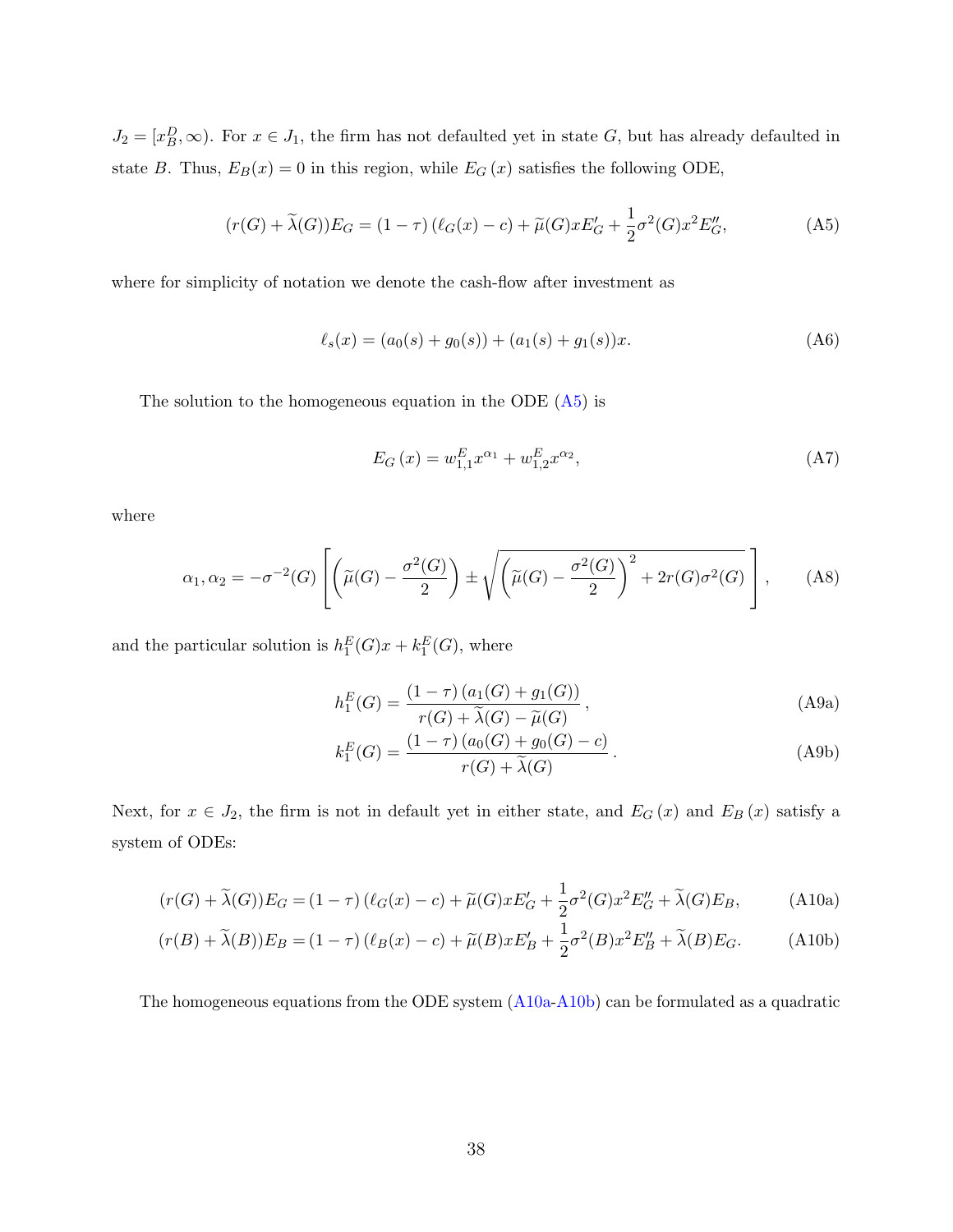eigenvalue problem (see [Chen](#page-44-3) [\(2010\)](#page-44-3) for details), and the solution is given by

$$
E_s(x) = \sum_{j=1}^{4} w_{2,j}^E \theta_j(s) x^{\beta_j},
$$
\n(A11)

where  $\beta_j$  and  $\theta_j$  are the j-th eigenvalue and (part of the) eigenvector for the following standard eigenvalue problem:

$$
\begin{bmatrix} 0 & \mathbf{I} \\ -2\boldsymbol{\Sigma}^{-1} \left( \tilde{\mathbf{\Lambda}} - \mathbf{r} \right) & -\left( 2\boldsymbol{\Sigma}^{-1}\tilde{\boldsymbol{\mu}} - \mathbf{I} \right) \end{bmatrix} \begin{bmatrix} \theta_j \\ \varphi_j \end{bmatrix} = \beta_j \begin{bmatrix} \theta_j \\ \varphi_j \end{bmatrix}, \tag{A12}
$$

where **I** is a 2 × 2 identity matrix,  $\mathbf{r} = \text{diag}([r(G), r(B)]'), \tilde{\mu} = \text{diag}([\tilde{\mu}(G), \tilde{\mu}(B)]'), \text{ and } \Sigma =$  $\text{diag}\left(\left[\sigma^2(G), \sigma^2(B)\right]^{\prime}\right)$ . From [Barlow, Rogers, and Williams](#page-44-10) [\(1980\)](#page-44-10), we know that there are exactly 2 eigenvalues with negative real parts, and 2 with positive real parts.

Next, the particular solutions will be in the form  $\mathbf{h}_2^E x + \mathbf{k}_2^E$ , where

$$
\mathbf{h}_2^E = (1 - \tau) \left( \mathbf{r} - \widetilde{\mu} - \widetilde{\mathbf{\Lambda}} \right)^{-1} \left( \mathbf{a}_1 + \mathbf{g}_1 \right), \tag{A13}
$$

$$
\mathbf{k}_{2}^{E} = (1 - \tau) \left( \mathbf{r} - \widetilde{\mathbf{\Lambda}} \right)^{-1} \left( \mathbf{a}_{0} + \mathbf{g}_{0} - c \mathbf{1} \right). \tag{A14}
$$

The coefficients  $\{\mathbf{w}_1^E, \mathbf{w}_2^E\}$  are determined by the following boundary conditions for given default boundaries  $x_G^D, x_B^D$ . First, the absolute priority rule implies that the value of equity at default should be equal to zero,

<span id="page-39-0"></span>
$$
\lim_{x \downarrow x_G^D} E_G(x) = 0,\tag{A15}
$$

$$
\lim_{x \downarrow x_B^D} E_B(x) = 0. \tag{A16}
$$

Next, the value of  $E_G(x)$  must be continuous and smooth at the boundary of regions  $J_1$  and  $J_2$ (see [Karatzas and Shreve,](#page-46-11) [1998\)](#page-46-11), which implies

$$
\lim_{x \uparrow x_B^D} E_G(x) = \lim_{x \downarrow x_B^D} E_G(x), \tag{A17}
$$

$$
\lim_{x \uparrow x_B^D} E_G'(x) = \lim_{x \downarrow x_B^D} E_G'(x). \tag{A18}
$$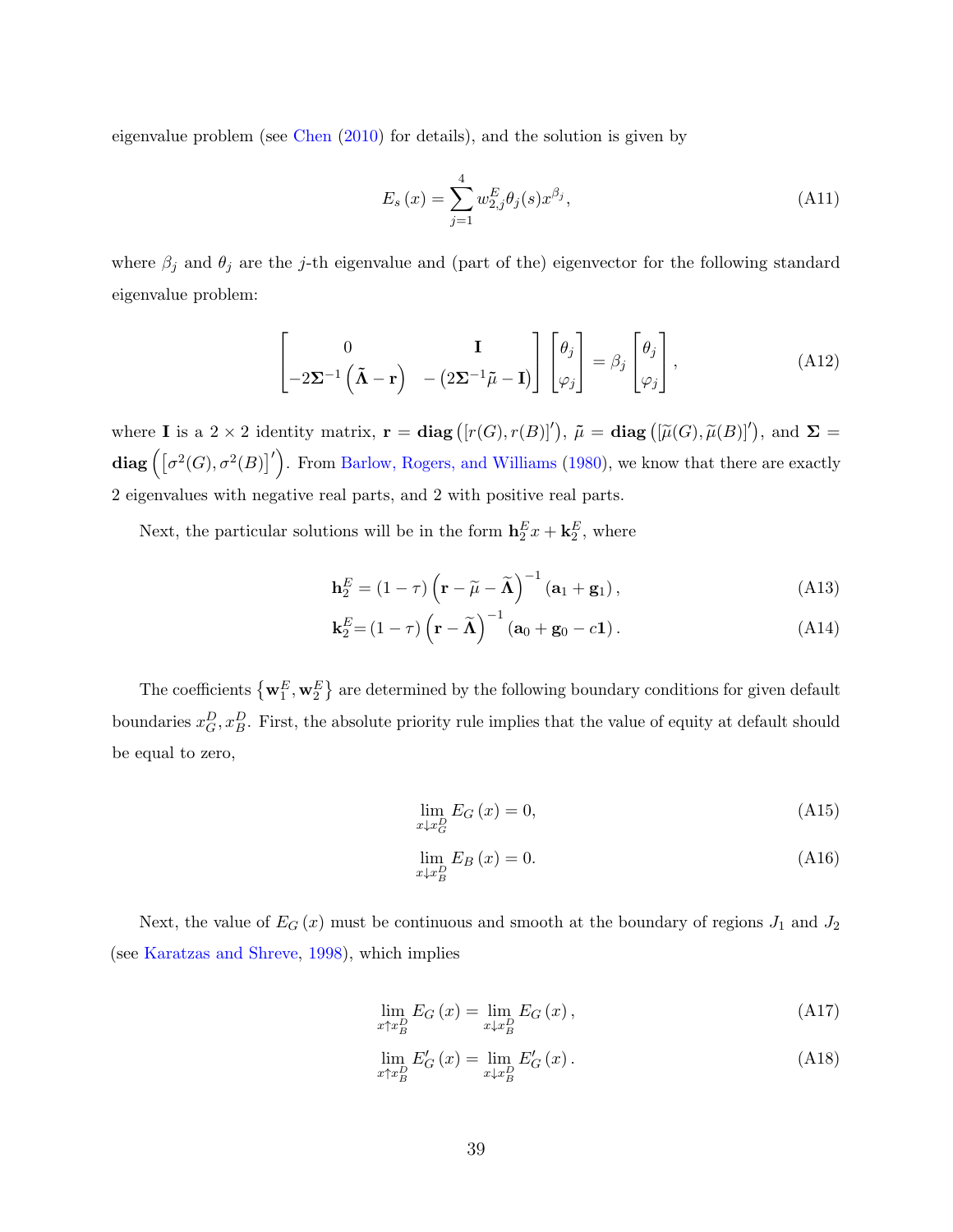Finally, to rule out bubbles, we also impose the following conditions:

<span id="page-40-0"></span>
$$
\lim_{x \uparrow +\infty} \frac{E_G(x)}{x} < \infty,\tag{A19}
$$

$$
\lim_{x \uparrow +\infty} \frac{E_B(x)}{x} < \infty. \tag{A20}
$$

The boundary conditions [\(A15-](#page-39-0)[A20\)](#page-40-0) lead to a system of linear equations for  $\{w_1^E, w_2^E\}$ , which can be solved in closed form.

#### A.1.2 Before Investment

Before the investment is made, we have conjectured that  $x_G^d < x_B^d < x_G^u < x_B^u$ , which gives 3 relevant regions for cash flow  $x_t$ :  $I_1 = [x_G^d, x_B^d), I_2 = [x_B^d, x_G^u)$ , and  $I_3 = [x_G^u, x_B^u)$ . Again, we can solve for  $e_G(x)$  and  $e_B(x)$  analytically when taking  $x_G^d, x_B^d, x_G^u, x_B^u$  as given.

In region  $I_1$ , the firm has already defaulted in state B. Thus,  $e_B(x) = 0$  in this region. In state G,  $e_G(x)$  satisfies the same ODE as  $(A5)$ , except that before investment, the firm's cash flow at time t becomes  $a_0(G) + a_1(G)x_t$  instead of  $(a_0(G) + g_0(G)) + (a_1(G) + g_1(G))x_t$ . The solution is

$$
e_G(x) = w_{1,1}^e x^{\alpha_1} + w_{1,2}^e x^{\alpha_2} + h_1^e(G)x + k_1^e(G), \tag{A21}
$$

where  $\alpha$  is the same as in the post-investment case, and

$$
h_1^e(G) = \frac{(1-\tau) a_1(G)}{r(G) + \widetilde{\lambda}(G) - \widetilde{\mu}(G)},
$$
\n(A22)

$$
k_1^e(G) = \frac{(1-\tau)(a_0(G)-c)}{r(G)+\widetilde{\lambda}(G)}.\tag{A23}
$$

In region  $I_2$ , the firm has not defaulted or made investment in either state, and  $e_G(x)$  and  $e_B(x)$ satisfy the same ODE system as  $(A10a-A10b)$  $(A10a-A10b)$ , again with instantaneous profit  $\ell_s(x)$  replaced by  $a_0(s) + a_1(s)x$ . The solution is

$$
e_s(x) = \sum_{j=1}^{4} w_{2,j}^e \theta_j(s) x^{\beta_j} + h_2^e(s) x + k_2^e(s), \tag{A24}
$$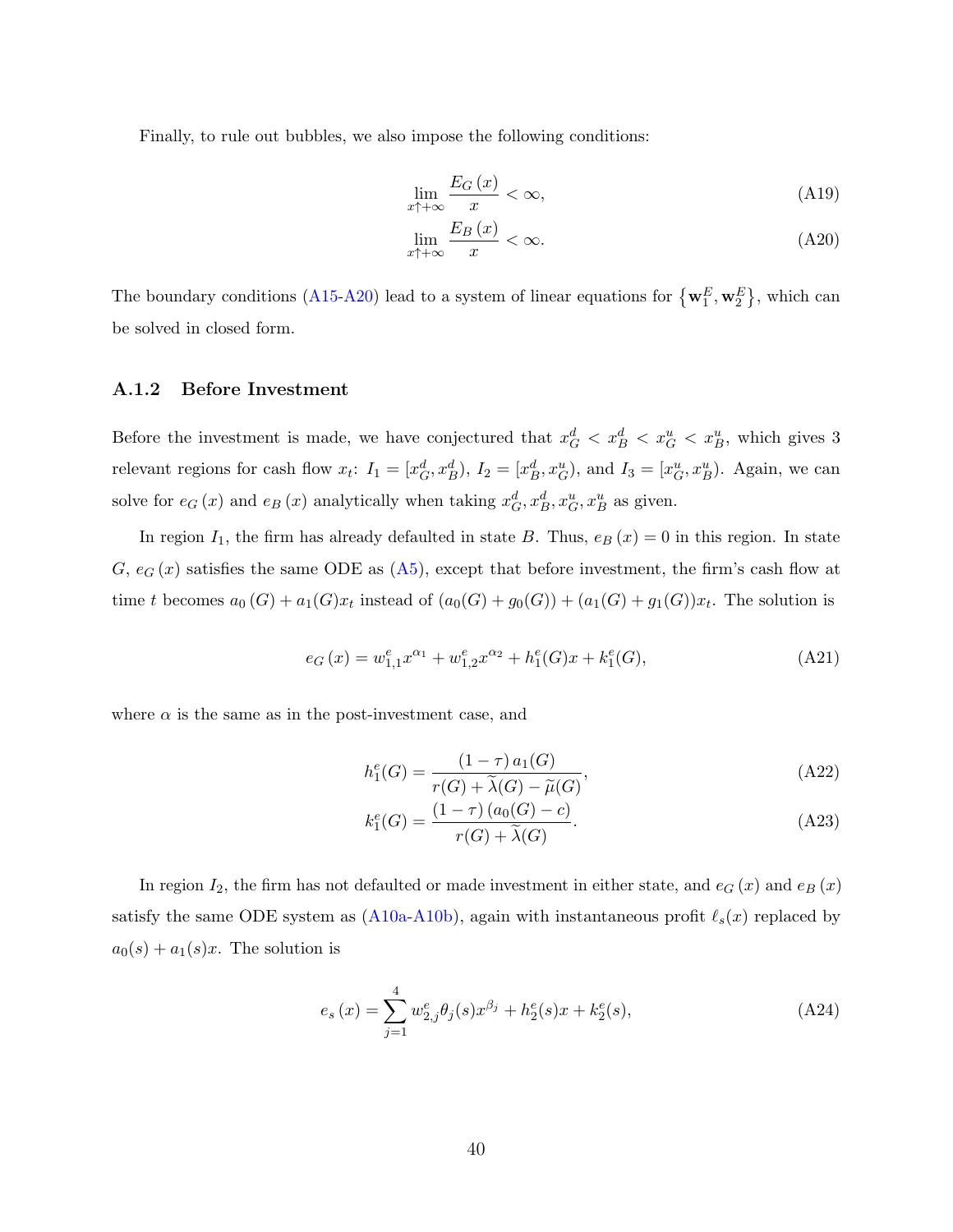where the values of  $\beta$  and  $\theta$  are the same as in the post-investment case, and

$$
\mathbf{h}_2^e = (1 - \tau) \left( \mathbf{r} - \widetilde{\boldsymbol{\mu}} - \widetilde{\boldsymbol{\Lambda}} \right)^{-1} \mathbf{a}_1,
$$
 (A25)

$$
\mathbf{k}_{2}^{e} = (1 - \tau) \left( \mathbf{r} - \widetilde{\mathbf{\Lambda}} \right)^{-1} (\mathbf{a}_{0} - c\mathbf{1}). \tag{A26}
$$

In region  $I_3$ , the firm will have already made the investment in state G. In state B,  $e_B(x)$ satisfies:

<span id="page-41-0"></span>
$$
(r(B) + \tilde{\lambda}(B))e_B = (1 - \tau)(a_1(B)x + a_0(B) - c) + \tilde{\mu}(B)x e'_B + \frac{1}{2}\sigma^2(B)x^2 e''_B + \tilde{\lambda}(B)(E_G - \phi).
$$
 (A27)

The last term captures the fact that the firm will invest immediately if the state changes from  $B$  to G. the solution to the homogeneous equation in ODE  $(A27)$  is

$$
e_B(x) = w_{3,1}^e x^{\gamma_1} + w_{3,2}^e x^{\gamma_2}, \tag{A28}
$$

where

$$
\gamma_1, \gamma_2 = -\sigma^{-2} (L) \left[ \left( \widetilde{\mu}(B) - \frac{\sigma^2(B)}{2} \right) \pm \sqrt{\left( \widetilde{\mu}(B) - \frac{\sigma^2(B)}{2} \right)^2 + 2r(B)\sigma^2(B)} \right], \tag{A29}
$$

and we can verify that the particular solution is  $h_3^e(B)x + k_3^e(B) + \sum_{j=1}^4 \omega_{3,j}^e x^{\beta_j}$ , where

$$
h_3^e(B) = \frac{(1-\tau)a_1(B) + \tilde{\lambda}(B) h_2^E(G)}{r(B) + \tilde{\lambda}(B) - \tilde{\mu}_B},
$$
\n(A30a)

$$
k_3^e(B) = \frac{(1-\tau)(a_0(B) - c) + \tilde{\lambda}(B)\left(k_2^E(G) - \phi\right)}{r(B) + \tilde{\lambda}(B)},
$$
\n(A30b)

$$
r(B) + \lambda(B)
$$

$$
\omega_j = \frac{\tilde{\lambda}(B) w_{2,j}^E \theta_j(G)}{r(B) + \tilde{\lambda}(B) - \tilde{\mu}(B)\beta_k - \frac{1}{2}\sigma_B^2 \beta_k (\beta_k - 1)}.
$$
(A30c)

The values of the coefficients  $\mathbf{w}^e$  are determined by the following boundary conditions. First,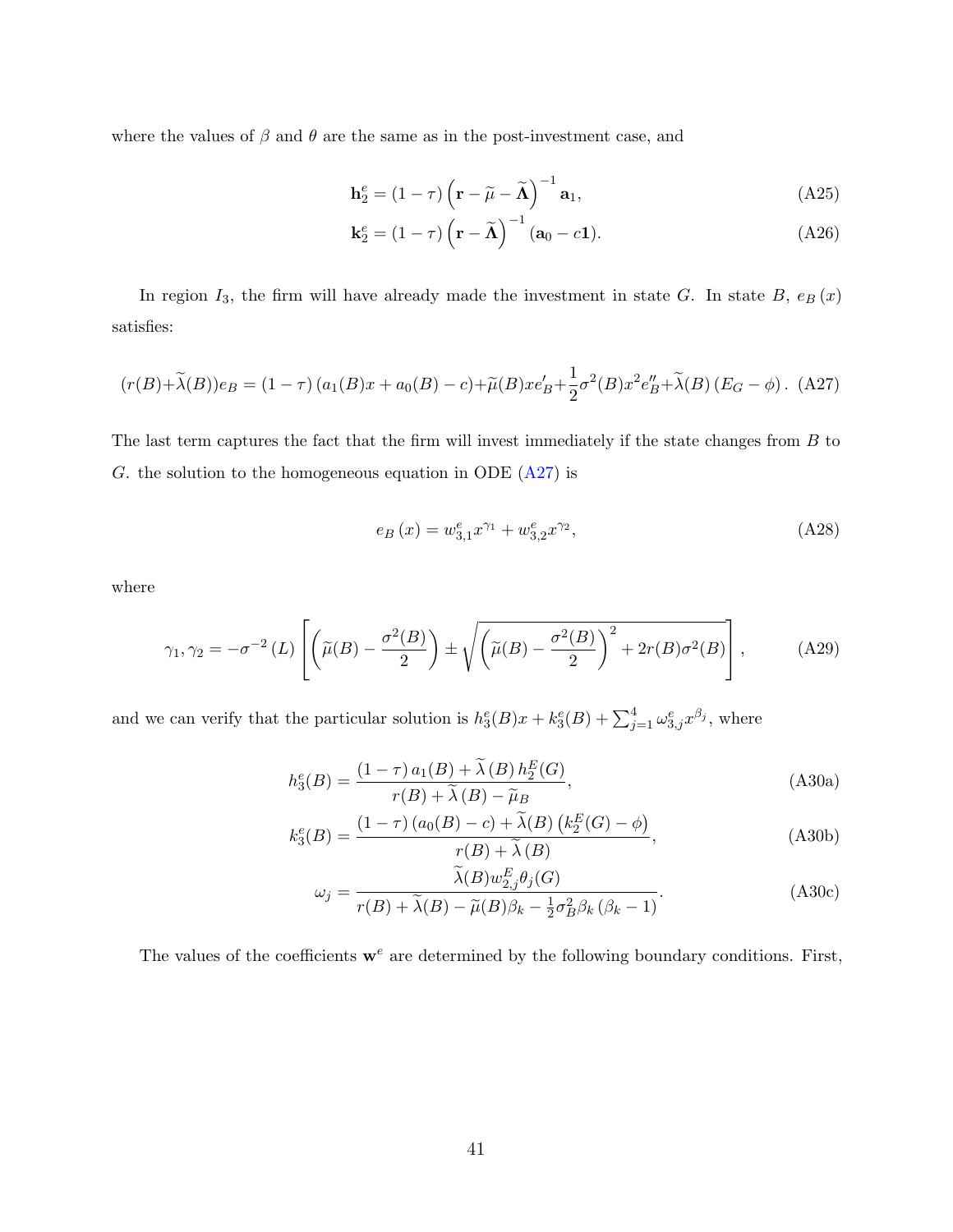the value of equity is 0 at default:

<span id="page-42-0"></span>
$$
\lim_{x \downarrow x_G^d} e_G(x) = 0,\tag{A31}
$$

$$
\lim_{x \downarrow x_B^d} e_B(x) = 0. \tag{A32}
$$

Next,  $e_G(x)$  and  $e_B(x)$  must be piecewise  $\mathcal{C}^2$ ,

$$
\lim_{x \uparrow x_B^d} e_G(x) = \lim_{x \downarrow x_B^d} e_G(x),\tag{A33}
$$

$$
\lim_{x \uparrow x_B^d} e_G'(x) = \lim_{x \downarrow x_B^d} e_G'(x) ,\tag{A34}
$$

$$
\lim_{x \uparrow x_G^u} e_B(x) = \lim_{x \downarrow x_G^u} e_B(x), \tag{A35}
$$

$$
\lim_{x \uparrow x_G^u} e'_B(x) = \lim_{x \downarrow x_G^u} e'_B(x).
$$
\n(A36)

Finally, at the two investment boundaries  $x_G^u$  and  $x_B^u$ , the value-matching conditions imply

$$
\lim_{x \uparrow x_G^u} e_G(x) = \lim_{x \downarrow x_G^u} E_G(x) - \phi,
$$
\n(A37)

<span id="page-42-1"></span>
$$
\lim_{x \uparrow x_B^u} e_B(x) = \lim_{x \downarrow x_B^u} E_B(x) - \phi.
$$
\n(A38)

The coefficients  $\{w_1^e, w_2^e\}$  are determined by the boundary conditions [\(A31-](#page-42-0)[A38\)](#page-42-1) for given default and investment boundaries  $\{x_G^d, x_B^d, x_G^u, x_B^u\}$ , which leads to a system of linear equations that can be solved in closed form.

For a given coupon and the default and investment boundaries, we can also price the defaultable debt  $(d_s(x)$  and  $D_s(x))$  in closed form the same way as we do equity. The values of the coefficients  $\mathbf{w}^D$  are determined by the following boundary conditions. First, there are the value-matching at default:

$$
\lim_{x \downarrow x_D(G)} D_G(x) = \alpha(G) V_G^{AE}(x_D(G)), \tag{A39a}
$$

$$
\lim_{x \downarrow x_D(B)} D_B(x) = \alpha(B) V_B^{AE}(x_D(B)). \tag{A39b}
$$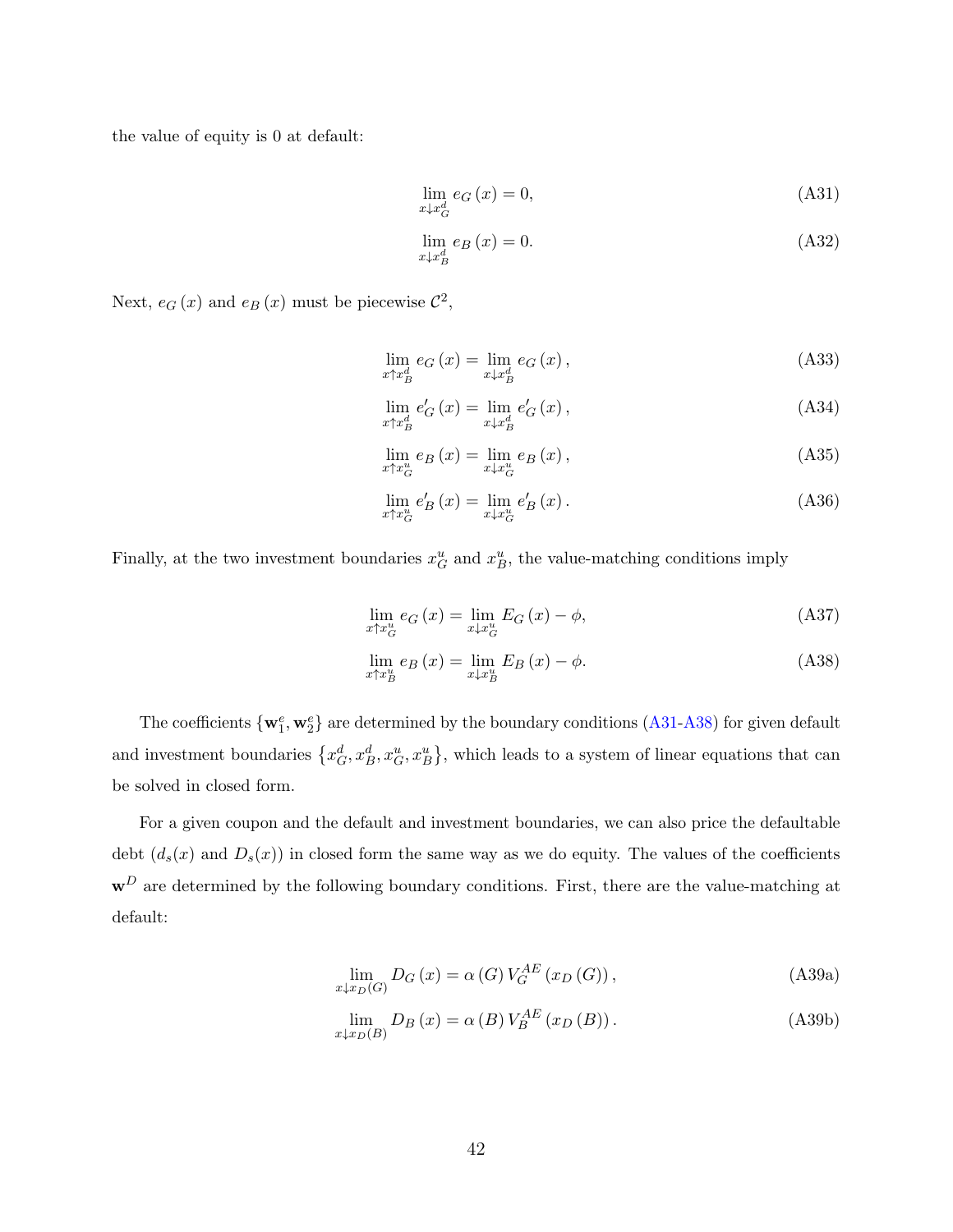Next,  $D_G(x)$  needs to be piecewise  $\mathcal{C}^2$ , which implies

$$
\lim_{x \uparrow x_D(B)} D_G(x) = \lim_{x \downarrow x_D(B)} D_G(x) \tag{A40}
$$

$$
\lim_{x \uparrow x_D(B)} D_G'(x) = \lim_{x \downarrow x_D(B)} D_G'(x) \tag{A41}
$$

Finally, to rule out bubbles, we have

$$
\lim_{x \uparrow +\infty} \frac{D_G(x)}{x} < \infty,\tag{A42}
$$

$$
\lim_{x \uparrow +\infty} \frac{D_B(x)}{x} < \infty. \tag{A43}
$$

The remaining unknowns are  $\{w_{1,1}^D, w_{1,2}^D, w_{2,1}^D, w_{2,2}^D\}$ , which can solved via a system of linear equations implied by the boundary conditions above. Further details are available upon request.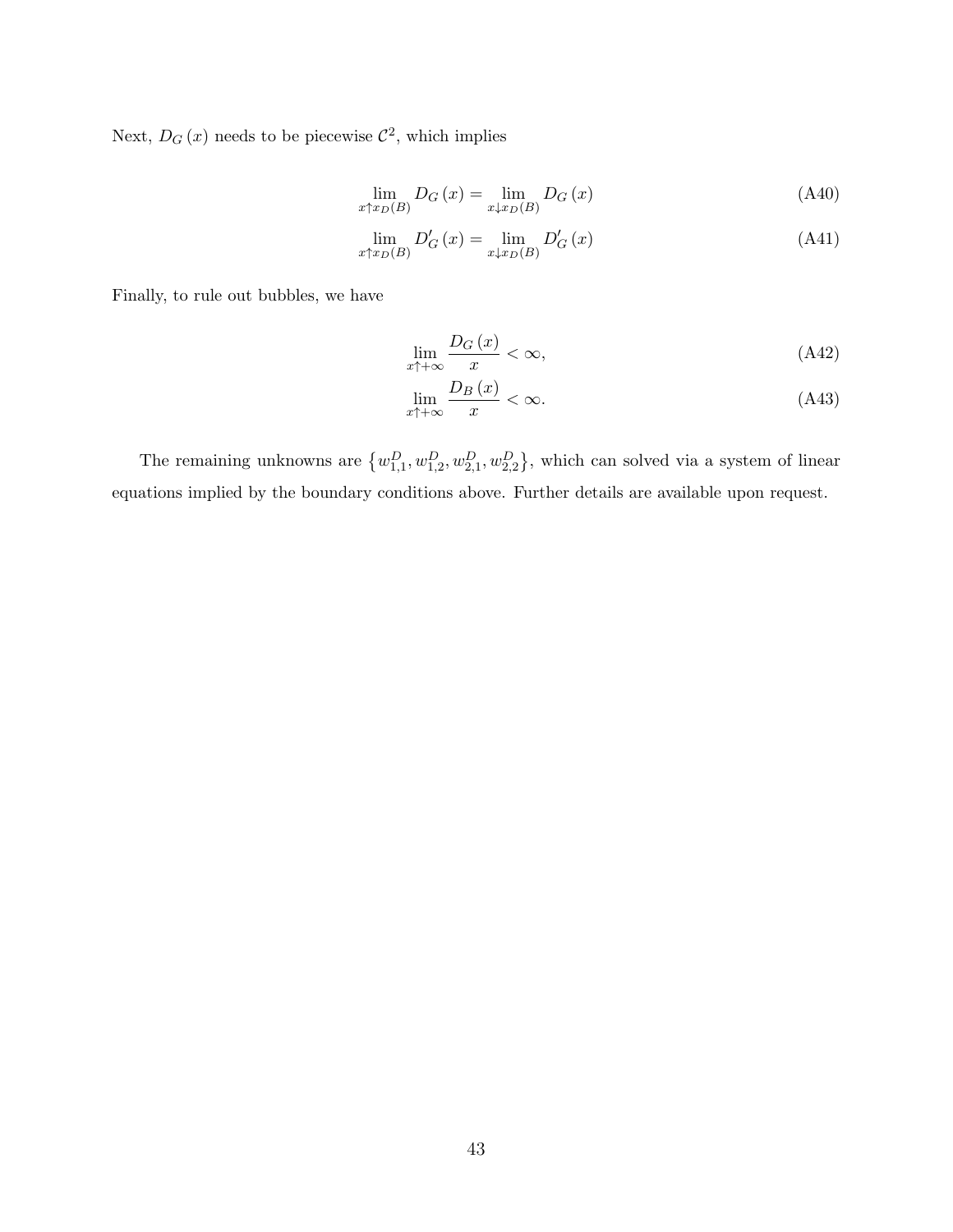## References

- <span id="page-44-7"></span>Admati, A., P. DeMarzo, M. Hellwig, and P. Pfleiderer, 2015, "The Leverage Ratchet Effect," Research papers, Stanford University.
- <span id="page-44-1"></span>Almeida, H., and T. Philippon, 2007, "The Risk-Adjusted Cost of Financial Distress," Journal of Finance, 62, 2557–2586.
- <span id="page-44-4"></span>Arnold, M., A. Wagner, and R. Westermann, 2013, "Growth options, macroeconomic conditions, and the cross-section of credit risk," Journal of Financial Economics, 107, 350–85.
- <span id="page-44-6"></span>Bansal, R., and A. Yaron, 2004, "Risks for the Long Run: A Potential Resolution of Asset Pricing Puzzles," Journal of Finance, 59, 1481–1509.
- <span id="page-44-10"></span>Barlow, M., L. Rogers, and D. Williams, 1980, Wiener-Hopf Factorization for Matrices, in Séminaire de Probabilités XIV, Lecture Notes in Math. 784 . pp. 324–331, Springer-Verlag, Berlin.
- <span id="page-44-0"></span>Berkovitch, E., and E. Kim, 1990, "Financial Contracting and Leverage Induced Over- and Under-Investment Incentives," Journal of Finance, 45, 765–794.
- <span id="page-44-2"></span>Bhamra, H. S., L.-A. Kuehn, and I. A. Strebulaev, 2010, "The Levered Equity Risk Premium and Credit Spreads: A Unified Framework," Review of Financial Studies, 23, 645–703.
- <span id="page-44-8"></span>Bolton, P., H. Chen, and N. Wang, 2011, "A Unified Theory of Tobin's q, Corporate Investment, Financing, and Risk Management," Journal of Finance, 66, 1545–1578.
- <span id="page-44-9"></span>Bolton, P., H. Chen, and N. Wang, 2015, "Debt, Taxes, and Liquidity," Working paper, Columbia University and Massachusetts Institute of Technology.
- <span id="page-44-3"></span>Chen, H., 2010, "Macroeconomic Conditions and the Puzzles of Credit Spreads and Capital Structure," Journal of Finance, 65, 2171–2212.
- <span id="page-44-5"></span>Chen, H., M. Michaux, and N. Roussanov, 2013, "Houses as ATMs? Mortgage Refinancing and Macroeconomic Uncertainty," NBER Working Papers 19421, National Bureau of Economic Research, Inc.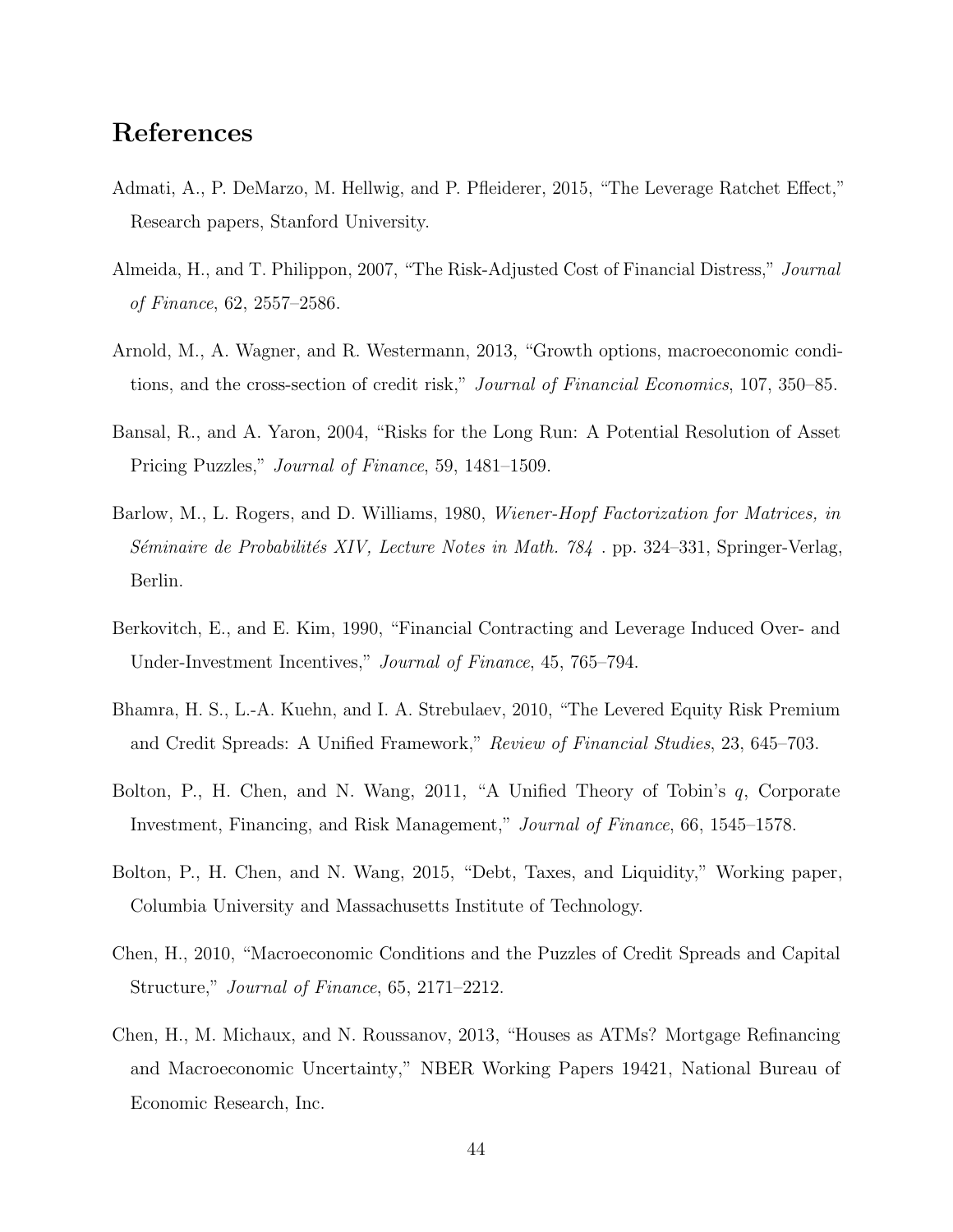- <span id="page-45-10"></span>Chen, L., P. Collin-Dufresne, and R. Goldstein, 2009, "On the Relation Between the Credit Spread Puzzle and the Equity Premium Puzzle," Review of Financial Studies, 22, 3367– 3409.
- <span id="page-45-3"></span>Childs, P., D. Mauer, and S. Ott, 2005, "Interactions of Corporate Financing and Investment Decisions: The Effects of Agency Conflicts," Journal of Financial Economics, 76, 667–690.
- <span id="page-45-2"></span>Décamps, J., and A. Faure-Grimaud, 2002, "Excessive Continuation and Dynamic Agency Cost of Debt," European Economic Review, 46, 1623–1644.
- <span id="page-45-0"></span>Diamond, D., and Z. He, 2014, "A Theory of Debt Maturity: The Long and Short of Debt Overhang," Journal of Finance, 69, 719–762.
- <span id="page-45-1"></span>Diamond, D. W., and R. G. Rajan, 2011, "Fear of Fire Sales, Illiquidity Seeking, and Credit Freezes," Quarterly Journal of Economics, 126, 557–591.
- <span id="page-45-4"></span>Dixit, A., 1989, "Entry and Exit Decisions Under Uncertainty," Journal of Political Economy, 97, 620–638.
- <span id="page-45-5"></span>Dixit, A., and R. Pindyck, 1994, Investment under uncertainty, Princeton University Press, Princeton.
- <span id="page-45-9"></span>Dumas, B., 1991, "Super contact and related optimality conditions," *Journal of Economic* Dynamics and Control, 4, 675–685.
- <span id="page-45-8"></span>Dynan, K., 2012, "Is a Household Debt Overhang Holding Back Consumption," Brookings Papers on Economic Activity, 44, 299–362.
- <span id="page-45-7"></span>Gilchrist, S., V. Yankov, and E. Zakrajsek, 2009, "Credit market shocks and economic fluctuations: Evidence from corporate bond and stock markets," Journal of Monetary Economics, 56, 471–493.
- <span id="page-45-6"></span>Gomes, J. F., and L. Schmid, 2010, "Equilibrium Credit Spreads and the Macroeconomy," Working Paper, University of Pennsylvania and Duke University.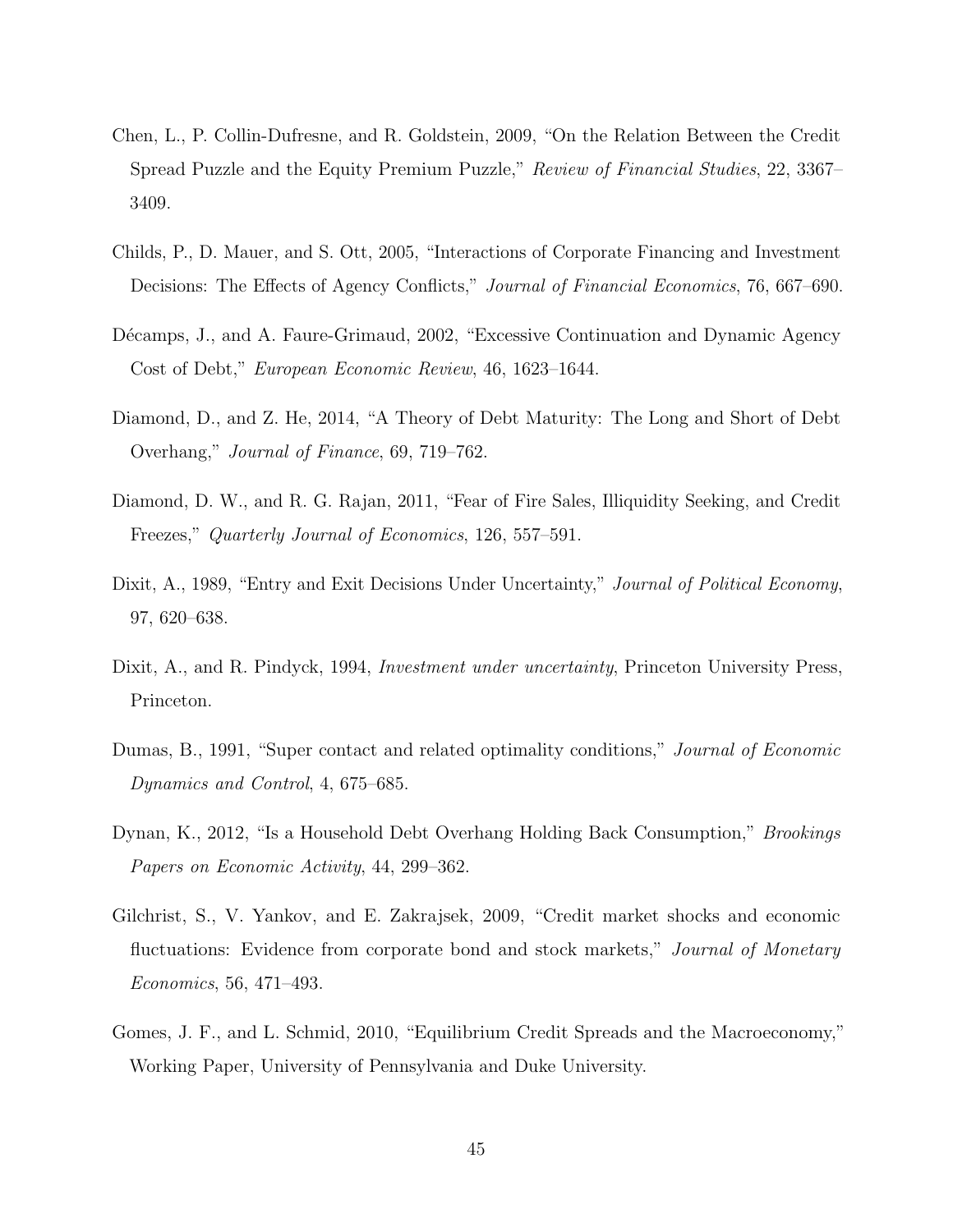- <span id="page-46-6"></span>Gourio, F., 2013, "Credit Risk and Disaster Risk," American Economic Journal: Macroeconomics, 5, 1–34.
- <span id="page-46-5"></span>Guo, X., J. Miao, and E. Morellec, 2005, "Irreversible Investment with Regime Shifts," Journal of Economic Theory, 122, 37–59.
- <span id="page-46-0"></span>Hackbarth, D., and D. Mauer, 2012, "Optimal Priority Structure, Capital Structure, and Investment," Review of Financial Studies, 25, 747–796.
- <span id="page-46-1"></span>Hackbarth, D., J. Miao, and E. Morellec, 2006, "Capital Structure, Credit Risk, and Macroeconomic Conditions," Journal of Financial Economics, 82, 519–550.
- <span id="page-46-3"></span>Hennessy, C., 2004, "Tobin's Q, Debt Overhang, and Investment," Journal of Finance, 59, 1717–1742.
- <span id="page-46-9"></span>Huang, J.-Z., and M. Huang, 2012, "How much of the Corporate-Treasury Yield Spread is Due to Credit Risk," Review of Asset Pricing Studies, 2, 153–202.
- <span id="page-46-10"></span>Jensen, M., 1986, "Agency Costs of Free Cash Flow, Corporate Finance, and Takeovers," American Economic Review, 76, 323–329.
- <span id="page-46-8"></span>Jensen, M., and W. Meckling, 1976, "Theory of the Firm: Managerial Behavior, Agency Costs, and Ownership Structure," Journal of Financial Economics, 3, 305–360.
- <span id="page-46-4"></span>Ju, N., and H. Ou-Yang, 2006, "Asset Substitution and Underinvestment: A Dynamic View," Discussion paper, Duke University.
- <span id="page-46-11"></span>Karatzas, I., and S. Shreve, 1998, Brownian motion and stochastic calculus, Springer, New York, second edn.
- <span id="page-46-7"></span>Krylov, N., 1980, Controlled Diffusion Processes, Springer, Berlin.
- <span id="page-46-2"></span>Lamont, O., 1995, "Corporate-Debt Overhang and Macroeconomic Expectations," American Economic Review, 85, 1106–1117.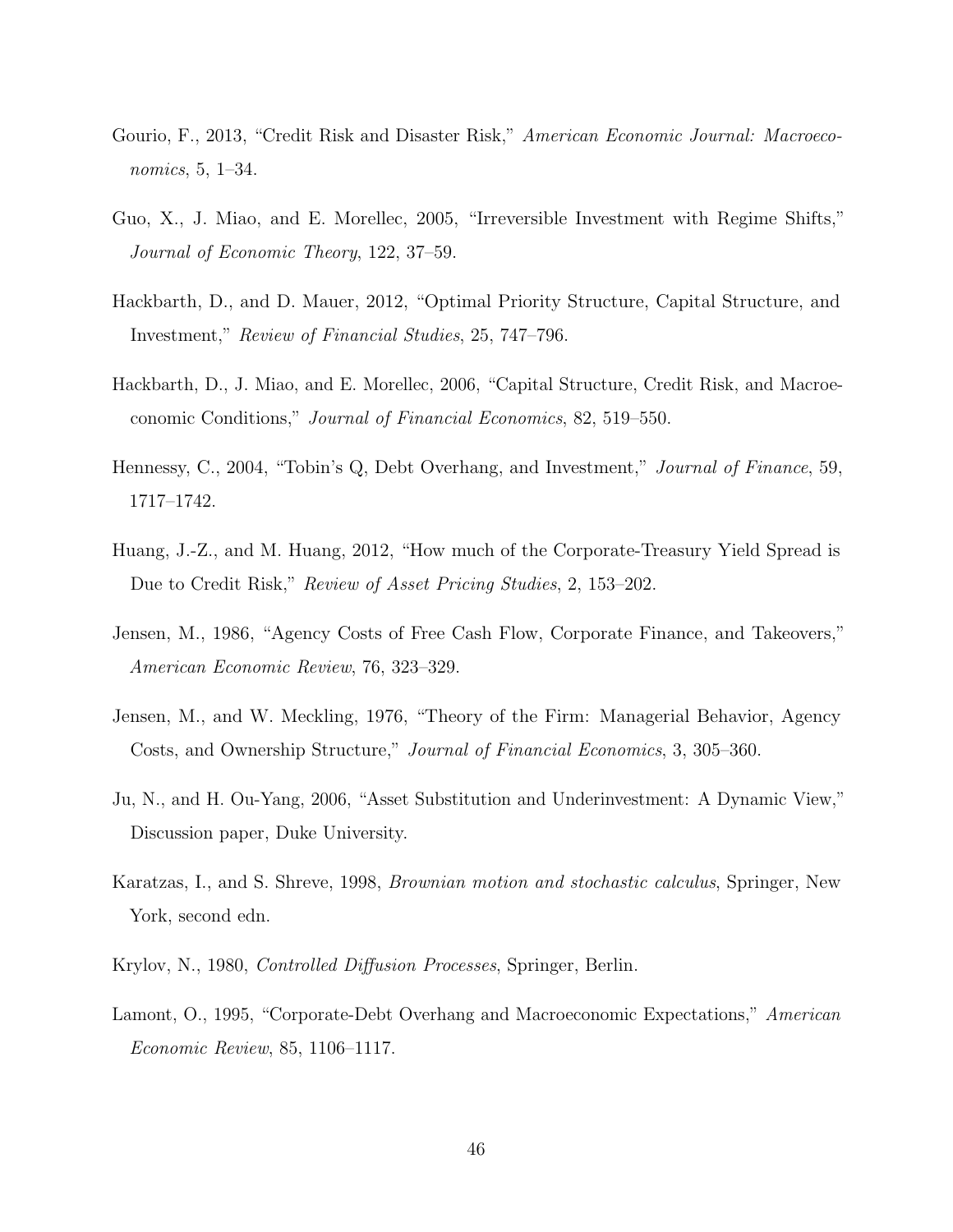- <span id="page-47-11"></span>Leary, M. T., and M. R. Roberts, 2005, "Do Firms Rebalance Their Capital Structures?," Journal of Finance, 60, 2575–2619.
- <span id="page-47-3"></span>Leland, H., 1998, "Agency Costs, Risk Management, and Capital Structure," *Journal of* Finance, 53, 1213–1243.
- <span id="page-47-6"></span>Manso, G., 2008, "Investment Reversibility and Agency Cost of Debt," *Econometrica*, 76, 437–442.
- <span id="page-47-4"></span>Mauer, D., and S. Ott, 2000, "Agency Costs, Underinvestment, and Optimal Capital Structure: The Effect of Growth Options to Expand," in M. Brennan, and L. Trigeorgis (ed.), Project Flexibility, Agency, and Competition . pp. 151–179, Oxford University Press, Oxford.
- <span id="page-47-2"></span>Mauer, D., and A. Triantis, 1994, "Interactions of Corporate Financing and Investment Decisions: A Dynamic Framework," Journal of Finance, 49, 1253–1277.
- <span id="page-47-8"></span>McDonald, R., and D. Siegel, 1986, "The value of waiting to invest," *Quarterly Journal of* Economics, 101, 707–728.
- <span id="page-47-1"></span>Mello, A., and J. Parsons, 1992, "Measuring the Agency Cost of Debt," Journal of Finance, 47, 1887–1904.
- <span id="page-47-10"></span>Mian, A., K. Rao, and A. Sufi, 2013, "Household Balance Sheets, Consumption, and the Economic Slump," The Quarterly Journal of Economics, 128, 1687–1726.
- <span id="page-47-9"></span>Miao, J., and P. Wang, 2010, "Credit Risk and Business Cycles," Working Paper, Boston University and Hong Kong University of Science and Technology.
- <span id="page-47-7"></span>Morellec, E., and N. Schuerhoff, 2010, "Dynamic Investment and Financing Under Personal Taxation," Review of Financial Studies, 23, 101–146.
- <span id="page-47-5"></span>Moyen, N., 2007, "How Big is the Debt Overhang Problem?," Journal of Economic Dynamics and Control, 31, 433–472.
- <span id="page-47-0"></span>Myers, S., 1977, "Determinants of Corporate Borrowings," Journal of Financial Economics, 5, 147–175.